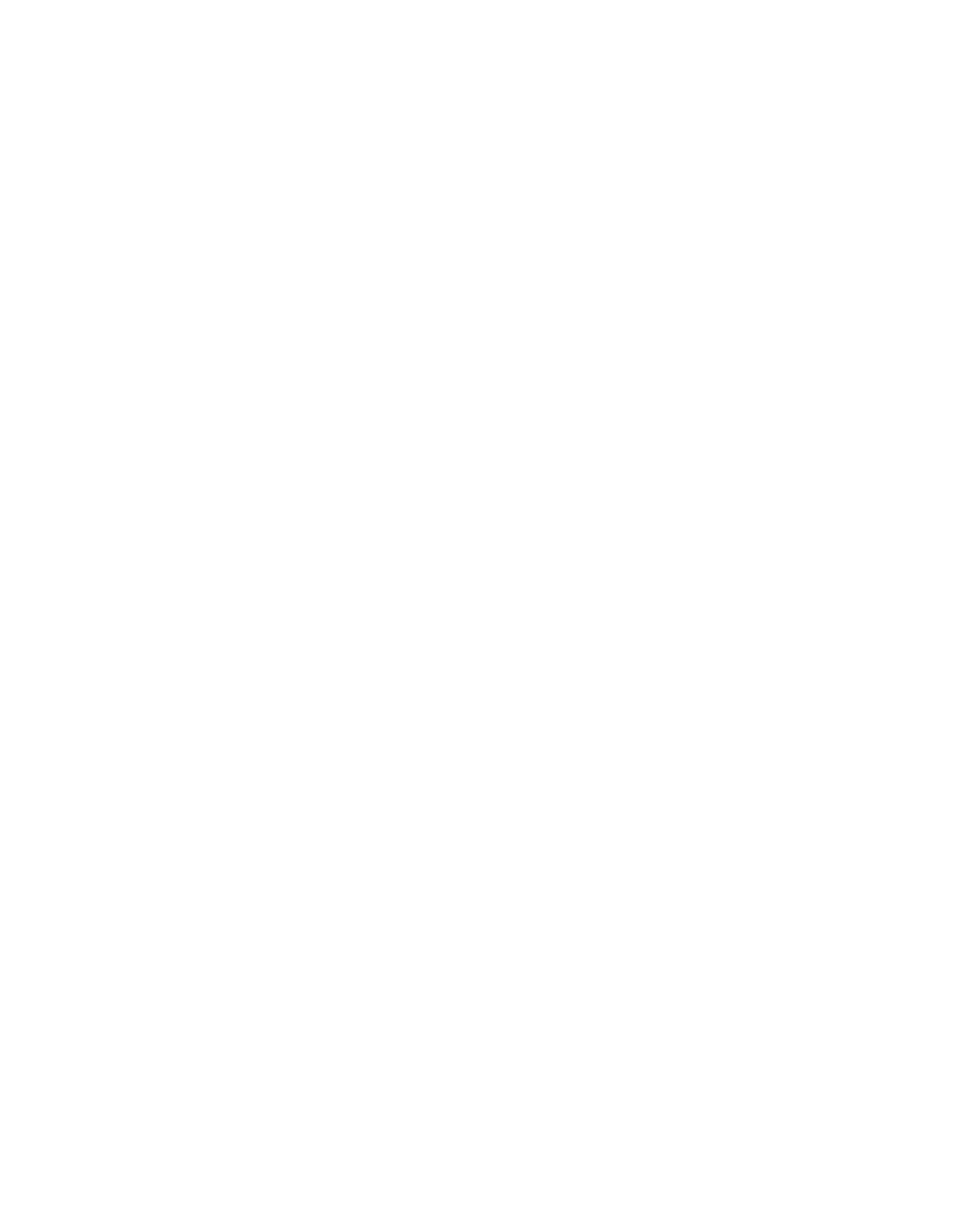# **Journal of the American Society of Legislative Clerks and Secretaries**

# **2009 Staff**

| Co-Chair:   | Nathan Hatfield, VA Senate<br>Calendar Clerk       |
|-------------|----------------------------------------------------|
| Co-Chair:   | Maryann Horch, VA Senate<br><b>Systems Analyst</b> |
| Vice Chair: | Annette Moore, UT Senate<br>Secretary              |
| Recorder:   | Polly Emerson, TX House<br><b>Journal Clerk</b>    |

# **Editorial Board**

Ginny Edwards (VA) Jeff Finch (VA) Nellie Humphries (AL) Hobie Lehman (VA) Tara Perkinson (VA)

# **Committee Members**

Laura Clemens (OH) Tom Forster (OR) Gayle Goble (IA) Karen Goldman (CO) Neva Parker (CA) Mary Phillips (NV) Ron Smith (LA)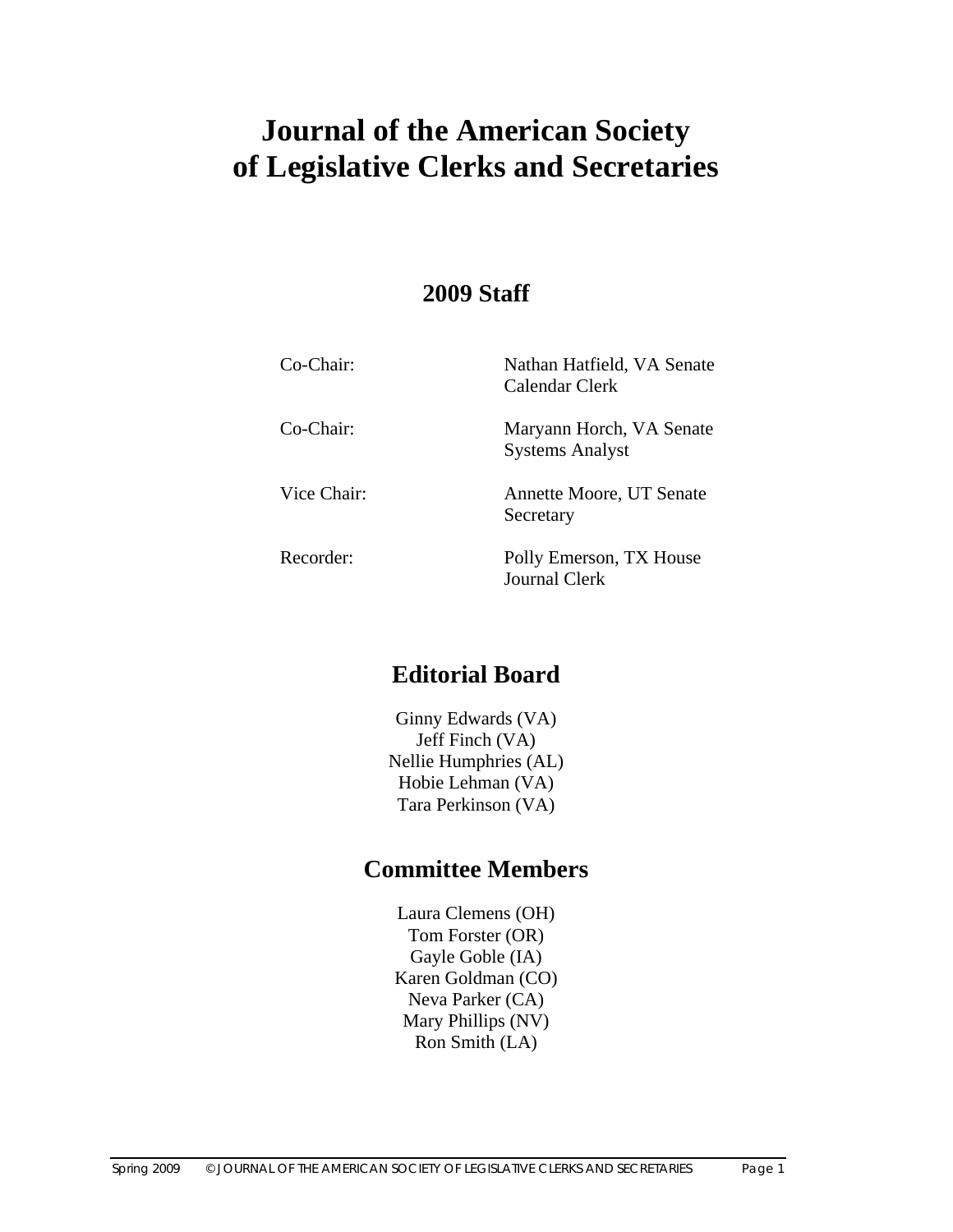#### **INFORMATION FOR AUTHORS**

The editor of the *Journal of the American Society of Legislative Clerks and Secretaries* welcomes manuscripts which would be of interest to our members and legislative staff, including topics such as parliamentary procedures, management, and technology. Articles must be of a general interest to the overall membership.

Contributions will be accepted for consideration from members of the American Society of Legislative Clerks and Secretaries, members of other National Conference of State Legislatures staff sections, and professionals in related fields.

All articles submitted for consideration will undergo a review process. When the Editorial Board has commented, authors will be notified of acceptance, rejection or need for revision of manuscripts. The review procedure will require a minimum of four to six weeks. Two issues are printed annually – one in the spring and the other in the fall.

#### **STYLE AND FORMAT**

Specialized jargon should be avoided. Readers will skip an article they do not understand.

Follow a generally accepted style manual such as the University of Chicago Press *Manual of Style*. Articles should be word processed in Word 2003, 2007, or WordPerfect 8.0, and double-spaced with one-inch margins.

Number all references as endnotes in the order in which they are cited within the text. Accuracy and adequacy of the references are the responsibility of the author.

Authors are encouraged to submit a photograph with their article, along with any charts or graphics which may assist readers in better understanding the article's content.

#### **SUBMISSION**

Articles should be submitted electronically to:

Nathan Hatfield, Co-Chair nhatfield@senate.virginia.gov or Maryann Horch, Co-Chair mhorch@senate.virginia.gov

Photographs should be emailed in .jpeg or .gif format or mailed flat with appropriate cardboard backing to:

> Nathan Hatfield, Co-Chair Maryann Horch, Co-Chair Senate of Virginia P.O. Box 396 Richmond, VA 23218

Inquiries from readers and potential authors are encouraged. You may contact the editor by telephone at (804) 698-7470 or email at nhatfield@senate.virginia.gov or mhorch@senate.virginia.gov.Letters to the editor are welcomed and will be published to provide a forum for discussion.



The *Journal of the American Society of Legislative Clerks and Secretaries* (ISSN 1084- 5437) consists of copyrighted and uncopyrighted material. Manuscripts accepted for publication become the property of the American Society of Legislative Clerks and Secretaries. All rights reserved. Reproduction in whole or part without permission is strictly prohibited.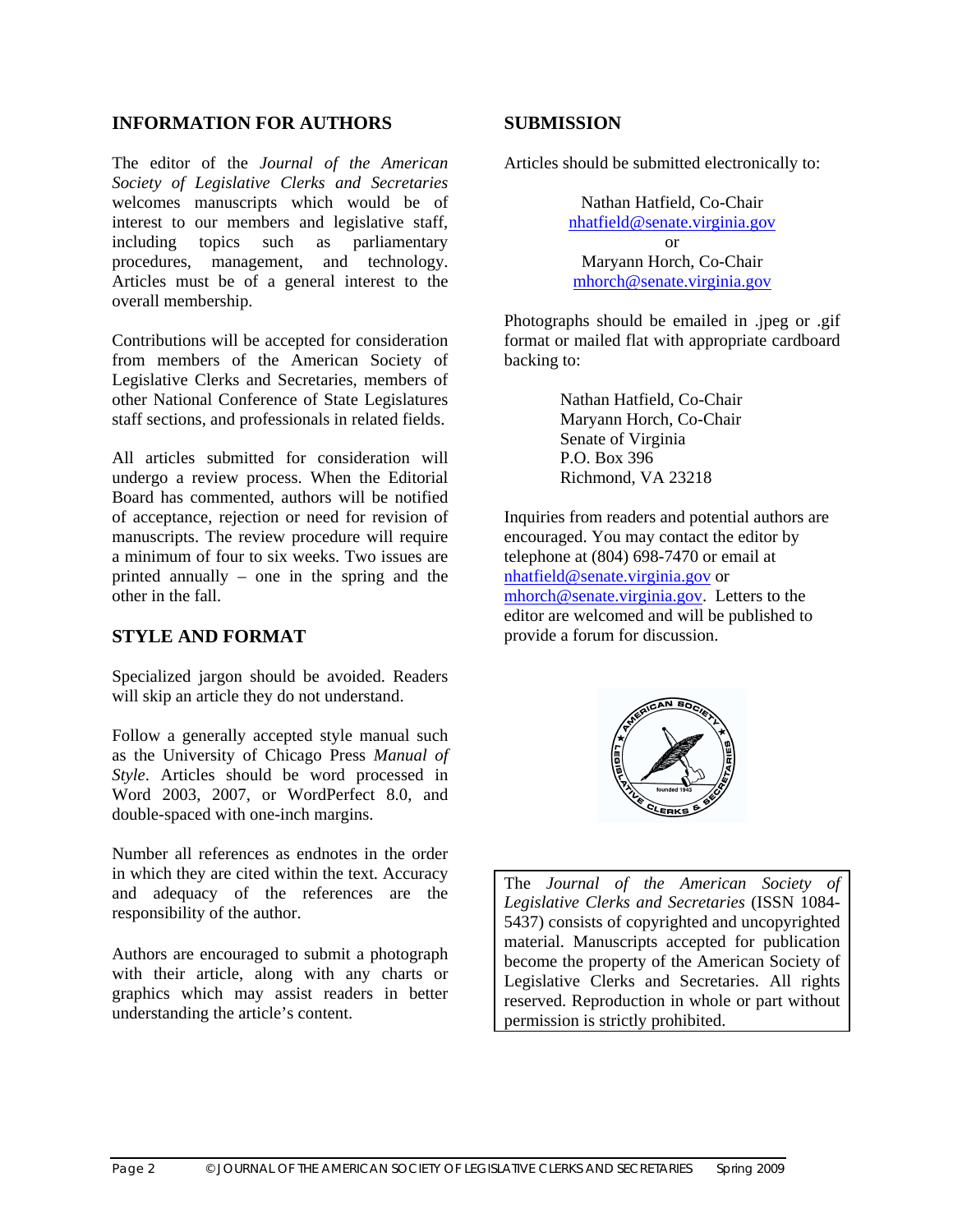# **Legislative Rules and Operations: In Support of a Principled Legislative Process**

*Robert J. Marchant*<sup>∗</sup> *Chief Clerk and Director of Operations, Wisconsin Senate* 

American state legislatures collectively employ over 28,000 permanent employees.<sup>1</sup> In various ways, these employees bolster the capacity of state legislatures to govern.<sup>2</sup> Many of these employees ensure that the legislature has expert fiscal, legal, and policy information. Such information helps the legislature provide more effective oversight of the executive branch, independently develop legislative proposals, respond to constituent inquiries, understand and respond to court decisions interpreting statutory law, and analyze information from interest groups. A smaller number of these employees are responsible for the internal operations of the legislature. One such employee is the Chief Clerk or Secretary of the legislative chamber (hereinafter "Legislative Clerk or Secretary"). In many chambers, the Legislative Clerk or Secretary serves as the chief operating officer and parliamentarian, having administrative oversight of both business and legislative operations.

From the perspective of a Legislative Clerk or Secretary, the legislature primarily has two distinct, though interrelated functions. The first function is to fulfill the legislature's constitutional duty to make laws that provide for the general welfare.<sup>3</sup> Legislative activities that exemplify the fulfillment of this duty include the variety of ways the legislature receives and develops ideas for legislation, as well as the parliamentary process the legislature follows to debate and vote upon legislation. The National Conference of State Legislatures, an organization in which many Legislative Clerks or Secretaries participate, has recognized this function as key to the mission of the legislature.  $4\overline{ }$ 

The second function is to serve constituents. Unlike the lawmaking power described above, which is explicitly conferred upon the legislature by provisions in the state constitution, the duty to provide constituent services is more of an implied responsibility. This duty arises from the fact that legislators must stand for election. In the American system, constituents determine who will represent them in the legislature. Because constituents play such an integral role, they have an expectation that the elected legislator will take into account their interests. Thus, constituents bring to their legislator's attention problems that the legislator may be able to address (and, sometimes, problems the legislator is powerless to remedy). Constituents communicate these problems not only during an election campaign but also during the legislator's term of office. Legislators, for their part, are inclined to help constituents with their problems in order to provide representation to each constituent's interests and thereby enhance their chances to win re-election.

 $\overline{a}$ 

<sup>∗</sup> Chief Clerk and Director of Operations, Wisconsin Senate, Madison, Wisconsin. J.D., 1997, University of Wisconsin Law School; B.S. 1993, University of Wisconsin—Madison. The views expressed in this Essay are not necessarily those of the Wisconsin Senate nor any Wisconsin State Senator. The author wishes to thank Chris Siciliano for his expert editorial assistance in the production of this Essay. There is no substitute for a great professional editor.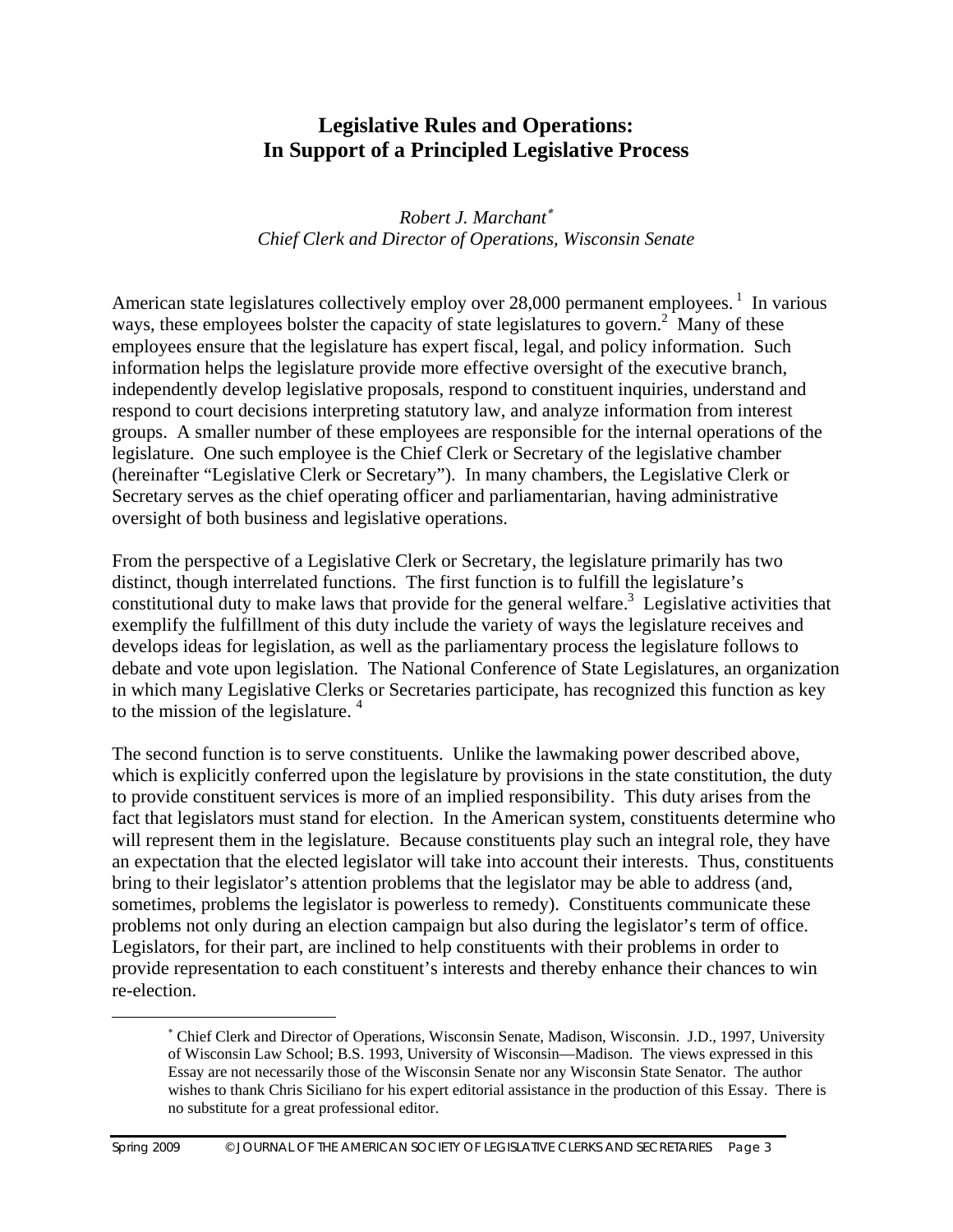The lawmaking and constituent services functions of the legislature are interrelated due to the manner in which strong constituent services can inform the legislature's lawmaking activities. Although many constituent concerns, perhaps even the vast majority, merely require a legislator's office to provide a constituent with assistance interacting with other agencies of state or local government, some constituent concerns deal with issues of broader application. Addressing these more general concerns may require making changes in public policy and, as a result, may give rise to legislation. Furthermore, by being receptive to constituents who need help, a legislator encourages those constituents to be involved in the process the legislature follows to debate and vote upon legislation. A constituent who finds a receptive ear when he or she contacts a legislator to discuss a problem is more likely to go through the trouble of trying to discuss his or her views on proposed legislation with the legislator or testify at a public hearing on legislation. A legislature that is well-equipped to act as the "complaint department" of state government is a legislature that is also more able to adequately perform its role as the lawmaking institution of state government.

#### **Caretakers of the Legislative Process**

The Legislative Clerk or Secretary has a wide range of responsibilities but foremost among them is the responsibility to help ensure that the legislature is equipped and prepared to perform these two primary functions.<sup>5</sup> Put another way, the Legislative Clerk or Secretary is responsible for protecting and enhancing the legislative process itself.<sup>6</sup> For purposes of this essay, the "legislative process" includes all parliamentary procedures and legislative operations that the legislature implements to make public policy decisions and provide services to constituents.

Advising legislators on the proper functioning of the legislative process is difficult business. The Legislative Clerk or Secretary often advises on matters that are not governed by law or written policy. For example, one person's idea of a properly functioning legislature is another person's idea of an institution that is slow to move and unresponsive or, to the contrary, an institution that moves too quickly and fails to adequately consider all relevant information. Furthermore, the political interests that inform the legislature's activities are sometimes focused on other concerns, such as the end result of legislation or the retention or capture of a majority of elected seats, and not on the process used to reach that result. The grey area in which the Legislative Clerk or Secretary works is demonstrated by the following two hypothetical examples:

#### **The Informed Debate**

The general election for legislative seats is a mere 6 weeks away. The legislature is in the final week of the last general business floor period preceding the election. On the agenda is the hottest issue of the session, a proposed property tax rebate. The majority party in the House, which has been fully briefed on the fiscal impact of the bill, would like to debate and pass the measure in time to have their action reported during the evening news. However, the House is in recess for purposes of a closed-door minority party caucus. The ostensible purpose of the caucus is to receive a briefing from legislative fiscal experts on how the bill affects the overall state budget. Should the majority party leadership, using procedures contained in the House Rules, pull the minority party legislators out of caucus and force a vote on the matter? Or should they allow the minority party legislators additional time for caucus? The Speaker herself, as well as the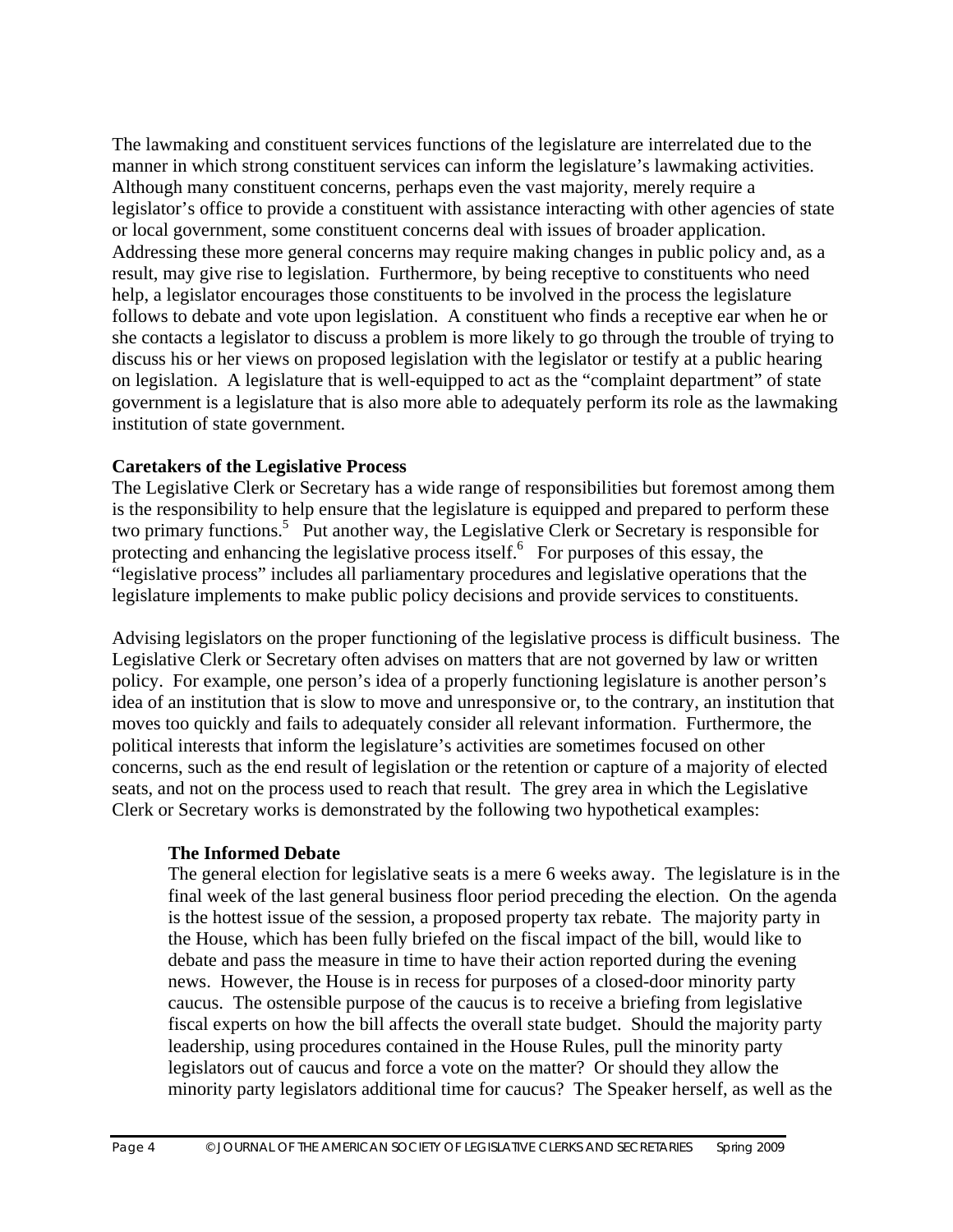Majority Leader and other senior majority party legislators are in favor of forcing an end to the caucus and a subsequent vote. They sense a major political victory is in the offing and are looking to maximize media coverage of the vote. Also, they generally distrust the motives of the minority party legislators, suspecting that the minority may be using the fiscal briefing as a tactic to delay a vote on the issue. Before deciding how to proceed, the Speaker turns to the Clerk of the House, who has been quietly observing the discussion. "Mr. Clerk," she says, "what do you think we should do?"

#### **The Budget Cut**

Party control of the legislature changed in the most recent election and the state is facing a fiscal crisis. As its first order of business, the new legislature enacts an emergency spending bill, requiring all state agencies to cut payroll by 10% for the remainder of the fiscal year. The legislative payroll, which consists mainly of the personal staff of each legislator, is subject to the cuts in the bill. These staff persons provide administrative support within the legislator's office, do policy research, clerk legislative committees, and help constituents who are having problems with state and local government. The majority party leadership of each house, after much discussion, arrives at two options for implementing the cut. The first option would treat all staff relatively equally, cutting the pay of all staff by 10% for the remainder of the fiscal year. Some within the leadership view this option as preferable, believing that constituents of each party inhabit every legislative district and those constituents have an equal right to receive the services of the legislator's office. The second option would protect all majority party staff, requiring each minority party legislator to immediately terminate the employment of one staff person in his or her office. Some within the leadership view this option as preferable, not only because it is likely to be more popular with other majority party legislators but also because it demonstrates loyalty to majority party staffers. Furthermore, they view the entire budget shortfall as the fault of the prior majority party. Before deciding how to proceed, though, the Speaker and Majority Leader turn, respectively, to the Clerk of the House and the Secretary of the Senate. "Well," the Speaker and Majority Leader say, "which option do you think we should implement?"

When confronted with a situation like those described in the hypothetical examples, a Legislative Clerk or Secretary may intuitively feel that important principles are at stake. For example, if the minority party in the first hypothetical is prevented from receiving a full briefing on the fiscal effect of the property tax proposal, the constituents of those districts will be less likely to receive full representation during the floor debate and subsequent vote. In addition, the end-product may not receive the proper amount of vetting to ensure that unintended consequences are avoided. Yet, if the minority party is merely using the briefing as a delaying tactic, that tactic would be delaying a result that a majority of the elected representatives, and their constituents, have a right to achieve.

Similarly, if the budget cuts in the second hypothetical are imposed only on minority party offices, those offices will have less staff available to receive and address constituent concerns. Also, the minority party legislators will become more reliant on sources outside of the legislature for analysis and advice, as the trusted staff are let go. Furthermore, such a reduction in staff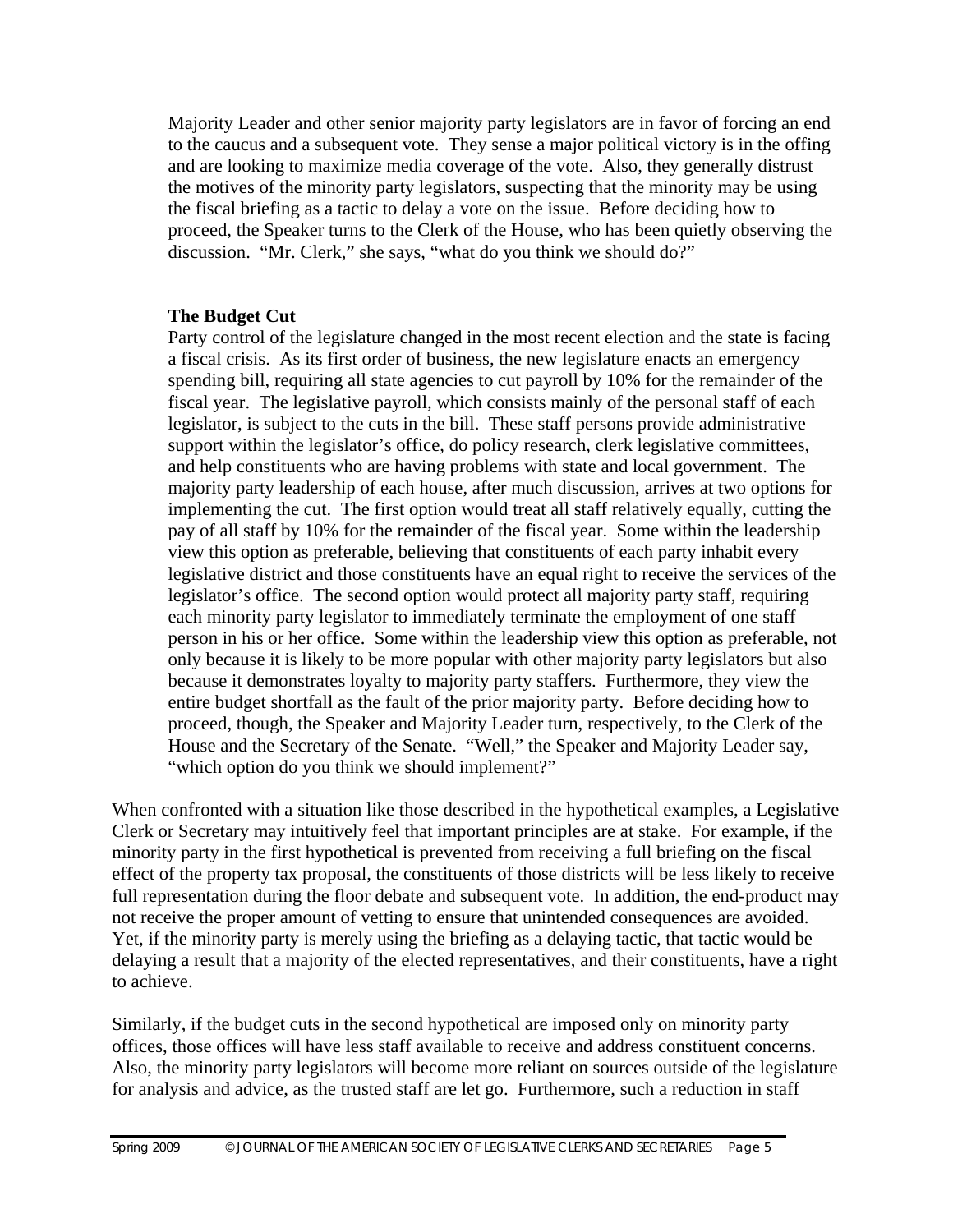would likely have long-term repercussions within the legislature, particularly when the majority changes yet again and the incoming majority seeks retribution. Yet, because the budget shortfall developed under the watch of the minority party, it could be argued that the staffing cuts would in the long run protect the legislature by providing a powerful disincentive to allow such a problem to develop in the future. The cuts would also likely increase the loyalty of majority party staff persons, who frequently volunteer their time to take part in political campaigns.

Although a Legislative Clerk or Secretary, when facing a hypothetical like those above, may sense that important principles are at stake, he or she has little help determining what those principles might be. Principles such as respect for the representation of constituent interests and the exercise of care in legislating generally are not expressed in an explicit way in the parliamentary rules or operational policies of the chamber. In fact, as the hypothetical examples indicate, the rules or policies of the legislative chamber often explicitly allow for actions that seem to violate these types of principles. Furthermore, there appears to be little scholarship on the principles that a properly functioning legislative process should support. Yet, if the Legislative Clerk or Secretary and others involved in the legislative process are to do their jobs well, they need to understand the important principles that are at stake as the legislature makes decisions about the process it will use in performing its work.

One scholar, though, has recently shed light on this subject. Professor Jeremy Waldron, in two published papers, discusses what he terms "principles of legislation."7 Waldron has identified seven principles that a properly functioning legislative process should support.<sup>8</sup> The remainder of this essay analyzes these principles and identifies procedures and practices in American state legislatures that show those principles at work.<sup>9</sup> This discussion demonstrates that the legislative process can support these important principles. In addition, the essay discusses why the legislative process should support these principles. It is hoped that this discussion will have the practical result of equipping Legislative Clerks or Secretaries, and others involved in the legislative process, with the ability to provide better advice and, thereby, facilitate more informed decisions on procedural matters.

#### **Waldron's Principles of Legislation**

#### *Explicit Lawmaking*

This principle requires law to be made or changed "explicitly, through a process and in an institution publicly dedicated to that task."10 This principle is manifested in openness. An open legislature is accessible to interested constituents and groups. Openness is important because it allows the public, who in a sense are the owners of the law, an adequate opportunity to take part in the discussion concerning what the law should be.<sup>11</sup> Many common legislative operations and procedures exemplify openness. One example is the basic requirement that decisions be made at a meeting and that the meeting be adequately noticed.<sup>12</sup> Strong community relations tools, such as databases that track interactions with constituents, toll-free phone lines, information technology infrastructure supporting the use of email, and a system for using the U.S. mail also encourage openness by facilitating dialogue between constituents and legislators. Televised legislative proceedings, which are provided in many state legislatures, give citizens the ability to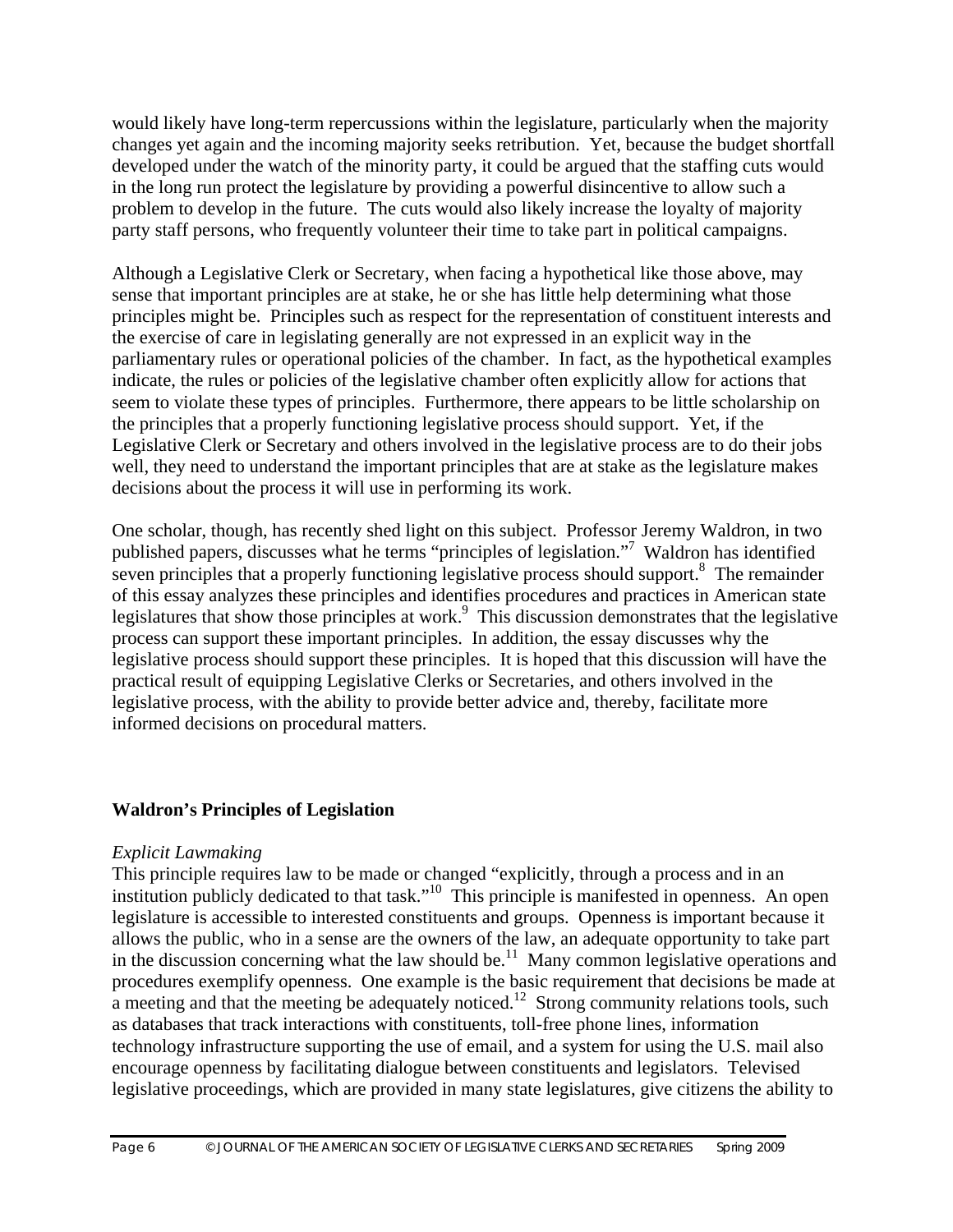monitor legislative debates and actions. Furthermore, many legislatures have made extensive use of the Internet to provide for more open and explicit lawmaking.13 For example, some legislatures use Websites to list all proposals that have been introduced, list committee and floor debate schedules, provide links to the text of legislation, list the procedural history of legislation, provide live and on-demand streaming video of legislative proceedings and information, allow citizens to register for or against proposals, or even allow citizens to subscribe to notification services that will email a notification if the legislature schedules action on certain topics.

The principle of explicit lawmaking is also manifested by transparency. Transparency means that the potential outcome of the legislature's deliberations is understandable. Probably the most important example of transparency is the requirement that laws be changed or enacted via consideration of a written document.<sup>14</sup> Another example of transparency is the collection of practices that facilitate the comparison of proposed legislation with current law. Thus, drafting legislation in a way that makes it easy to identify which text is proposed for deletion, creation, or retention helps not only legislators but also citizens understand the effect of proposed legislation. Transparency is also fostered by the requirement, applicable in some legislatures, that each bill include a plain language, narrative description of the bill's intended legal effect.<sup>15</sup> Some legislatures use information technology to increase transparency, as well. For example, sometimes, the only way to determine the effect of an amendment is to rewrite the bill as if the amendment was adopted (in other words, produce a draft of the engrossed bill). Technology can be used to automate this process, allowing members and citizens to easily select amendments that are under consideration and preview what the final statute would look like if those amendments were adopted and the bill was enacted into law.

#### *Duty of Care*

This principle acknowledges that lawmaking can do substantial harm to people and, thus, should be done thoughtfully and carefully.<sup>16</sup> This principle underlies those aspects of legislative operations that ensure legislators have the resources and time to adequately consider legislation. The services of professional legislative staff are perhaps the key manner in which legislators can be supported in exercising their duty of care. Expert drafting, legal, fiscal, and audit services can provide legislators with information that is crucial to the reasoned consideration of policy alternatives. Also, expert policy advice from trusted staff helps legislators develop alternative policies to address the concerns of the community. The development of professional legislative staffing is often framed within the context of making the legislature institutionally strong enough to check the power of the executive branch and maintain a healthy skepticism toward information provided by the lobby corps. However, the use of professional staff also serves the deeper purpose of empowering each legislator to exercise the level of care necessary to ensure that laws are properly tailored to meet the needs of society.

Legislative procedures and practices also exist to help legislators fulfill their duty of care. Strong constituent relations tools, such as those discussed above in the section on explicit lawmaking, help legislators become informed about the interests of their constituents, as do adequate mechanisms for receiving public testimony in committee. In addition, rules that slow down the legislative process give legislators the time necessary to analyze and deliberate over proposed legislation. Such rules include those requiring bills to be read three separate times before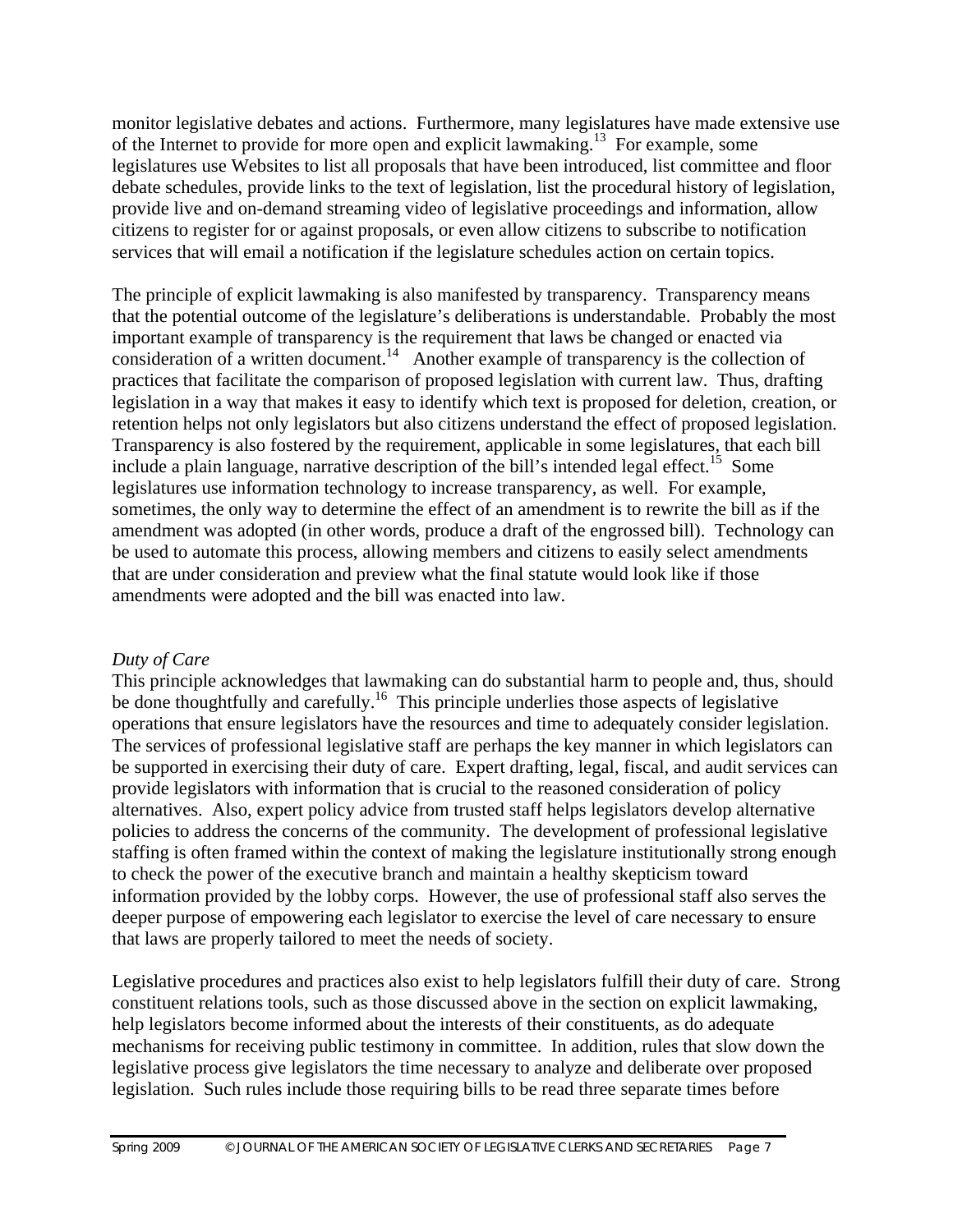passage<sup>17</sup>, those requiring bills to be noticed for a minimum period of time before being considered<sup>18</sup>, and those permitting the legislative body to reconsider its decisions.<sup>19</sup>

### *Representation*

This principle requires a proposed new law to be debated and decided upon by a large assembly that represents a range of viewpoints, roughly reflective of the diversity of interests throughout the jurisdiction.<sup>20</sup> As Waldron says, "the idea is that new law emerging from this institution cannot claim its authority on the basis of any cozy consensus among like-minded people.<sup> $21$ </sup> To satisfy the principle of representation, the legislature must follow procedures that allow each member an adequate opportunity to support the interests of their districts.

This principle is exemplified in the procedures that govern the scheduling of proposals for debate in the chamber. For example, the rules of some houses require any proposal that is reported out of committee with a positive recommendation to be placed on the calendar for debate by the entire body.<sup>22</sup> By contrast, many legislative bodies centralize the scheduling function in a leadership committee.<sup>23</sup> This centralization can serve an important function of allowing the majority party to efficiently control its agenda. However, this centralization creates a risk of violating the principle of representation. For example, a bill may be supported by a substantial number of members, yet fail to be supported by the leaders who schedule business before the body. In this situation, the scheduling authority may stymie efforts to schedule such a bill for debate in the chamber. These types of road blocks may happen even when the bill is supported by a majority of the members or a majority of the majority party members. Of course, there may be good and valid reasons for refusing to schedule such a bill. However, in the face of such a road block, members intuitively feel that they are being prevented from representing the interests of their constituents. Members will argue, for example, that they stood for election on this particular issue and that their constituents expect them to do something about it.

Even in these circumstances, however, procedural rules often do protect the principle of representation. For example, the rules may include a procedure allowing members to bypass the central scheduling authority. Thus, a member whose bill is stuck in a scheduling committee may make a motion to pull the bill from committee and bring it to the floor for debate. Such a motion allows the body to, in effect, overrule the central scheduling authority. Furthermore, even if such a motion is ultimately unsuccessful, it may provide at least a limited opportunity for debating the underlying merits of the proposal that is stuck in committee. Even when the rules prohibit debate on such a motion, members may provide the courtesy of granting unanimous consent to speak to the issue of why the bill should be taken up on the floor.

# *Respect for Disagreement/Loyal Opposition*

This principle requires structures to exist within the legislative process that enable dissenting viewpoints to be aired.24 Respect for disagreement is similar to the principle of representation, in that both regard diversity as a positive force within the legislative process and seek to capitalize on the information provided by individuals with diverse perspectives. This principle is exemplified in many of the processes and practices that govern the relationship between the majority party and the minority party. For example, the practice of allowing minority caucus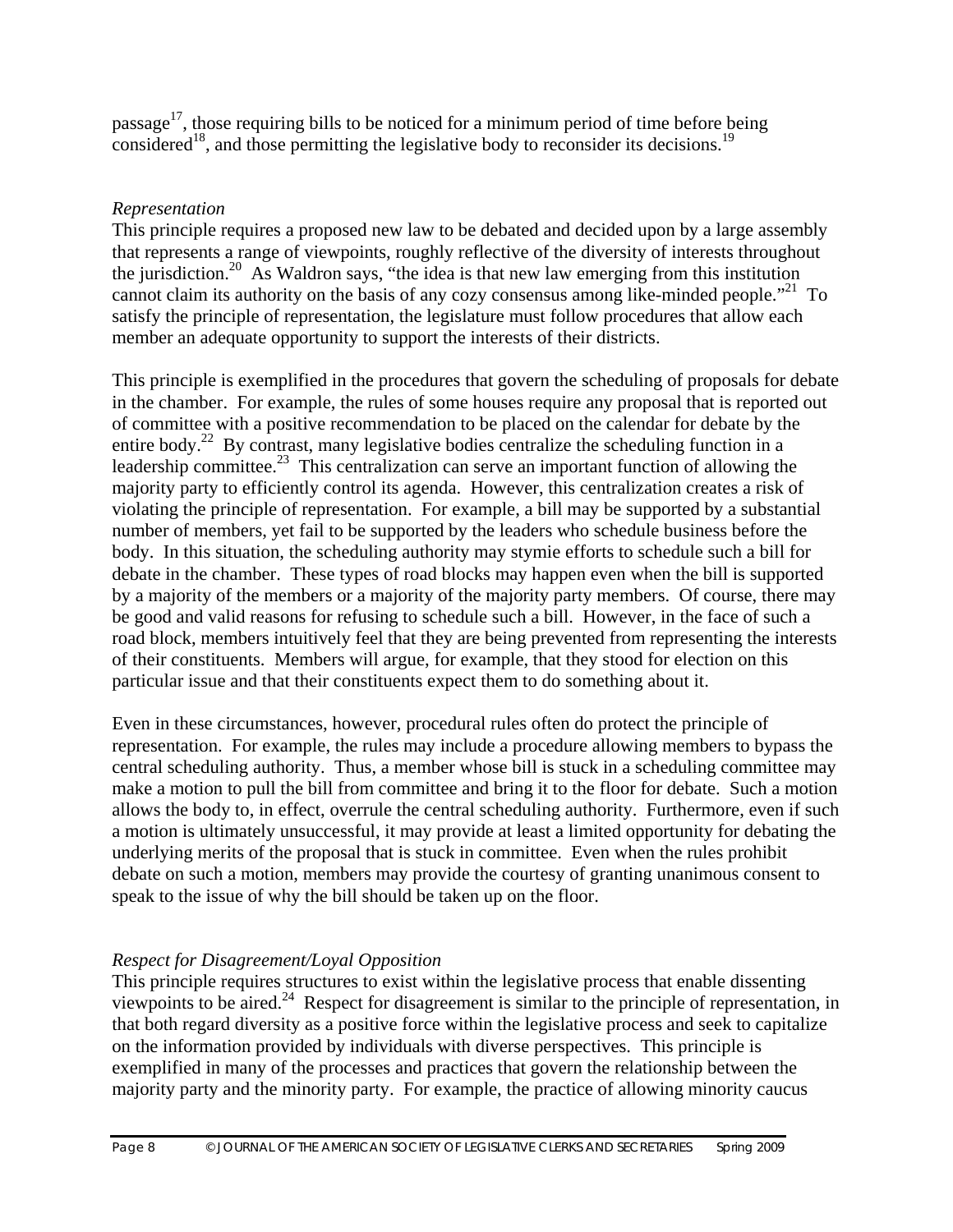leadership to provide input into the scheduling of debate in the chamber respects the role of the minority in presenting ideas in debate. Similarly, the role of the loyal opposition is respected when the majority refrains from the use of time limits in debate.

Amendment procedures are critical examples of a legislative body's respect for disagreement. Amendments are one of the main legislative vehicles for presenting dissenting policy alternatives. The degree to which amendments are facilitated varies. For example, some legislative bodies require that a committee consider and dispose of each pending amendment before reporting a bill out to the full body.<sup>25</sup> Thus, even unpopular viewpoints must be discussed, debated, and voted upon in committee. Of course, amendments are also debated and voted upon on the floor of the chamber during consideration of bills by the full body. State legislative bodies generally provide solid institutional support for dissenting views, by allowing any member to introduce amendments during the floor debate and by requiring that all pending amendments be disposed of prior to any vote on passage of the legislation.<sup>26</sup> This procedure differs from the one sometimes used in the U.S. House of Representatives, where the Committee on Rules brings major legislation to the floor of the House with special rules limiting or even prohibiting the consideration of amendments.<sup>27</sup> Although this latter procedure allows the majority to more effectively prioritize debate, it also enables the majority to discount certain viewpoints and make them more difficult to communicate.

#### *Responsive Deliberation*

This principle requires that "opinions should be held and defended in a spirit of openness to argument and consideration."<sup>28</sup> In many legislative chambers, it would be naïve to think that the floor debate is the key factor in determining a member's vote. Although important, the floor debate is often more of a rhetorical exercise. In terms of responsive deliberation, the real debate takes place in a much larger forum than simply the floor of the legislative chamber. The debate is carried out, for example, in hallways, offices, and partisan caucus meetings. The ways in which a legislature facilitates these "off-the-floor" conversations support the principle of responsive deliberation. Legislative events that bring together legislators of different ideological beliefs, such as receptions, ceremonies, and seminars, can help generate this type of conversation and bolster a culture of communication and responsiveness.

It is interesting to note that, in some ways, the opportunities for such conversations are in danger of disappearing. For example, budgetary constraints may limit the ability of legislators to attend conferences and network with one another away from the "fishbowl" of the capitol. Also, ethics laws, which to varying degrees restrict the ability of private entities to fund receptions and events which legislators attend, reduce opportunities for legislators to converse in a setting outside of the capitol. Although such laws play an important role in protecting the integrity of the legislative process, it is not uncommon for veteran lawmakers to recall days when more conversation took place across ideological lines at such events. Coupled with what is perceived as a general increase in partisanship in state legislative chambers, the culture of responsive deliberation is becoming more difficult to maintain.

The principle of responsive deliberation is also manifested in more formal legislative procedures, though. For example, rules allowing the legislative body to reconsider its decisions facilitate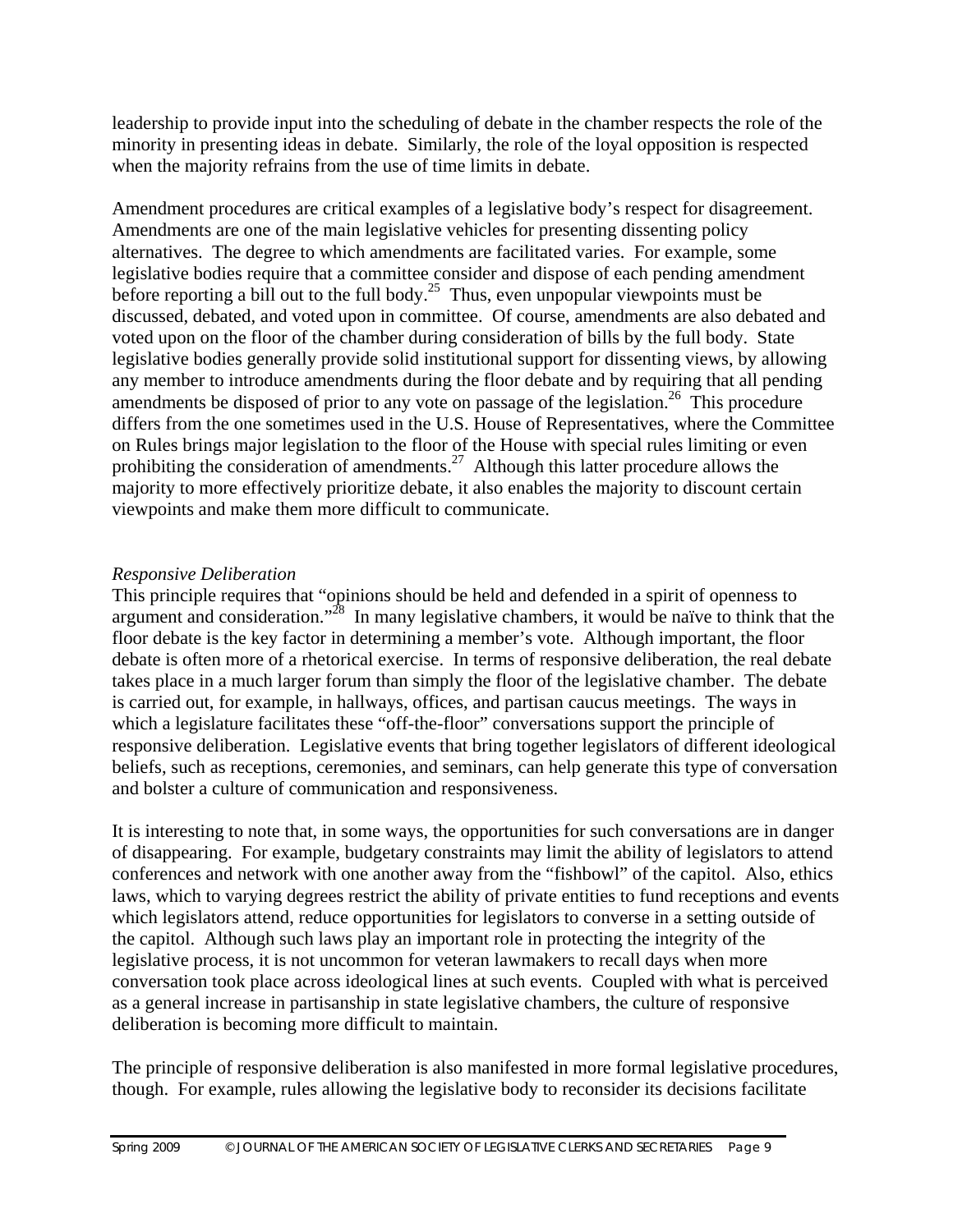responsive deliberation by allowing legislators an opportunity to take into account information that is communicated even after a vote.<sup>29</sup> Also, rules allowing members to put questions to one another in debate recognize the value of argument and deliberation.<sup>30</sup> Such rules typically require that the question be intended to obtain information that will aid the member in deciding upon the merits of the question before the body.<sup>31</sup> Often, the question is actually made for rhetorical purposes. But even in this case, if a member refuses to yield to the question, the result may be frustration and a sense that the member is withholding information relevant to the question before the body.

#### *Legislative Formality*

This principle requires the legislature to use formal rules to govern its deliberations. Such rules are familiar to legislative parliamentarians. As Waldron notes, though, to the outside world the legislature appears to operate with "exasperating formality."<sup>32</sup> But this formality serves an important purpose.

As Waldron reminds us, legislators actually have very little in common with one another.<sup>33</sup> In many ways, our electoral system is designed to produce legislators who are more diverse than alike. Thus, the character of a given legislative body reflects much of the geographic, cultural, religious, political, ideological, and socio-economic differences of the jurisdiction. Yet legislators are expected to come together, participate in a forum designed to air divergent viewpoints, and arrive at decisions. To illustrate the impact of this diversity on the operation of the legislature, contrast the legislature with a corporate board of directors. The shared experience, expectations, and interests of the board members lends a completely different character to the operation of that policy-making body.

Given the differences among legislators, the risk of a legislative session breaking down into chaos is great, as is the need to put in place structures that help legislators communicate with one another and focus on the heart of the matter. As Waldron puts it, "Unless it is structured by tight rules of order, deliberation is always liable to fall into futility, as people misunderstand one another, talk past one another, or lose the thread of the discussion."<sup>34</sup> Examples of these "tight" rules" include the use of motions and the consideration of specific questions,  $35$  rules governing the recognition of members in debate,  $36$  the requirement that legislation under consideration be written and distributed prior to action,<sup>37</sup> and, more generally, the use of adopted rules and a published parliamentary authority to govern legislative proceedings.<sup>38</sup>

#### *Political Equality*

This principle requires the legislature to follow a decision-making rule that is fundamentally fair and politically equal.<sup>39</sup> The most typical example of a fair and equal decision-making rule in the legislature is the majority vote. The majority vote requirement is fundamentally fair because it is neutral between outcomes.<sup>40</sup> Furthermore, Waldron argues that the use of the majority vote works because it supports not only the equality of legislators vis-à-vis one another, but also the equality of constituents vis-à-vis one another.<sup> $41$ </sup> He argues that the package of these equalities is essential. This position is validated by the scandals that occur from time to time when a member is absent from the chamber during a vote and another member presses his or her voting button as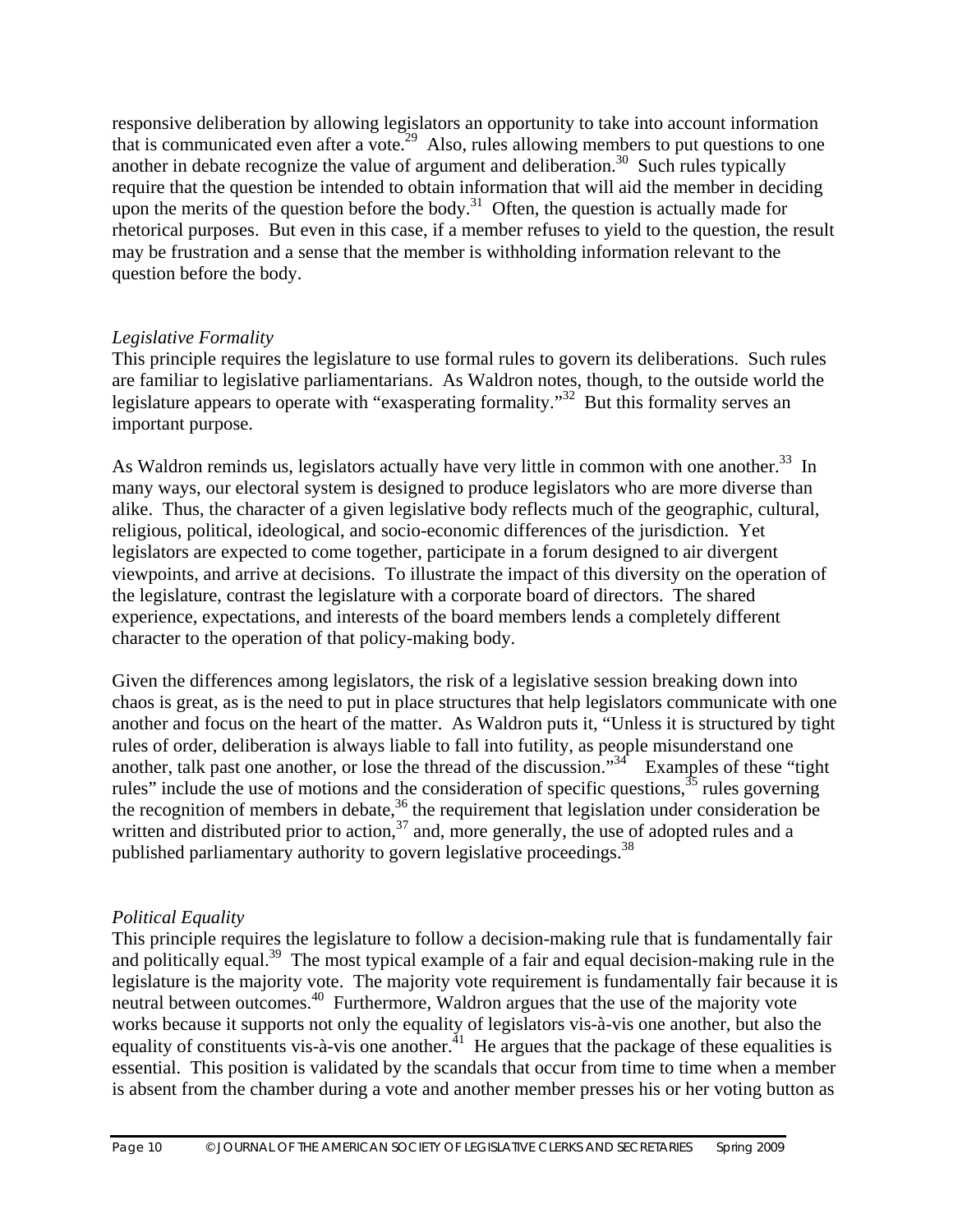a proxy. If the only concern were the equality of one member with another, proxy voting would be more tolerated. It is the sense that the absent member has let his or her constituents down, that voting is perhaps the most important duty a legislator performs for his or her constituents, which raises such actions to the level of scandal.

Not all majority vote requirements, though, are created equal. When examining the role of the majority vote in upholding the principle of political equality, it is important to ask the question "A majority of what?" For example, some motions may require the positive vote of a majority *of the votes cast* in order to be approved.<sup>42</sup> Such a requirement is less supportive of political equality because it allows the body to act with fewer affirmative votes than would otherwise be required. By contrast, passing a law required, in many legislatures, a majority vote *of the members elected to the chamber*. 43 This requirement is more supportive of political equality because it maximizes the number of affirmative votes required to carry a decision and is more likely to result in every member casting a vote.

It is also interesting to note that the principle of political equality closely interrelates with the principle of representation. This interrelation is exemplified by quorum requirements. Quorum requirements establish a threshold number of members that must be present in order for a vote to be a valid exercise of legislative power.<sup>44</sup> Such requirements demonstrate an understanding that the institution needs a base level of diverse representation in order to make legitimate decisions by majority vote.

#### **Conclusion: Do These Principles Matter?**

The discussion above demonstrates that the legislative process can support Waldron's principles of legislation. But is there any reason why the legislative process *should* support these principles? For example, some may view the legislative process as little more than an impediment to desired political outcomes. No doubt this sentiment exists in Legislatures themselves, as well as in powerful political constituencies. For example, individuals who desire to pass a particular bill may push the committee chairperson and legislative presiding officer to overturn years of procedural precedent and prohibit legislators from considering amendments when the bill is debated in committee and on the floor of the legislative chamber. Such a person would have little regard for the important role that debate and respect for the loyal opposition plays in the legislative chamber. Yet, Legislative Clerks or Secretaries sometimes encounter this type of sentiment as they recommend procedures that facilitate the will of energetic and powerful majorities. Even legislative majorities themselves are sometimes pushed by interests outside of the legislature to suppress dissenting viewpoints and, in a rhetorical sense, rely simply on brute force to push their agenda through the legislature. The pressure to disregard the principles identified by Waldron within the legislative process can be great.

In addition, one might argue that the end result, the content of the laws themselves, is all that matters and that the process the legislature follows in passing laws is unimportant so long as the law itself generally reflects the desires of the majority of the populace. After all, the law-making process does not appear to protect or limit rights in as direct a manner as a statute of general application. Or one might argue that, as long as a statute is passed by a representative body that periodically stands for re-election, it matters not what process the body followed in the law's enactment.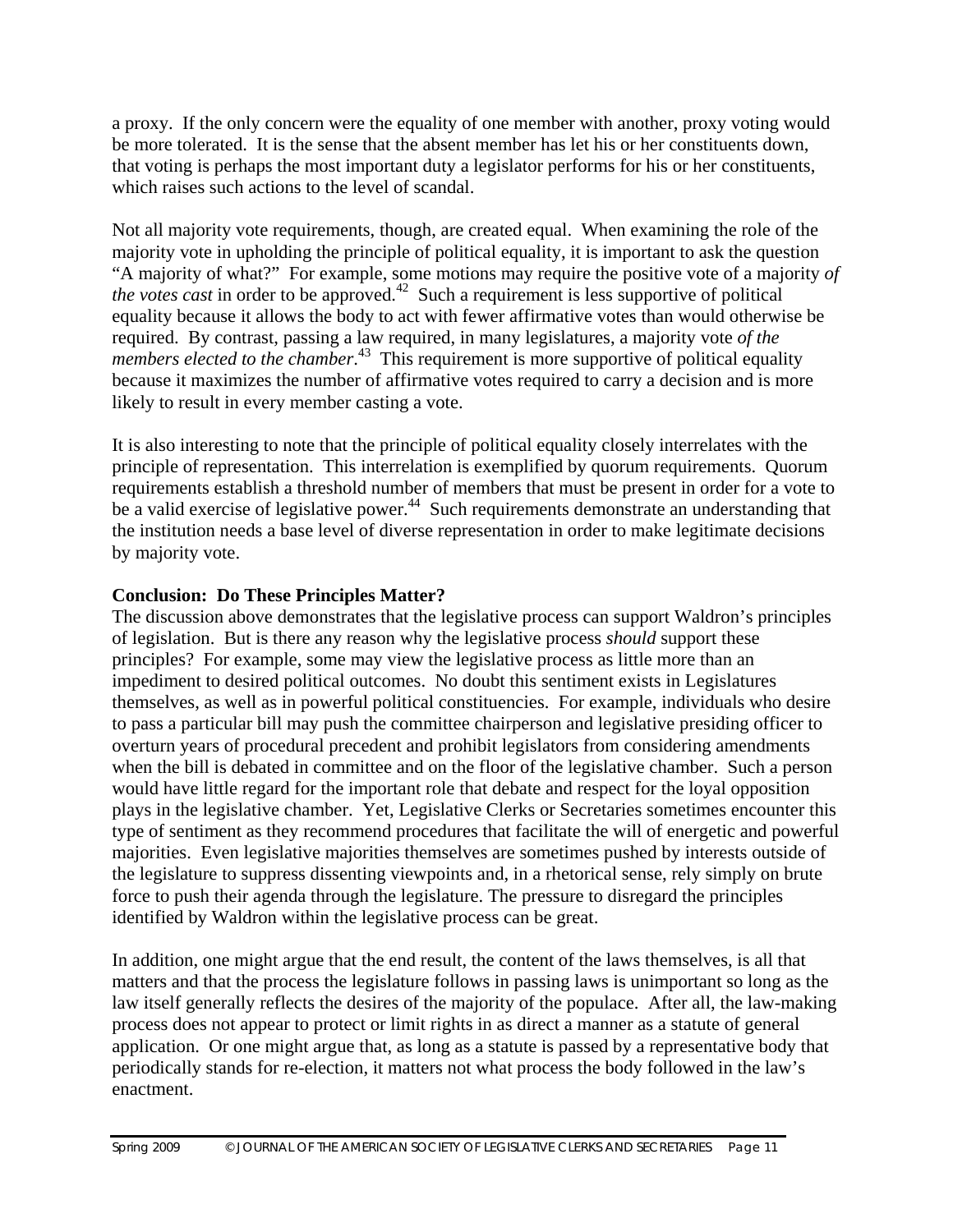Waldron's principles of legislation are important, though. A legislative process that supports these principles can provide a structure to facilitate group decisions that take into account the disparate interests that exist in our society. In addition, such a process can provide continuity within the legislature as majority or leadership control changes, allowing the incoming majority or leader to be responsive to the populace in a timely manner. Finally, and most importantly, such a process can help ensure legitimacy of and respect for our laws. Waldron observes that "any laws that we enact must do their work in a community of people who do not necessarily agree with them and who will therefore demand that something other than the merits of their content—something about the way they were enacted—be cited in order to give them an entitlement to respect."<sup>45</sup> A legislative process that supports Waldron's principles of legislation can enhance this respect for the rule of law by providing citizens with a meaningful opportunity to take part in the lawmaking process, by supporting the representative aspects of a legislator's duties, and by assisting legislators in making decisions only after careful consideration of all relevant information.

Together, these principles of legislation serve as a reminder of the important role the legislative process can play in our society. It is not enough that we choose to govern ourselves through laws that are legislated. Rather, our ability to govern ourselves is enhanced by choosing to legislate in a particular way. Also, these principles are particularly important for Legislative Clerks or Secretaries who, in large part, are the caretakers of the legislative process. By understanding some of the reasons why the legislature should operate a certain way, these legislative professionals will be better able to provide advice to legislators as those legislators make decisions about the process the legislature will use to do its work.

 $\overline{a}$ 

<sup>6</sup> This sentiment is reflected in official pronouncements of the American Society of Legislative Clerks and Secretaries (ASLCS). *See, e.g.,* ASLCS, *Code of Ethics, available at*  http//www.ncsl.org/programs/legismgt/aslcs/csethcod.htm (Purpose of American Society of Legislative Clerks and Secretaries is to strengthen the effectiveness and efficiency of American State Legislatures and thereby protect the freedoms of our people. To further this objective, every member of the society shall, among other things, make every effort to improve the professional knowledge of parliamentary procedure . . . Every member of the society shall be dedicated to the concepts of effective and democratic state government by responsible elected officials and believe that professional general management of legislatures is essential to the achievement of that goal.).

*<sup>1</sup>* National Conference of State Legislatures, *50 State Staff Count—1979 1988 1996 2003, available at*  http://www.ncsl.org/programs/legismgt/about/staffcount2003.htm.

<sup>&</sup>lt;sup>2</sup> Hereinafter, references to "the legislature" are used to discus more generally the role of state legislatures within their own state governments.

*<sup>3</sup> See, e.g.,* **FLA. CONST.** art. III, section 1 (Legislative power of state vested in legislature); **CONN. CONST.** art. III, section 1 (Legislative power vested in general assembly); and **NEB. CONST.** art. III, section 1 (Legislative power vested in legislature). To be clear, the Legislative Clerk or Secretary should not have a role in deciding what laws the legislature should enact. Rather, the Legislative Clerk or Secretary oversees the legislative operations that facilitate legislators deciding what laws the legislature should enact.

*<sup>4</sup> See, e.g.,* National Conference of State Legislatures, *Model Code of Conduct for Legislative Staff, available at* http://www.ncsl.org/programs/legismgt/about/codestf.htm (Mission of legislature is to represent the people in deliberating and deciding matters affecting common good).

<sup>&</sup>lt;sup>5</sup> It is important to acknowledge that Legislative Clerks and Secretaries neither control nor create the activities of the legislature. After all, they are not directly elected by the people to exercise power. Although Legislative Clerks and Secretaries may have wide discretion in certain areas of legislative procedure and operations, their actions are subject to the direction of the elected legislators.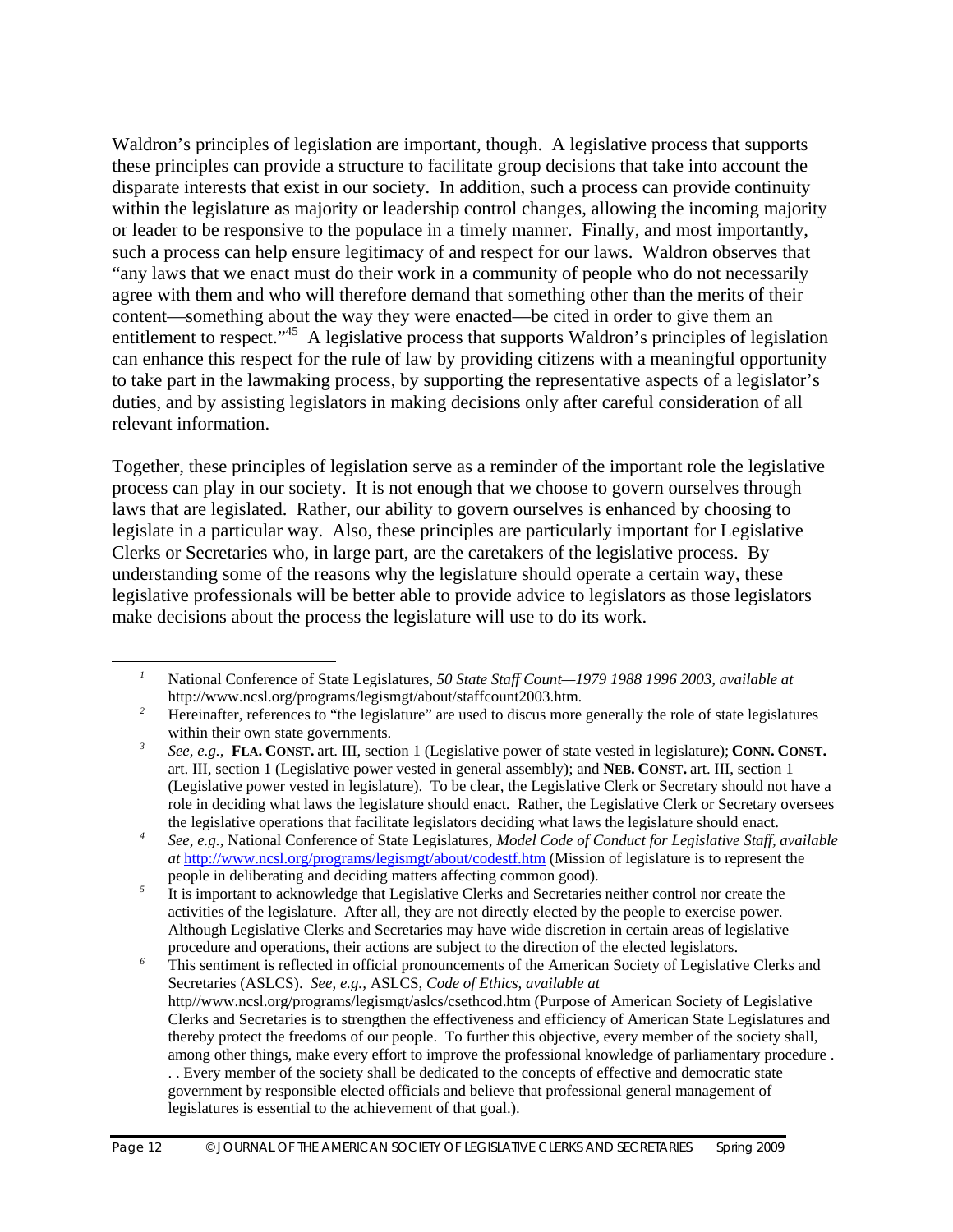- *<sup>7</sup>* See Jeremy Waldron, *Legislating with Integrity,* 72 Fordham L. Rev. 373 (2003) and Jeremy Waldron, *Principles of Legislation, in* **THE LEAST EXAMINED BRANCH** 15 (Richard W. Bauman and Tsvi Kahana, eds., 2006) [hereinafter *Principles of Legislation*].
- *<sup>8</sup> Principles of Legislation, supra* note 7, at 18.
- Specific examples of practices and rules are taken from a variety of states, as well as Mason's Manual of Legislative Procedure, which is the adopted parliamentary authority in numerous state legislative chambers. *See* **NATIONAL CONFERENCE OF STATE LEGISLATURES IN COOPERATION WITH THE AMERICAN SOCIETY OF LEGISLATIVE CLERKS AND SECRETARIES, MASON'S MANUAL OF LEGISLATIVE PROCEDURE** (2000) [herinafter **MASON'S MANUAL**].
- *<sup>10</sup> Principles of Legislation, supra* note 7, at 22.
- $\frac{11}{12}$  *Id.* at 22-23.

 $\overline{a}$ 

- *<sup>12</sup> See, e.g.,* **MASON'S MANUAL**, *supra* note 9, at 448-49 (Committee can act only at a meeting and not by separate consultation and consent); **RULE 18 OF THE WIS. SENATE** (Requiring 18 hours' advanced notice of proposals to be considered for floor debate); **JOINT RULE 23 OF THE ALASKA LEGISLATURE** (Chairperson must post written notice of time, place, and subject matter committee meeting by Thursday preceding meeting); **RULE 66 OF THE FLA. HOUSE OF REPRESENTATIVES** (2 days' advanced notice generally required for committee meeting during first 45 days of session, 24 hours' advanced notice generally required after first 45 days of session).
- <sup>13</sup> Pam Greenburg, 25 Great Online Ideas Worth Stealing, **STATE LEGISLATURES**, July/August 2007, at 59.
- *<sup>14</sup>* **MASON'S MANUAL**, *supra* note 9, at 109, 113 (Every question submitted to legislative body must be a definite proposition; bills are used for making statutory enactments). Many state constitutions require that laws be enacted only by consideration of bills. *See, e.g.,* **NEV. CONST.** art. IV, section 23 (No law shall be enacted except by bill) and **ILL. CONST.** art. IV, section 8 (Same).
- *<sup>15</sup> See, e.g.,* **WIS. STATS.** section 13.92 (1)(b)2. (2005) (Legislative drafting agency must include a plain language analysis of each original measure, to be printed with the measure when introduced); **NEV. REV. STAT.** section 218.249 (2005) (Each bill must include a concise and clear summary of any existing laws directly related to bill and a summary of how the bill would affect existing law); **RULE 13.02 OF THE OREGON SENATE** (Each measure introduced must contain an impartial summary of the measure's content, describing the proposed new law and any changes to existing law).
- *<sup>16</sup> Principles of Legislation*, *supra* note 7, at 23.
- *<sup>17</sup> See, e.g.,* **MASON'S MANUAL**, *supra* note 9, at 507 (Ancient parliamentary practice and most state constitutions require that bills be read three separate times on three separate days in each house of the legislature before passage); **RULE 16 OF THE ARIZ. SENATE** (Bill must be read on three separate days unless otherwise directed by two-thirds vote); **RULE 10.6 OF THE L.A. SENATE** (Bill must be read at least by title in open session on three separate days).
- *<sup>18</sup> See supra* note 12.
- *<sup>19</sup> See, e.g.,* **MASON'S MANUAL**, *supra* note 9, at 299, 315 (Every legislative body generally has inherent right to reconsider a vote on an action. Effect of motion to reconsider is to suspend all action on the subject of the motion until reconsideration is acted upon); **JOINT RULE 16 OF THE MICH. LEGISLATURE** (Every bill passed by either house must be transmitted to other unless notice is given that motion to reconsider will be made.); **RULE 18 OF THE N.C. HOUSE** (When question has been decided, any member may move reconsideration on the same or the succeeding legislative day, except that if the vote was a recorded vote, only a member of the prevailing side may move for reconsideration.).
- *<sup>20</sup> Principles of Legislation*, *supra* note 7, at 24-25.
- $\frac{21}{22}$  *Id.* at 25.
- *<sup>22</sup> See, e.g.,* **RULE 40 OF THE OHIO SENATE** (Generally requiring all bills reported out of committee with recommendation of passage to be placed on calendar).
- *<sup>23</sup> See, e.g.,* **RULE 18 OF THE WIS. SENATE** (All bills reported out of standing committee are placed in the committee on senate organization, which establishes the calendar); **JOINT RULE 18 OF THE ALASKA LEGISLATURE** (Rules committee is responsible for establishing the daily calendar).
- *<sup>24</sup> Principles of Legislation*, *supra* note 7, at 26.
- *<sup>25</sup> See, e.g.,* **RULE 40 OF THE ILL. HOUSE** (Timely committee amendment must be considered by committee or subcommittee before committee considers bill to which amendment relates); **MASON'S MANUAL**, *supra* note 9, at 84, 443 (When main question is under debate and amendment is proposed, amendment becomes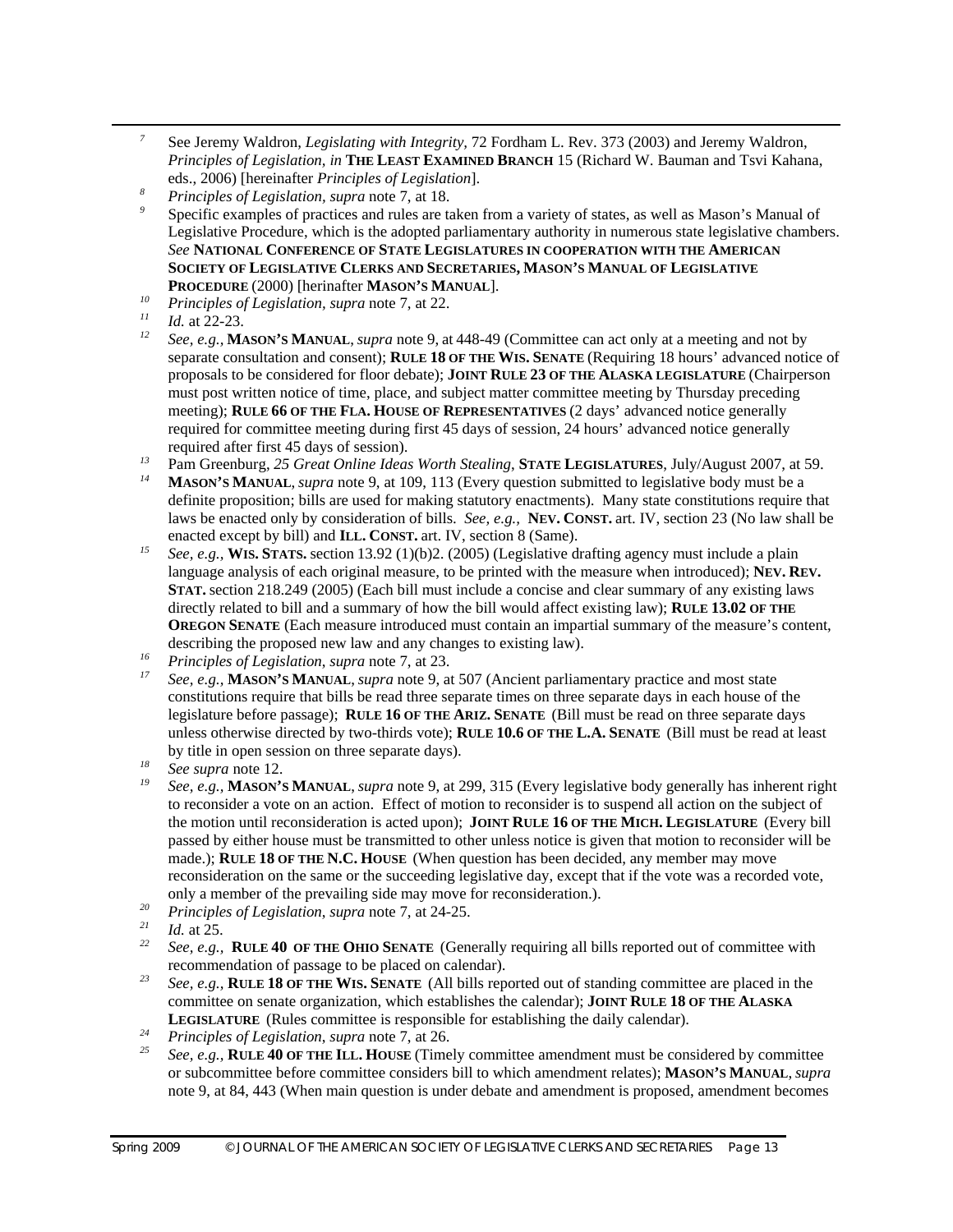question under consideration and must be disposed of before main question. Committee may recommend adoption or rejection of pending amendments and make such further recommendations and propose such other amendments as it may choose).

- *<sup>26</sup> See, e.g., supra* note 25 (discussing provisions of **MASON'S MANUAL** governing consideration of amendments; **RULE 69 OF THE CAL. HOUSE** (Any member may move to amend bill during second or third reading and motion may be adopted by majority vote); **RULE 49 OF THE WIS. SENATE** (When proposal is debated under second reading amendments may be offered from the floor).
- *<sup>27</sup> See* U.S. House of Representatives Committee on Rules Majority Office, *What Is a Special Rule?, available at* http://www.rules.house.gov/POP/specialrule\_is.htm*. 28 Principles of Legislation*, *supra* note 7, at 27.
- 
- *<sup>29</sup> See supra* note 19.
- *<sup>30</sup> See, e.g.,* **MASON'S MANUAL**, *supra* note 9, at 93 (Members may ask questions of one another through presiding officer); **RULE 35 OF THE CAL. SENATE** (Member may not be asked question except through presiding officer); **RULE 7-10 OF THE N.M. SENATE** (Same).
- *<sup>31</sup> See, e.g.,* **MASON'S MANUAL**, *supra* note 9, at 94 (Question of member may relate only to question before body and must be asked for purpose of obtaining information, not supplying information).
- *<sup>32</sup> Principles of Legislation, supra* note 7, at 28.

- $\frac{34}{35}$  *Id.* at 29.
- *<sup>35</sup> See, e.g.,* **MASON'S MANUAL**, *supra* note 9 at 82-83 (There can be no debate unless there is a question before the house and debate is confined to the question before the body).
- *<sup>36</sup> See, e.g., Id.* at 76 (Member must be recognized by presiding officer before addressing body, offering motion, raising question, or presenting other business); **RULE 108 OF THE CAL. HOUSE** (Member must be recognized before speaking); **RULE 16 OF THE COLO. SENATE** (Senator wishing to speak must rise and be recognized by presiding officer before proceeding).
- *<sup>37</sup> See, e.g.,* **MASON'S MANUAL**, *supra* note 9, at 273 (Amendments must be in writing); **RULE 42 OF THE R.I. HOUSE** (No measure without a body or substantive content shall be accepted); **RULE 7.6 OF THE LA. HOUSE** (All legislative instruments must be printed or typewritten); **RULE 507 OF THE MAINE HOUSE** (With limited exceptions, amendments may not be acted upon until printed and distributed); **RULE 20 OF THE N.H. SENATE** (Upon referral to committee all bills must be copied and distributed to members).
- *<sup>38</sup> See, e.g.,* **MASON'S MANUAL**, *supra* note 9, at 19-26 and 28-29 (Discussing use of adopted rules of the house, as well as a parliamentary authority).
- *<sup>39</sup> Principles of Legislation*, *supra* note 7, at 29-30. *See also,* **MASON'S MANUAL**, *supra* note 9, at 96 (Rights and duties of members are derived from absolute equality of members).
- *<sup>40</sup> Principles of Legislation*, *supra* note 7, at 30; Waldron, *supra* note 7, at 382-83.
- *<sup>41</sup> Id. 42 See, e.g.,* **MASON'S MANUAL**, *supra* note 9, at 39 (To make decision or carry proposition there must be affirmative vote of at least a majority of votes cast.); **RULE 1.05 OF THE TEX. SENATE** (Majority of votes cast required to elect officers); **RULE 34 OF THE MISS. HOUSE** (Majority of votes cast required to indefinitely postpone decision on question).
- *<sup>43</sup>* **MASON'S MANUAL**, *supra* note 9, at 350-51. *See also, e.g.,* **RULE 6 OF THE N.Y. SENATE** (Majority of members elected required to adopt resolution calling for expenditure of money); **RULE 25 OF THE COLO. SENATE** (Majority of members elected required to adopt report of committee of the whole).
- *<sup>44</sup> See, e.g.,* **MASON'S MANUAL**, *supra* note 9, at 38, 45, 154, 166-67, 335, 439 (Other than to compel attendance at a meeting or adjourn, quorum must be present for group to act on behalf of entire membership); **RULE 44 OF THE ALA. HOUSE** (Majority of House is quorum to conduct business); **RULE 28 OF THE PENN. SENATE** (Majority of Senators elected constitutes quorum to conduct business, except smaller number may adjourn from day to day and compel attendance of other Senators).
- *<sup>45</sup> Principles of Legislation, supra* note 7, at 32.

 $\frac{33}{34}$  *Id.* at 28-29.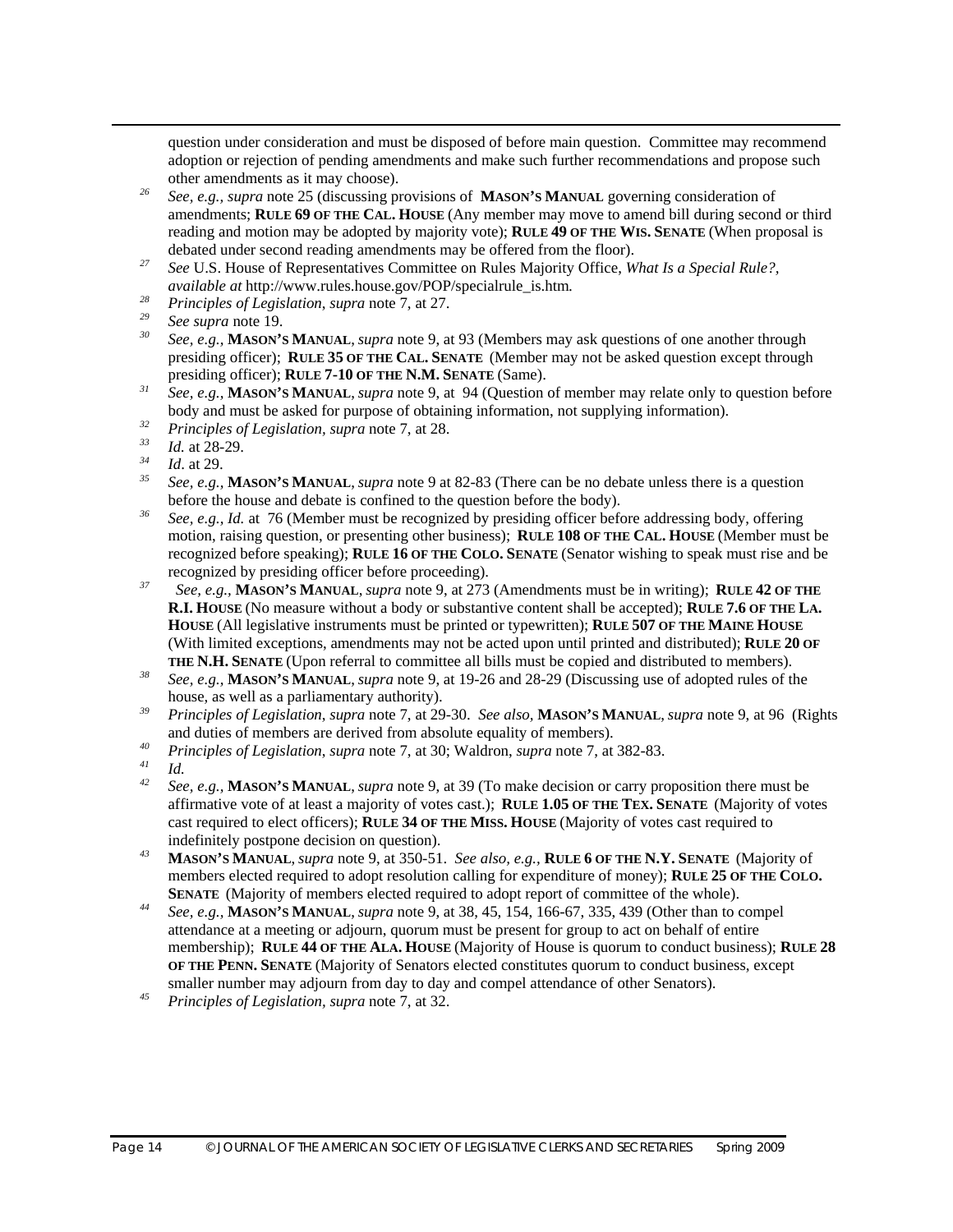# **Real Life. Live. When Government Acts More Like the People it Serves**

*Paul W. Taylor, Chief Strategy Officer eRepublic's Center for Digital Technology* 

Real life has become complicated again. The country has begun to work through a systemic credit crisis that is changing the way things work on Wall Street and Main Street – and under the capitol domes of government.

There are competing proposals about how to restructure institutions in the wake of the crisis, each reflecting different compromises on the continuum of market-based approaches to an increased regulatory environment to outright government ownership.

With crisis comes opportunity – a rare point of agreement between the theories of progressive journalist and author Naomi Klein<sup>1</sup> and libertarian economist Milton Friedman. Klein believes the opportunity is for mischief, while Friedman sees it as a catalyst for meaningful change, "Only a crisis, real or perceived, produces real change. When that crisis occurs, the actions that are taken depend on the ideas that are lying around."<sup>2</sup>

One of the ideas that are lying around is what was once popularly known as e-government. Unlike naked ideas – those that exist only in the minds and proposals of their creators – e-government has an installed base and a growing universe of Internet partisans that want more and better public services delivered through this channel.

The portal and online service delivery -- what were once pegged as alternatives -- are now more than just mainstream but the default channel for cost effective, sustainable and (when done right) compelling experiences for the public that government serves. That, coupled with continuing technological innovation under the rubric of Web 2.0, suggests that e-government may be lying around. That is not to say that e-government is not delivering public value. It is. E-gov is lying around only in the sense of its still largely latent potential to change the cost structure and service delivery stance of government. If not e-gov, then what? If not now, when?

Government now serves a firmly ensconced digital majority, where 70 percent or more of American households (including all gender, race and age demographic cohorts) are connected to the Internet<sup>3</sup> – and over half have broadband access.<sup>4</sup> Americans with broadband access – estimated at over 45 million -- spend half of their spare time online.<sup>5</sup> Sooner or later, they are going to bump into a government website. Will it meet their needs and expectations for getting something real done at a time and place of their choosing?

The new conventional wisdom is to point to Web 2.0 and its social networking qualities -- usergenerated media rich content and interactive communities of interest – as the answer. Indeed, there are opportunities to leap frog in the transformation of certain aspects of service delivery. Curiously, Web 2.0 is often pitted against its predecessor – you know, the Web that didn't have a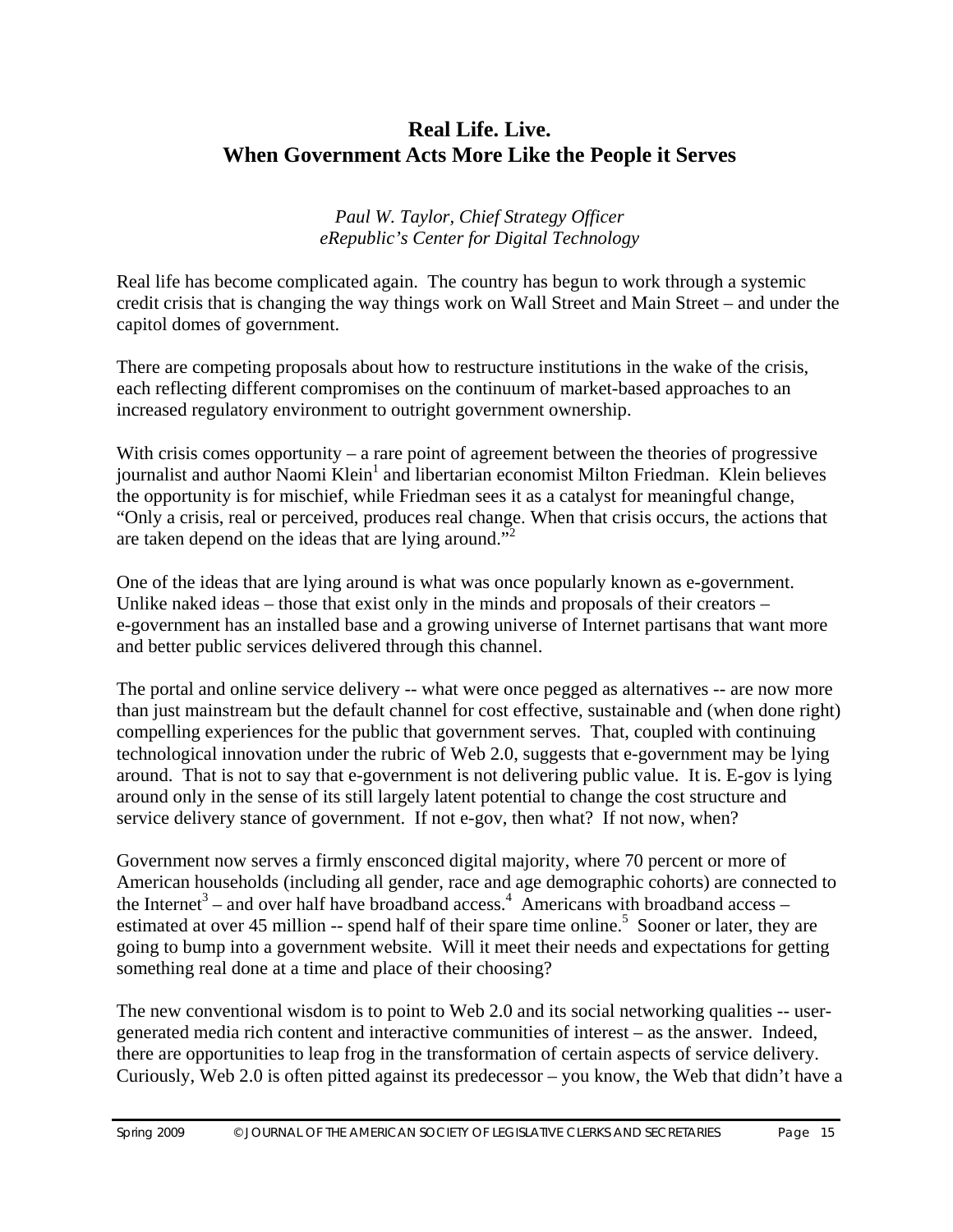version number. But there is no need to reconcile friends. The innovations of the Web – new and old – have matured into a platform for governing, for doing the public's business.

As a companion to a previous whitepaper from the Center for Digital Government called *This Old Portal*, which detailed the structural and design components of developing, maintaining and renovating (as needed) the online platform, this whitepaper *– Real Life. Live –* looks forward to a time when government acts more like the people it serves. And that time should be now … or, at least, soon.

*Real Life. Live* takes a long view of the coming digital landscape, and its three defining directions:

*I.* **Going Local:** *A Portal and a Platform for Hyper Localized Service Delivery*

*II.* **Going Mobile and Going Social:** *Government as Your BFFL*<sup>6</sup>  *-- Anytime, Anywhere*

*III.* **Going Green and Going Home:** *Sustainability by Saving Trips at Both Ends of the Transaction.*

Each will be discussed in turn.

#### *I.* **Going Local:** *A Portal and a Platform for Hyper Localized Service Delivery*

In a word, progress toward e-government has been uneven. Consider the experience of the U.S. federal government as seen through the Administration's internal report card on the subject.

In the *President's Management Agenda Scorecard for the second quarter of FY 2008,* (a) more than half of all federal agencies have a worrisome status of yellow or red; and , (b) only 3 of 26 -- 12% -- of federal agencies had their act together and were still moving forward on a handful of priorities. Singling out the priority of most interest here, 20 agencies were making greenlevel progress on e-government but 17 are digging out of a hole (14 yellow, 3 red) on the status measure.<sup>7</sup> Ironically, the reddest of the red status belonged to the Department of Commerce -an interesting spot to end up for a department the name of which shares a root word with "ecommerce."

The Economist provides a sobering albeit snippy assessment of e-government in the United Kingdom and here in the United States.<sup>8</sup> Interestingly, the British publication points to the American capitol as a rare find. It calls out the Washington, DC portal<sup>9</sup> and an allied suite of mashups and wikis as a hopeful example of how bureaucracies can be responsive to the public's needs and simplify service delivery.

More on the use of such Web 2.0 entry points follows later in the paper but, first, it is worth unpacking The Economist's main critique that e-government is a pale imitation of the dot-coms. Indeed, amazon.com (despite some bumps along the way) has maintained and even burnished its reputation as the gold standard for online transactions. The information and transactions behind them are reliably approachable, findable and actionable. The interface is appealing, intuitive and consistent each time a transaction occurs. Search and navigation are constantly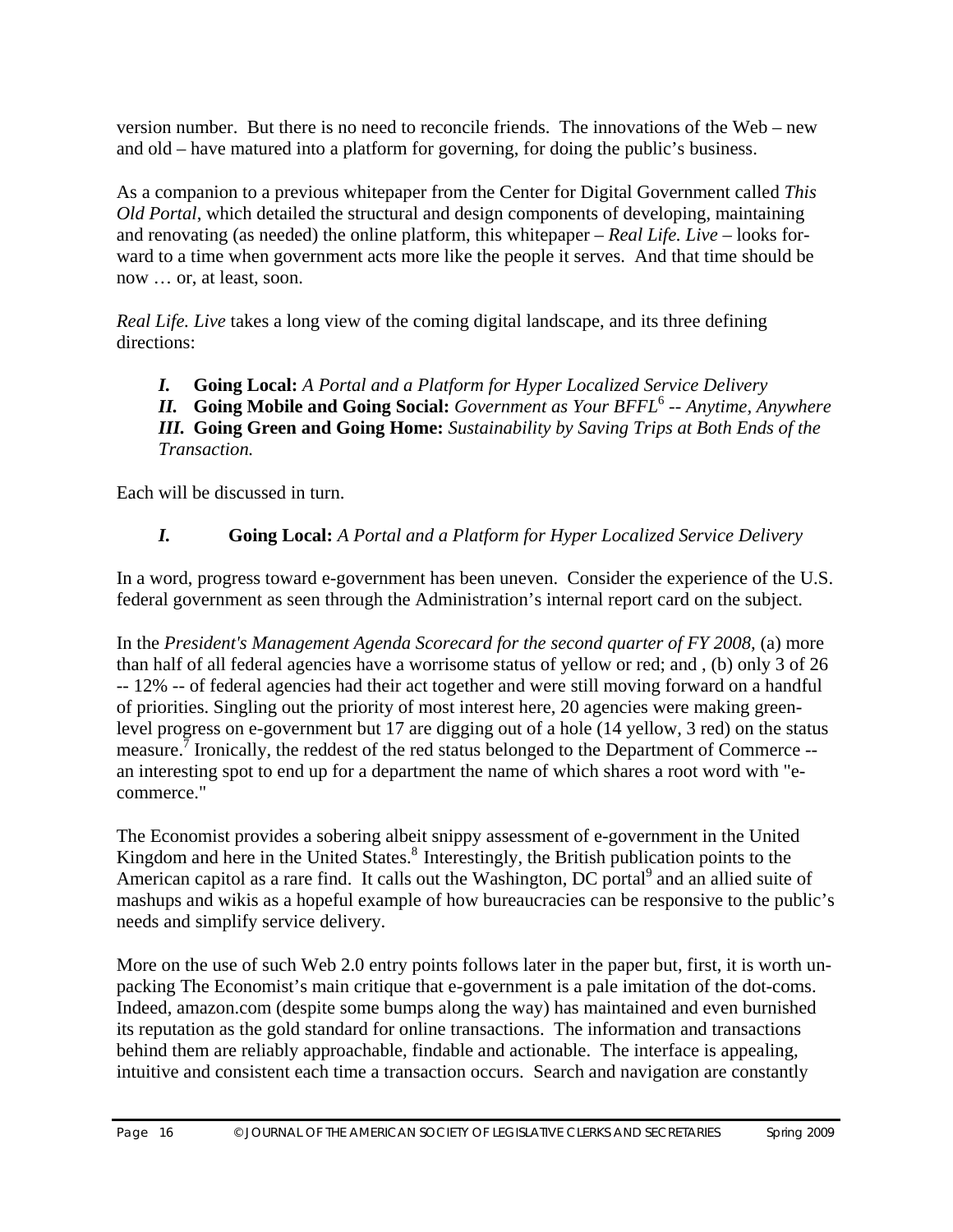learning from users about how they look for what they want and return more relevant results (including recommendations about what you might also be interested in). Moreover, it is easy to act on what you find. In many cases, a single click will complete the transaction – whether the item is purchased directly from Amazon or its expansive network of independent agents or resellers.

That said, The Economist may give the private sector too much credit for delivering the same services and the same level or quality of service across channels. The magazine's argument that e-government is a pale imitation of the dot-coms would have greater resonance if the private sector actually delivered consistent, seamless online experiences. Many customers of large banks routinely encounter false starts and dead ends in managing their accounts online. Much of online banking stretches a thin veneer over dissimilar and previously discrete operating units, coming as it does with considerable variation by geography and lines of business. Through mergers and acquisitions, banks are now more of a federated environment than a unified enterprise. Banks and other corporations that have acquired, developed and even spun off business units face the challenge of presenting a common front end that masks the complexity, diversity and stubbornly separate systems and infrastructures at the back end. That gives them much in common with the federated environment that is government.

Public sector portals originated as equal parts veneer (to mask the complexity) and shared service (through which previously discrete agencies could present themselves through a common face and supported by shared infrastructures) while extending the value of data from legacy systems.

All of this is the work of the original Web (the one without a version number) and the iterative process of making incremental improvements over time en route to a transformation in the relationships between citizens and their government.

An earlier whitepaper, *This Old Portal*, to which this one is a companion, rehearses the basics of making sure the portal is sustainable from the start and captures some of the lessons learned from the first decade of public sector portals.

There are a number of public portal operators that have worked hard over the years to be an Amazon-dot-gov – approachable, findable and actionable – to the communities they serve. Among their number are state portals in Alabama, Arkansas, California, Maine, Utah and Washington and local counterparts as diverse as Las Vegas, NV, Killeen, TX, Louisville, KY, Oakland County, MI, San Diego County, CA and Wake County, NC. The list is not exhaustive but each portal has received positive notice, award or other recognition for changing the way the public's business gets done.

Portals have been helpfully subversive as a catalyst for making federated environments act more like an enterprise. The Massachusetts Common Intake portal integrates screening, intake and eligibility across a full range of health and human service offerings. In Virginia, TurboVet combines a Wizard-style question and answer interface to ensure veterans receive the benefits for which they are eligible while a social network creates a forum for soldier-to-soldier advice.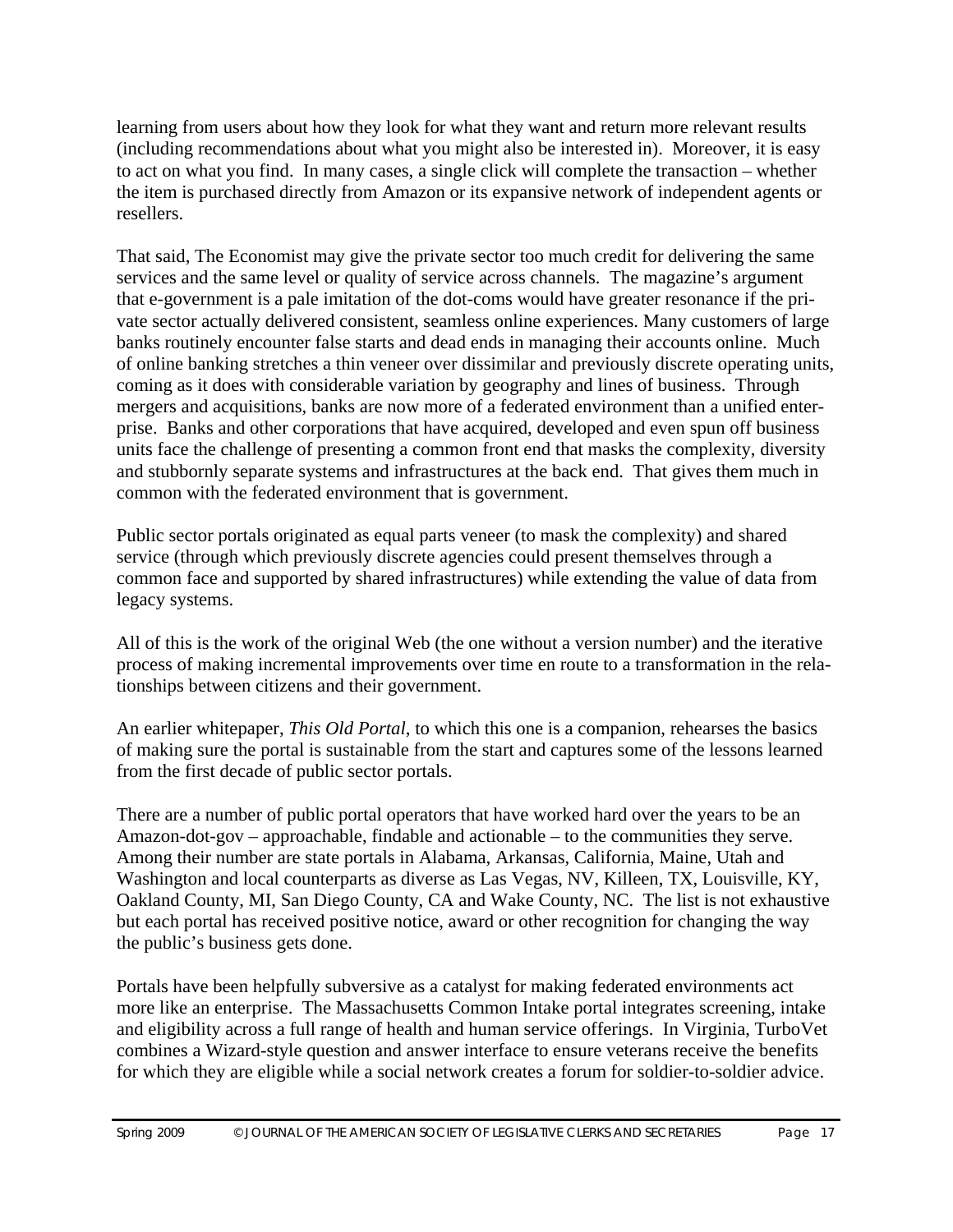And in Hawaii, one-stop online services integrate the rules of multiple agencies to help entrepreneurs register new businesses and ensure that potential government contractors are compliant with the state's procurement regulations.

The story is much the same at the infrastructure or shared services level. Twenty-one states now rely on a single company to manage their portals and add transactions to their suite of online services. For its part, Newport News, VA, has been a driving force in the use and promulgation of an open source content management system. Still below the hood, Utah, South Carolina, Arkansas, Kansas and Idaho are among the states that provide common payment engines to process transactions from hundreds of online applications for both state and local government agencies. And in Washington state, King County's security portal puts a secure wrapper around its agencies' applications.

So, what do we have to show for approximately thirteen years of the portal? The action and much of the value has been realized through the hundreds of applications and transaction types that stand behind the portal.

The Center for Digital Government's *Digital States* survey provides a longitudinal view of the implementation of online services in 25 categories. As Figure 1 demonstrates, there has been: (a) significant growth in the last four years; and, (b) implementation rates have topped out in many of the categories.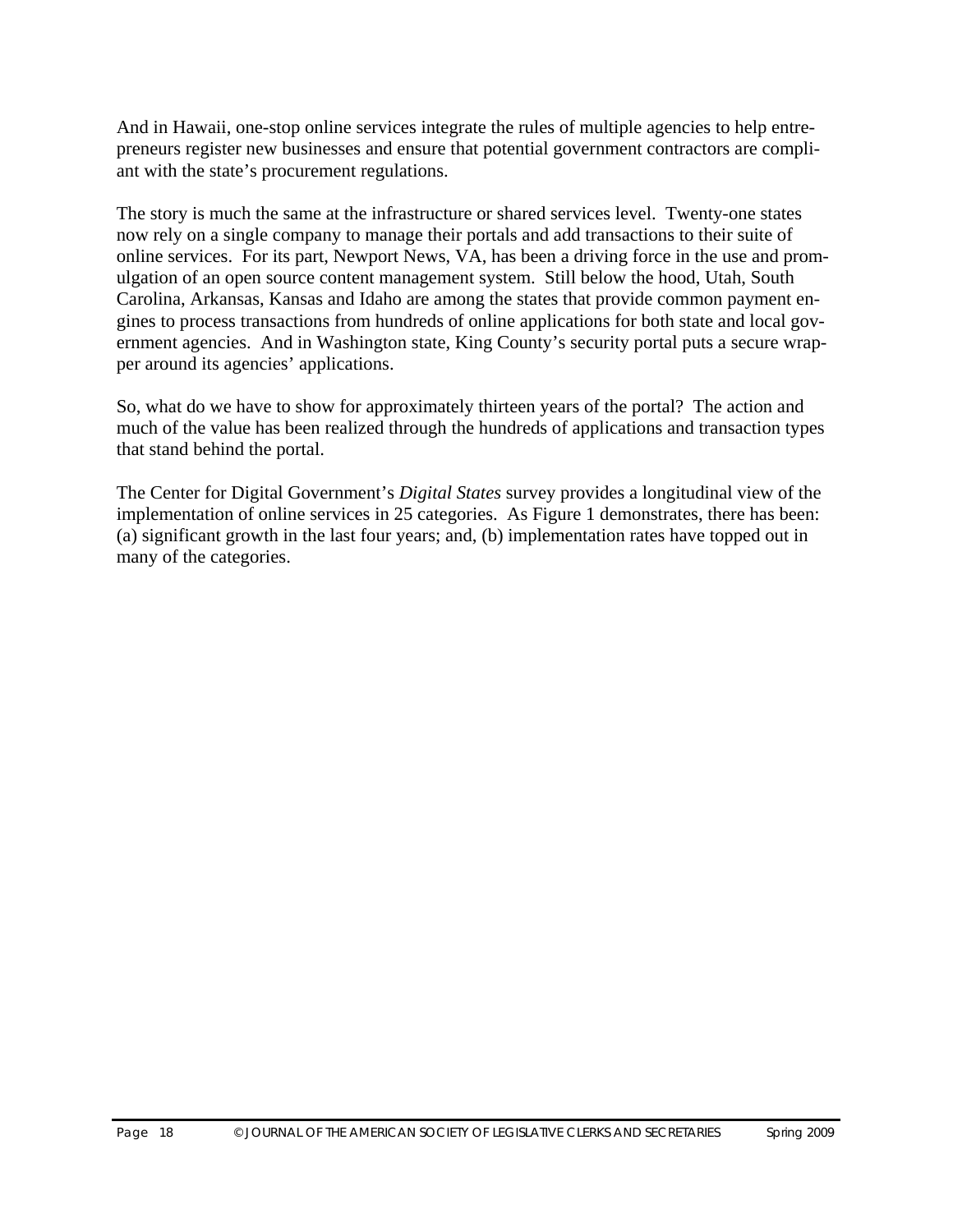

[NOTE TO DESIGN: The X axis is a percentage. MSWord automatically inserted "120" which is confusing and unneeded. It should be labeled "Percentage of Responding States" and the scale should stop at 100.]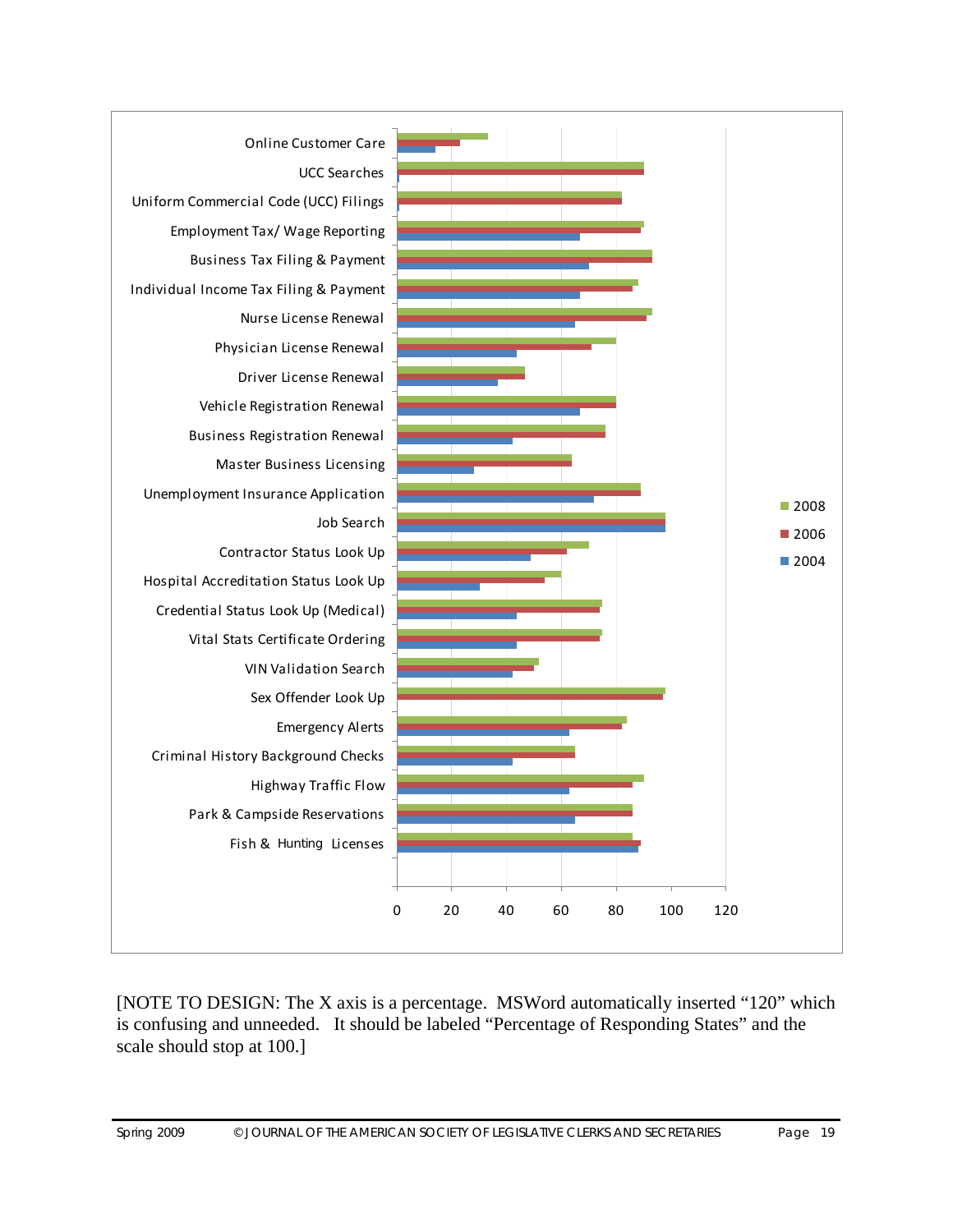Significantly, those applications with the lowest implementation rates are those that require more sophisticated inputs to complete the transactions – VIN validations, vital records, credential lookups and drivers license renewal among them. These categories lag the others categories because they are tougher nuts to crack. The harder work requires rethinking the data sharing needed to complete the transaction. The data exists somewhere, and the Web 2.0/3.0 challenge and opportunity is to get the data from where they are to where they are needed. This involves machine-to-machine Web services – the type of Web service that we don't think about because we don't see or touch it. By definition, it does not involve human intervention or – the way the machines see it – human latency.

These web services are well-suited for what Nick Carr calls cheap, utility computing - alternatively known as Cloud Computing or Software as a Service (SaaS). Carr, perhaps best known as author of *Does IT Matter?* and former executive editor of the Harvard Business Review, explores the rising relevance of utility computing in his most recent book, *The Big Switch*. These are variations on a theme that has been around for some time. They are heirs to the Application Service Provider (ASP) model and have much in common with the so-called self funded portal model, in which the infrastructure, application development and ongoing support are managed by the private sector at no upfront cost to government agencies or taxpayers. Carr correctly describes an approach that, while not new, has matured to the point where it can take its place in a mix of mission critical platforms. Carr condenses his argument for *The Big Switch*<sup>10</sup> to three irreducibly complex bumper stickers:

- 1. Harness the worldwide computer (an old term Carr resurrects to describe the cumulative effect of utility computing);
- 2. Rethink the interface (which necessarily includes man-to-machine and machine-tomachine Web services); and,
- 3. Reengineer the infrastructure (to make room for utility computing in the mix of platform choices).

The new platforms allow government to shift its focus from owning infrastructure to exercising it. It has been a long time coming.

In the dozen years since its introduction, e-government and its cornerstone – the portal – has matured from a project to a platform. The distinction is an important one. Marc Andreessen, the co-creator of the browser, observes, "A "platform" is a system that can be programmed and therefore customized by outside developers – users – and in that way, adapted to countless needs and niches that the platform's original developers could not have possibly contemplated, much less had time to accommodate."<sup>11</sup> In Andreessen's experience, the browser became an accidental platform. In government, the portal was envisioned early on as a platform for organizing government service delivery in one place. It just took a while for them to realize the potential.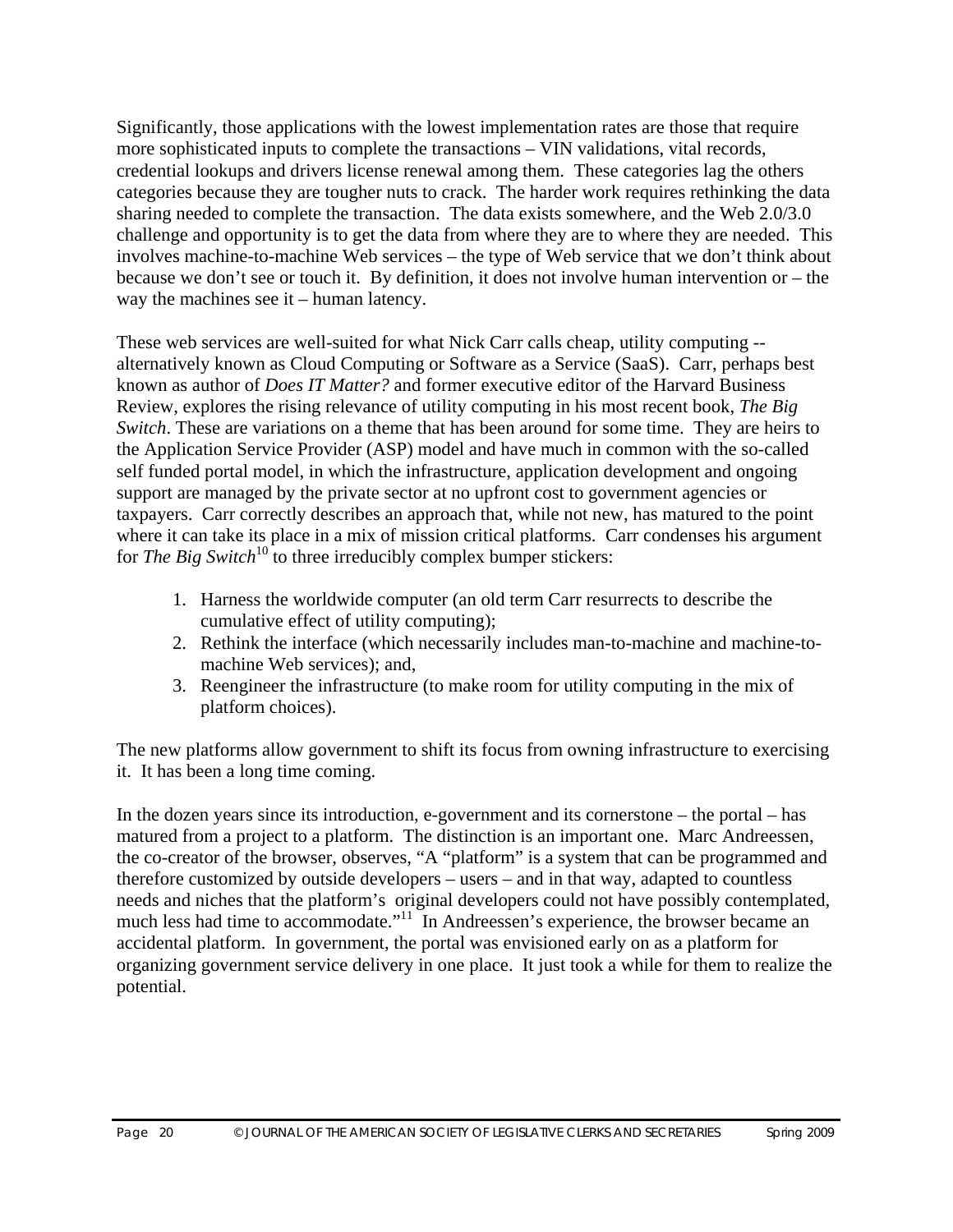# *II.* **Going Mobile and Going Social:** *Government as Your BFFL*<sup>12</sup> *-- Anytime, Anywhere*

If e-government has been perfected, it has been perfected for the desktop or laptop experience — a 13 to 20 inch screen viewed from about two feet away. State portals in South Carolina, Indiana, Virginia, California, Nebraska and Colorado all demonstrate that design still matters when considering look, feel and functionality. Design is dynamic and a recent list from mashable ranks the ten most beautiful social networks (See Side Bar: Beauty in the Eye of the Beholder),  $^{13}$  providing a stark contrast in look and feel to conventional web design. It points up the differences in tastes of those who came of age with the original Web and those who have come into their own with Web 2.0.

#### *Beauty in the Eye of the (Millenial) Beholder*

Images from what Mashable considers the most beautiful social networks wash over the audience, followed by a question - do any of your sites looks like any of these?

- 1. Virb (http://www.virb.com)
- 2. Trig (http://www.trig.com)
- 3. PureVolume

(http://purevolume.com)

- 4. my9rules (http://9rules.com/my)
- 5. Pownce
- (http://www.pownce.com)
- 6. Flickr (http://flickr.com)
- 7. Threadless
- (http://www.threadless.com)
- 8. shelfari (http://www.shelfari.com)
- 9. Beautiful Society

(http://www.beautifulsociety.com)

10. Humble Voice

(http://www.humblevoice.com)

Do they? See for yourself. And consider that design does matter if public agencies are to serve (and be seen as relevant) by the demographic cohort that is native to the net.

Going social begins by tapping the MySpace and Facebook communities to attract "friends" and "fans" to the portal itself with a view to driving traffic back to important service offerings. It builds from there to include posting videos on YouTube (fundamentally reinventing the PSA and making government more transparent), using folksonomies to help curate archival photos through Flickr, publishing police blotters and hosting policy hearings on twitter, connecting information and services to their geography through mashups of online mapping and wikis, and tapping people with common concerns and needs to help each other through Ning, Nexo, Twango and other social networking sites.

States as diverse as Virginia, Utah, Rhode Island and South Carolina have embraced Web 2.0 entry points for their

portals. On first blush, it might seem quaint or gimmicky for a portal to have "friends" on MySpace, Facebook, Ning, Nexo or any number of other social networks. But the genius of making friends is that it places government in the middle of social networks (which, by definition, are places where people like to congregate) rather than expecting people to find and come over to a government website without an introduction through a trusted social networking entry point is on the citizens' turf and the en-

environment. The engagement is on the citizens' terms. They will and they do link back to the portal, which has been effectively repositioned as a non-exclusive door to the suite of services and information that stands behind it. In other words, being a friend on social networks helps government act more like the public it serves.

There are other dimensions to the Web 2.0 reconsideration of the portal. Virginia.gov has introduced a number of Google gadgets, which add useful features and functions to the presentation of information and services. Interestingly, there is an open source dimension to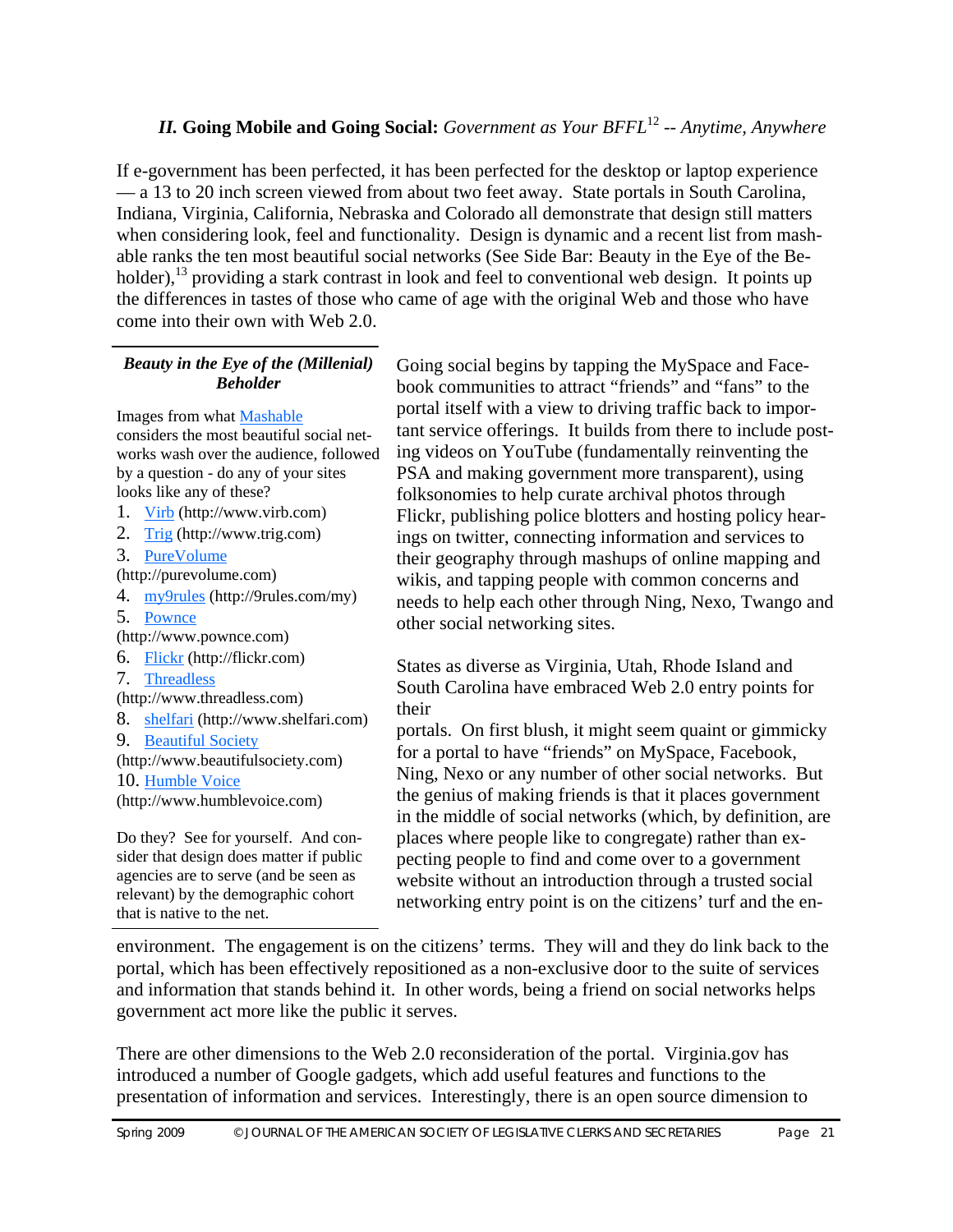gadget making. Open Social is a standard way to build new features or widgets and plug them into social networks all over the web, including social networks such as Facebook, MySpace and Ning.14

Making information and transactions developed for the desktop browser useful and actionable from nomadic devices with postage stamp-sized screens becomes more important as growing numbers of users eschew land lines and PCs for mobile phones and other untethered devices. By mid-2008, a third of American households had abandoned conventional phone service in favor of mobile sevice. The number of cellular alone homes jumps to two-thirds in households headed by people under the age of thirty.<sup>15</sup>

There are now entire generations for whom the native environment is not radio and television but social operating systems, collective intelligence, data mashups, grassroots video, collaboration webs, and mobile broadband. They expect more of online communities than those who came of age somewhere between the TV and the PC. As the Internet returns to its social roots through Web 2.0 features such as blogs, wikis, social networks, mashups and viral video, the new features are rapidly adopted by a large and growing user base who expect nothing less.

With the digital majority, government and its agents have an opportunity to follow citizens home, or to work, or to their preferred 'third place' – but not in a creepy way – to monitor satisfaction with the services they receive. Of course, the third place may not just be the corner coffee shop but almost anywhere in an uncontrolled environment, which is exactly where timely access to actionable information and transactions are more valuable to the recipient than under more conventional circumstances.

Even as work continues to finish what states started in their transition to online service delivery, the 2008 Digital States survey results indicate there has been wide scale experimentation and significant adoption of collaborative Web 2.0 technologies among public agencies. Listservs, the long established Web 1.0 tool used by more than two-thirds of states (60%) of states, have been joined by wikis in a quarter (26%) for sharing information of common interest and concern. RSS Feeds – alternatively known as Really Simple Syndication, RDF Site Summary, or Rich Site Summary – are common (90%) for broadcasting information to interested users, and almost three-quarters of states (72%) are using podcasts somewhere within the executive branch. Just less than half of states are using Text Messaging (49%), mashups (46%), and blogs  $(44\%)$ .

Government is also beginning to tweet. That is tweet as in the verb form of Twitter, a microblogging service based on short messages or "tweets" that can be sent via PC, phone, instant message and numerous third party applications. The accompanying sidebar, Tweet Me, provides subscription links to a sampling of public twittering. A certain insider status is conferred on Twitter users who can follow developments on matters of shared interest though short messages from public officials and agencies. States as diverse as Vermont, Kentucky, Colorado, Utah and Rhode Island are early adopters of Twitter.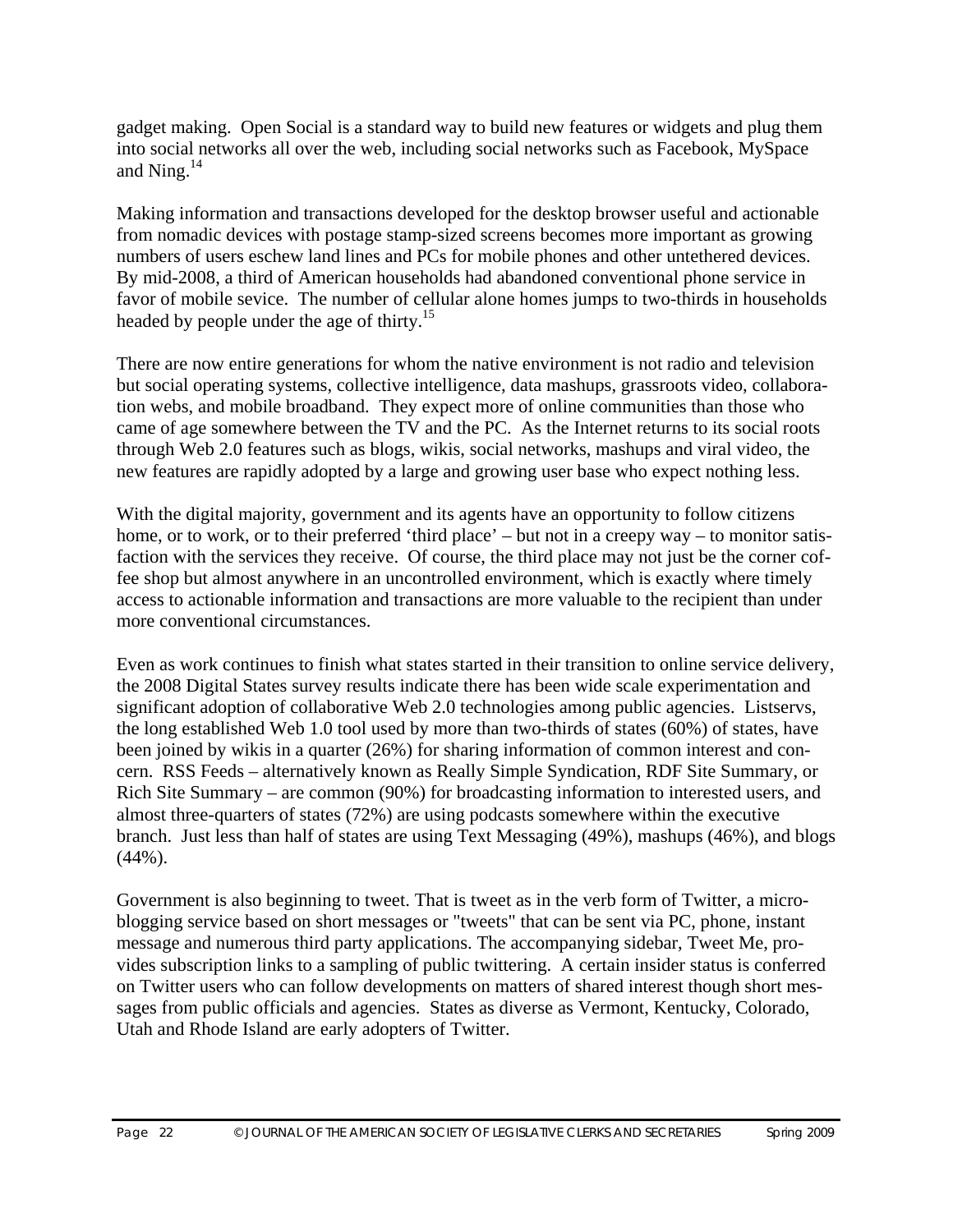California Department of Vehicles: http://twitter.com/CA\_DMV Governor Arnold Schwarzenegger: http://twitter.com/schwarzenegger CALPERS: http://twitter.com/CalPERS Colorado: http://twitter.com/coloradogov Kentucky: http://twitter.com/kygov Louisville, Kentucky: http://twitter.com/louisvillekygov Louisville, Kentucky Metro Government Events Calendar: http://twitter.com/ loukyevent Maine: http://twitter.com/www\_maine\_gov Michigan Governor Granholm: http://twitter.com/govgranholm Lieutenant Governor of Michigan: http://twitter.com/johncherry Nebraska: http://twitter.com/nebraskagov Rhode Island: http://twitter.com/rigov South Carolina: http://twitter.com/SCGOV Utah: http://twitter.com/UtahGov Vermont: http://twitter.com/vermontgov<sup>16</sup>

**TWEET ME: The new water cooler chatter** The social impulses of Web 2.0 are also evident in the penchant to share things online – views, music and photos. And it isn't just cell phone photos or pictures from your last vacation. The National Archives of the Library of Congress made a small portion of its 14 million photos available more widely by posting them online. Instead of building an online photo archive of its own, it opted to partner with the commercial photo sharing site, flickr. The Library's goals were threefold:

- 1. To share photographs from the Library's collections with people who enjoy images but might not visit the Library's own Web site.
- 2. To gain a better understanding of how social tagging and community input could benefit both the Library and users of the collections.
- 3. To gain experience participating in Web communities that are interested in the kinds of materials in the Library's collections.<sup>17</sup>

In short, the library's flickr experiment explored the wisdom of crowds and the use of folksonomies in helping to curate part of its collection. And here too, a venerable public institution is learning to act more like the public it serves.

The anytime, anywhere access also has the secondary benefit of saving trips to the library itself – an issue that has recently taken on added significance. Still, on first blush, Web 2.0 seems like uncharted territory to public officials and policy makers. There is a tendency in some jurisdictions to stay on the sidelines until the benefits of social media are proven somewhere else. It is important to remember that public agencies are not starting from scratch in this foray into Web 2.0 – the policy framework, support, and political will, that grew out of the original egovernment movement provide a solid foundation on which to stand in experimenting with – and, ultimately, implementing – Web 2.0 features that encourage greater public engagement and deliver against public expectations in an increasingly social, mobile and hyper localized world.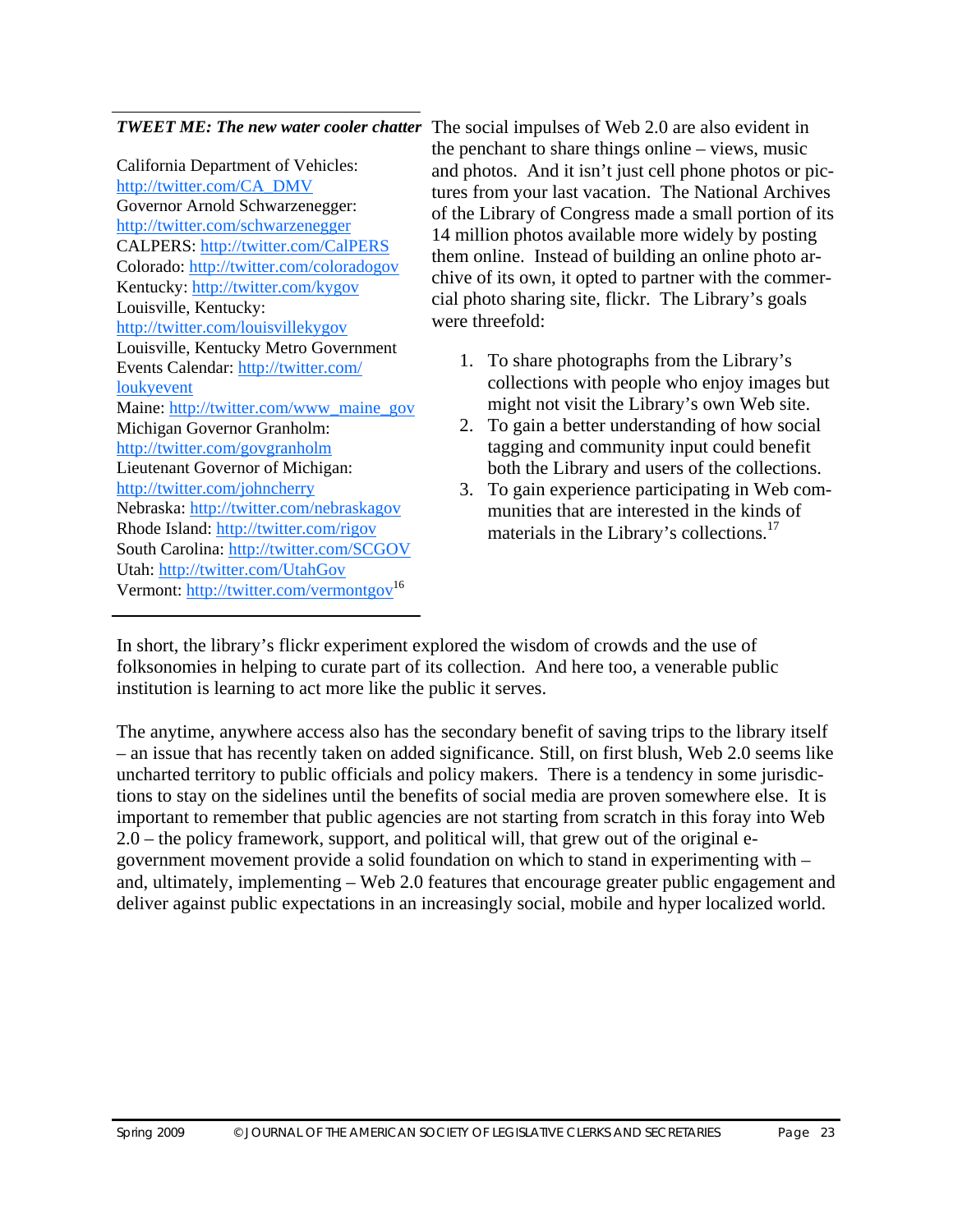#### **III. Going Green and Going Home:** *Sustainability by Saving Trips at Both Ends of the Transaction*

The portal and online service delivery saves trips for the public and public employees alike. When large volumes of routine transactions move from conventional front counter delivery to the network, it takes people and cars off the road and contributes to jurisdictions' ability to meet their climate protection goals.

In a recent straw poll of state CIOs and their associates, 60 percent said the sustainability movement may finally provide telework with the traction it has long needed.<sup>18</sup> The rationale is that any shift in power usage by sending public employees home is more than offset by the fuel savings and other environmental benefits realized by taking cars off the road.

The Commonwealth of Virginia has taken a disciplined approach to telework. The state's scheme is anchored by legislative direction to meet telework goals by certain dates. The Governor has responded with a structure for ensuring both productivity and energy savings as public employees integrate telework into their work lives. The executive branch offsets only a modest list of telework essentials in terms of equipment, connectivity and supplies. The upfront restraint is a deliberate effort to ensure that going green saves green, rather than adding a new layer of cost to state operations. $19$ 

But how do you send public employees home without a degradation of the availability of public services? The long list of online self service transactions in Figure 1 above point to at least part of the answer. The good news is that the high implementation rates for most of the services suggest that they are ready to contribute to sustainability efforts. The bad news is that the tougher, more complex transactions are not yet available in all states, limiting the opportunity for quick and sustainable wins. The word *quick* deserves qualification. More properly, the ready availability of online self service is more accurately described as payment of a dividend for decisions and investments made years ago.

Such a green dividend from e-government is seen clearly in Utah where Governor Jon Huntsman implemented a four day work week for state employees in August 2008. The move promised to save trips but the Utah plan called for closing governments each Friday. Closed buildings can go dark and cold, netting energy and cost savings from reduced heating, air conditioning and lighting use.

But still, what about service delivery during a four day government work week? The governor was satisfied that the state portal, Utah.gov, and its suite of more than 600 online transactions were sufficiently broad and deep that the public would be able to conduct business with its government even when the buildings were dark and the employees were at home.<sup>20</sup>

With the green-inspired move, e-government has now proven its operational value in ways analogous to what the Automated Teller Machine (ATM) did to banking hours 25 years ago, or what online banking did for self service banking in the last decade. But Utah's move was more than that.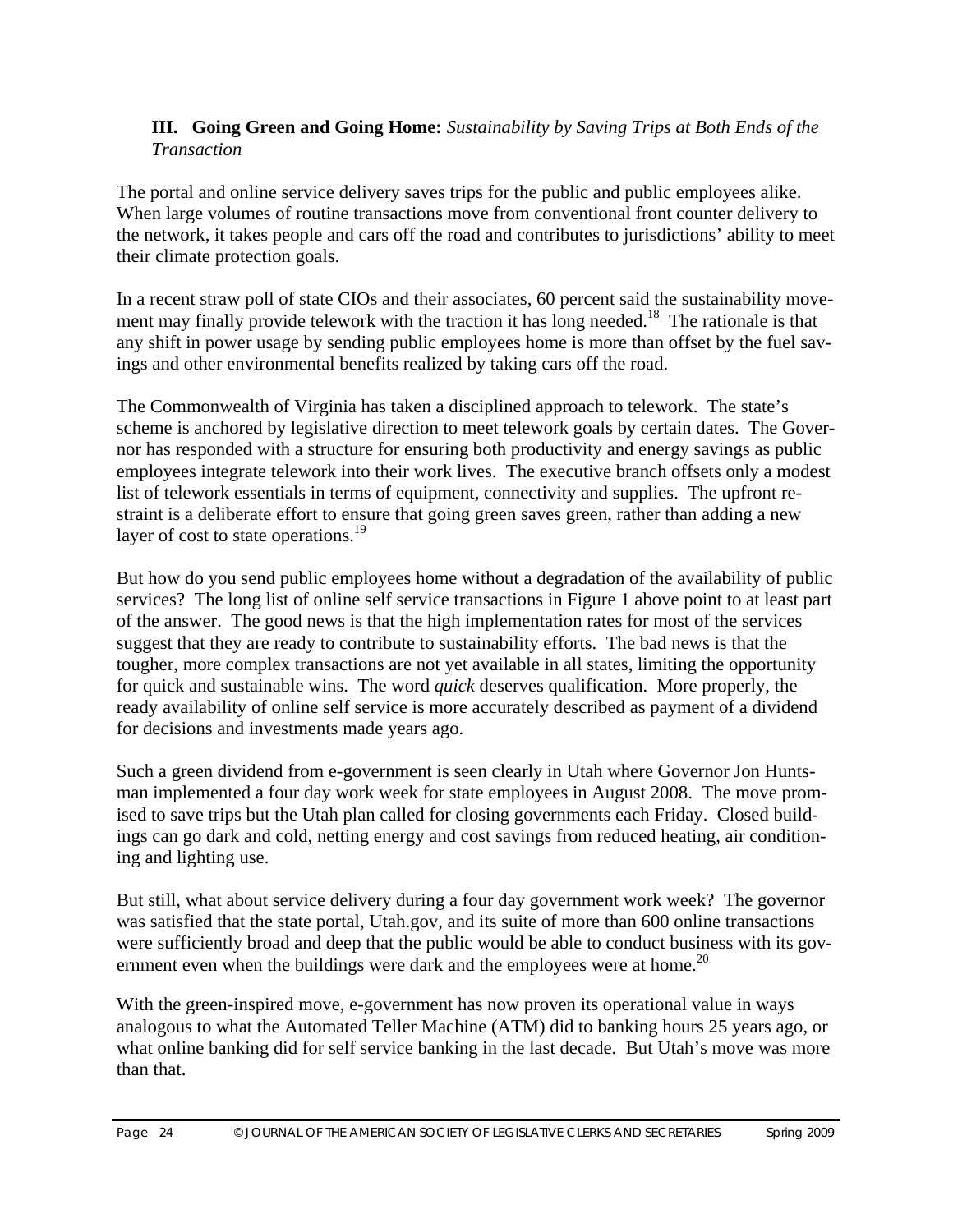The governor was clear on this point – the state could not and would not have introduced a four day work week with all of its sustainability-related benefits without a mature e-government platform to keep services available. The single act in Utah is more than symbolic. It is the validation of a long held view that e-government could be – and is – transformational.

#### **Conclusion:** *Crisis, Complications and the Power of an Idea*

*Only a crisis, real or perceived, produces real change. When that crisis occurs, the actions that are taken depend on the ideas that are lying around. -Milton Friedman* 

The closing years of the first decade of the  $21<sup>st</sup>$  century are likely to be remembered for their complexities and crisis. We would do well to remember Milton Friedman's observation.

As with past crises, there will be "ideas that are lying around." E-government is one such idea. As an idea, e-government, the portal and the larger campaign for government modernization are unique among ideas lying around in that they have a proven track record. It is lying around in the sense that it is taken for granted. It is lying around only in the sense of its still largely latent potential to change the cost structure and service delivery stance of government. If not e-gov, then what? If not now, when?

Real life has intruded on business as usual and government as usual. The historic analogies used to describe the current chapter of the country's economic life are pretty bleak. Mistakes and misdeeds have shaken faith in the nation's financial structures … and, to a certain extent, its future. But Americans by their nature enjoy an enduring optimism. History also suggests that, buoyed by that unique national optimism, Americans have dusted themselves off and went on to make a better place of what their forbearers had made of this land.

Winston Churchill famously captured the sentiment less romantically when he concluded that Americans always do the right thing … but only after exhausting all the other possibilities. Atom-based institutions are exhausted, crushed under the weight of paper-based processes and brick and mortar edifices that have atrophied into mausoleums to tired and discredited bureaucracies. Do you suppose there are any good ideas lying around?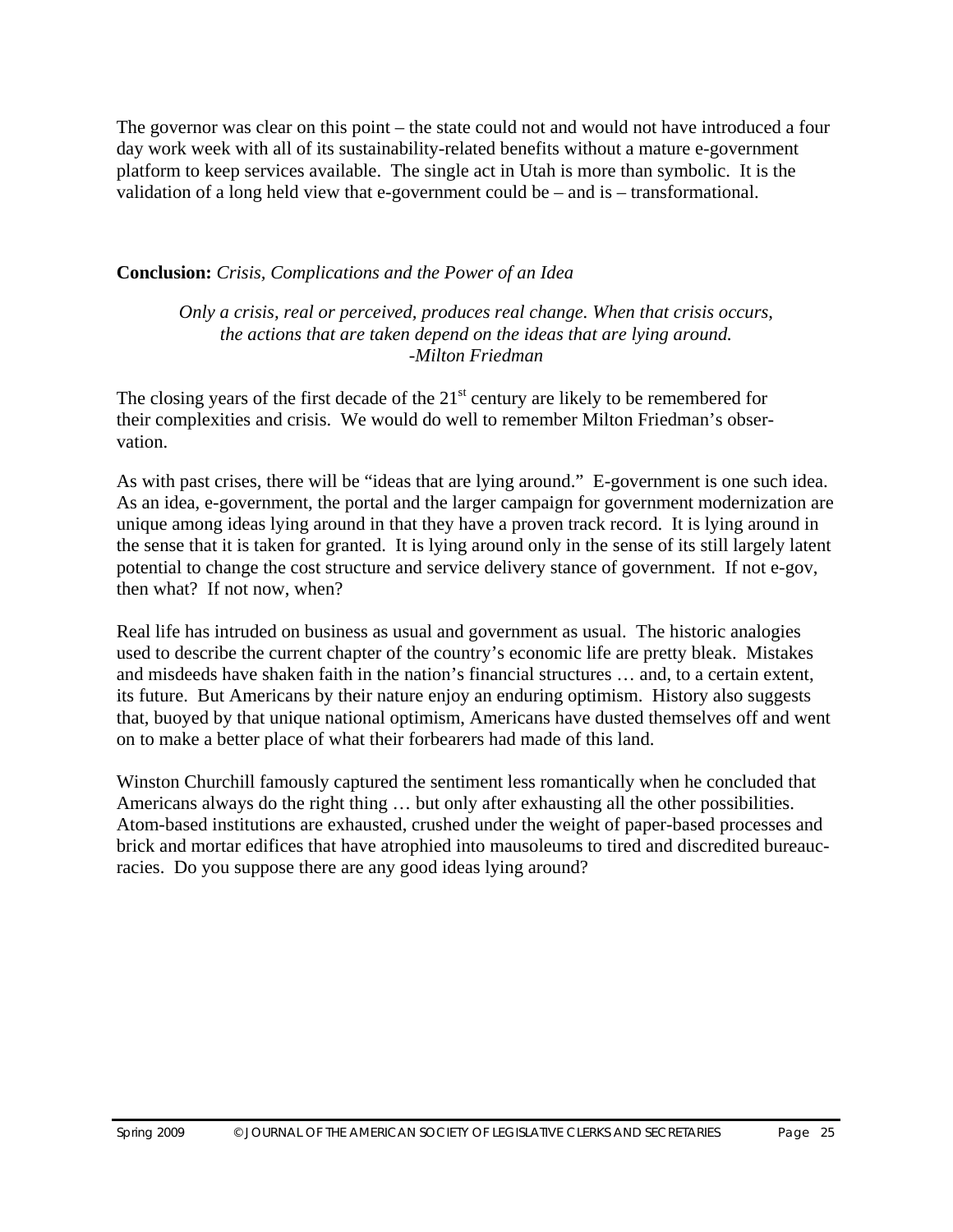- 1 Naomi Klein, *The Shock Doctrine: The Rise of Disaster Capitalism*, Paperback, New York: Metropolitan Books/ Henry Holt and Company (2008).
- 2 See Milton Friedman quotes at http://en.wikiquote.org/wiki/Milton\_Friedman.
- 3 Pew Internet and American Life Project, September 2007.
- 4 Nielsen//Netratings, *US Broadband Connections Reach Critical Mass, Crossing 50 Percent for Web Surfers*, August 18, 2004. (See http://www.nielsen-netratings.com/pr/pr\_040818.pdf)
- 5 Netpop, *Portraits: Time and How They Spend It*, 2006. (www.netpopresearch.com)
- 6 According to Acronym Finder, BFFL is generally expanded to read Best Friends For Life. (See http://www.acronymfinder.com/BFFL.html.)
- 7 The archive of the executive management scorecards are available at http://www.whitehouse.gov/results/agenda/scorecard.html
- <sup>8</sup> *The Electronic Bureaucrat*, **The Economist**, February 14, 2008 (See http://www.economist.com/surveys/displaystory.cfm?story\_id=10638002)
- 9 The District of Columbia portal that caught the attention of **The Economist** is available at http://www.dc.gov.
- Nicholas Carr, *The Big Switch: Rewiring the World, from Edison to Google*, New York: W. W. Norton and Company, 2008.<br><sup>11</sup> See a length blog post on platforms
- *<sup>11</sup> See a length blog post on platforms by Marc Andreessen, The three kinds of platforms you meet on the Internet, September 16, 2007 at http://blog.pmarca.com/2007/09/the-three-kinds.html.*
- 12 According to Acronym Finder, BFFL is generally expanded to read Best Friends For Life. (See http://www.acronymfinder.com/BFFL.html.)<br><sup>13</sup> Step Schroeder, "10 Most Beautiful Seciel Network
- 13 Stan Schroeder, "10 Most Beautiful Social Networks," mashable, July 9, 2007 (See http://mashable.com/2007/07/09/beautiful-social-networks)<br><sup>14</sup> More Andreassen, Friend Connect, Open Social, Ning, and the w
- Marc Andreessen, Friend Connect, Open Social, Ning, and the web, May 18, 2008 at http://blog.pmarca.com/2008/05/friend-connect.html<br>15 Alan Fram "3 in 10 get all or most calls on call phone
- Alan Fram, "3 in 10 get all or most calls on cell phones," The Associate Press (AP), May 14, 2008
- 16 Twitter subscription list compiled by Joseph Morris of the Center for Digital Government, August 2008.
- <sup>17</sup> Library of Congress Prints and Photographs Division, *Library of Congress Photos on Flickr: Frequently Asked Questions.* (See http://www.loc.gov/rr/print/flickr\_pilot\_faq.html.)<br><sup>18</sup> Poul W. Toylor. "The Greening of the Public CIO," gouteshblogs com. Sontember 23
- 18 Paul W. Taylor, "The Greening of the Public CIO," govtechblogs.com, September 23, 2008 (See http://www.govtechblogs.com/fastgov/2008/09/greening-of-the-public-cio.php)<br>
Conversation with Bosov Word, Chief Information Sequrity Officer of the Comm
- Conversation with Peggy Ward, Chief Information Security Officer of the Commonwealth  $\&$ VITA Internal Audit Officer, Commonwealth of Virginia, Milwaukee, WI: September 23, 2008.<br>
Conversetion with Stave Eleteber, Chief Information Officer, State of Utah, Milwaukee, WI:
- 20 Conversation with Steve Fletcher, Chief Information Officer, State of Utah, Milwaukee, WI: September 23, 2008.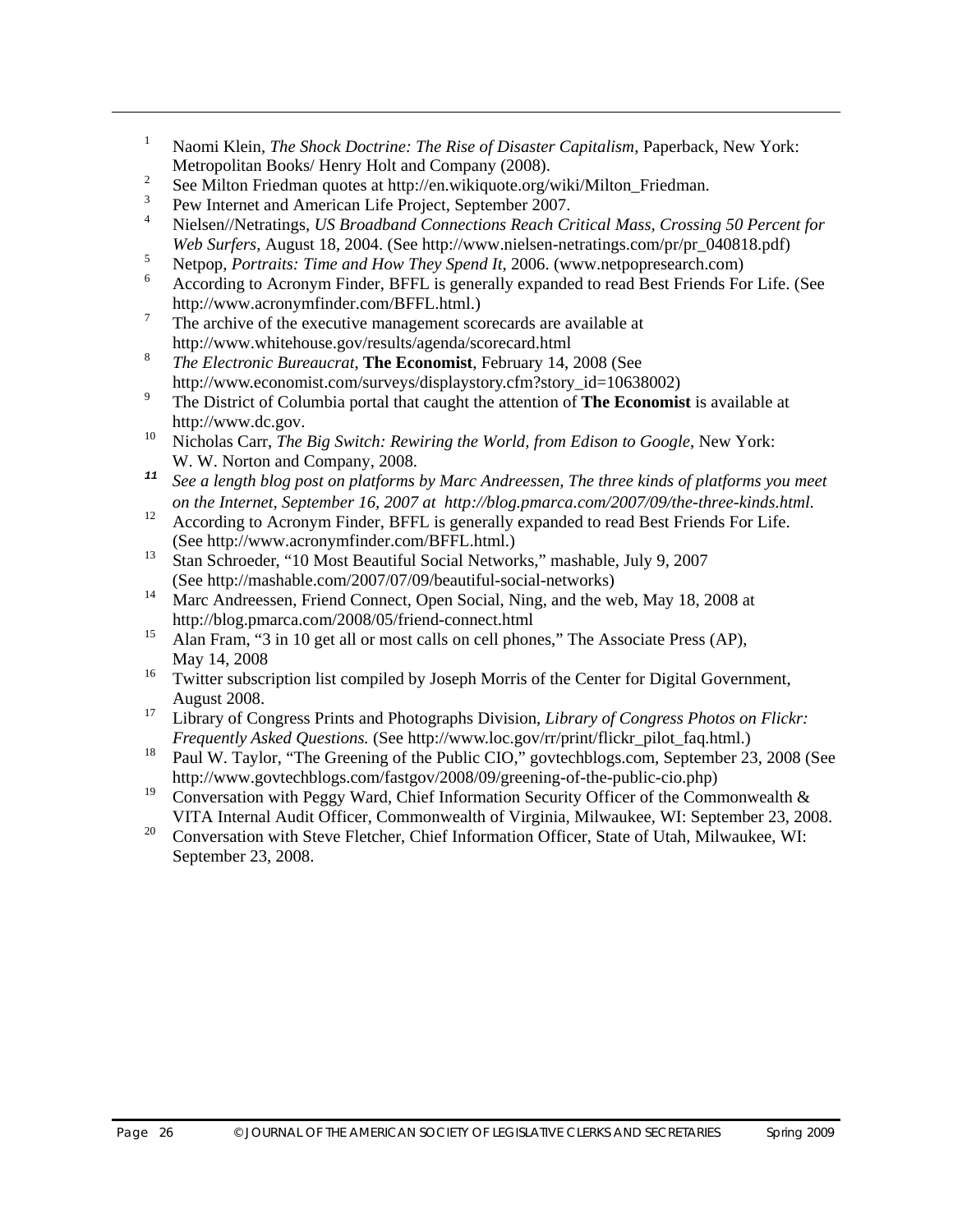#### **IRONY, INSANITY, AND CHAOS**

*By David A. Rosenberg, Esq.* 

#### **WARNING: All attorneys practicing in the Commonwealth of Virginia must maintain a working knowledge of repealed laws in Virginia, because they may not have been repealed, at least not some of them, for some people.**

This startling admonition stems from the holding in *City of Norfolk v. Kohler,* 362 S.E.2d 894 (Va. 1987), and its application in *Garraghty v. Commonwealth of Virginia*, 52 F2d. 1274 (4th Circ. 1995).<sup>1</sup> Kohler, relying on its interpretation of the former § 1-16 of the *Code of Virginia* (now § 1-239), holds that substantive rights under a former law cannot be repealed or in any way whatever affected by the enactment of a law. *Kohler* at 345.

Betty Kohler was hired as Deputy Director of the City of Norfolk Public Library on February 5, 1973. At that time, § 12 (7) of Norfolk's charter granted by the General Assembly, ch. 34, 1918 Va. Acts, provided that" 'no officer or employee in the classified service shall be...discharged except for cause and upon written charges, and after an opportunity to be heard in his own defense.' '' *Kohler* at 343.

In 1977, the General Assembly amended the City of Norfolk's charter to exclude assistant heads of administrative departments (like Ms. Kohler) from the "classified service." Accordingly, in 1978, she was discharged without the notice or hearing required when discharging employees in the classified service.

The trial court ruled that "Kohler's 'right to continue gainful employment as a civil service employee, unless terminated for cause, was a right that had accrued at the time she was hired and could not be taken away involuntarily by the 1977 charter amendment.'" *Kohler* at 344.

On appeal, the Supreme Court of Virginia affirmed the trial court's decision. The Court recognized the general rule that employment rights conferred by the legislature on government employees can be modified or repealed lawfully by subsequent legislation. However, the Court held that its decision was controlled by § 1-16 of the *Code of Virginia*,<sup>2</sup> which states, as follows:

#### **§ 1-16. Repeal not to affect liabilities; mitigation of**

**punishment. --** No new law shall be constructed to repeal a former law, as to any offense committed against the former law, or as to any act done, any penalty, forfeiture, or punishment incurred, or any right accrued, or claim arising under the former law, or in any way whatever to affect any such offense or act so committed or done, or any penalty, forfeiture, or punishment so incurred, or any right accrued, or claim arising before the new law takes effect; save only that the proceedings thereafter held shall conform, so far as practicable, to the laws in force at the time of such proceedings; and if any penalty, forfeiture, or punishment be mitigated by any provision of the new law, such provision may, with the consent of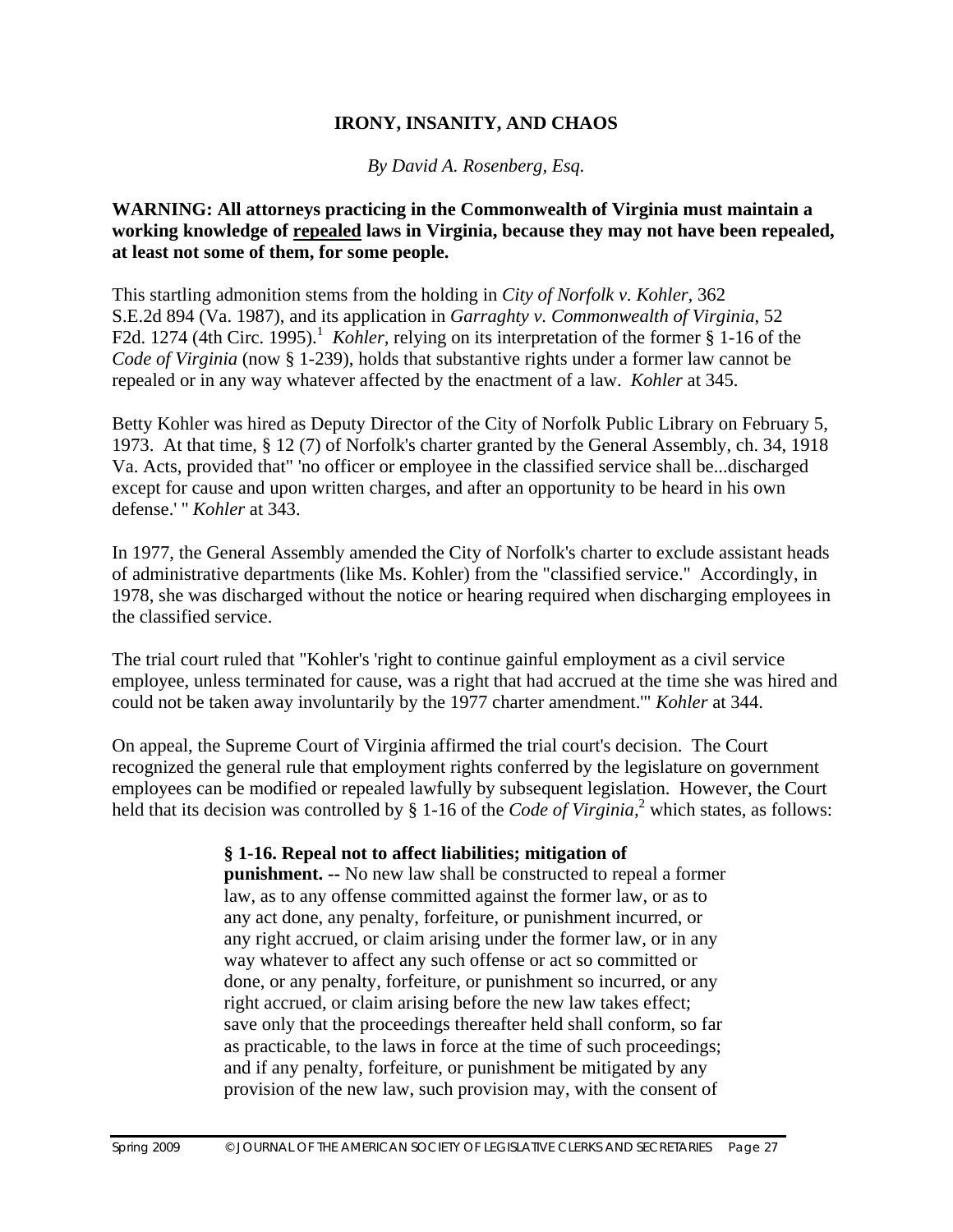the party affected, be applied to any judgment pronounced after the new law takes affect.

The Court held that Ms. Kohler's coverage under Norfolk's charter as it existed prior to the 1977 amendment, constituted a substantive right, "and in the language of Code § 1-16, a 'right accrued...under the former law' which could not be repealed or in any way whatever affected by the enactment of the new law." *Kohler* at 345.

In so holding, the Court erroneously elevated an ancient rule of statutory construction to an absolute restriction on legislative authority.

#### **Rule of Statutory Construction**

Section 1-16 and its predecessors have been in effect for more than 100 years. This statute was part of Chapter 2 of Title 1 of the *Code of Virginia* which is entitled "Common Law, Statutes and Rules of Construction" (emphasis added). That this statute constitutes a rule of statutory construction is evident on the face of the statute: "No new law shall be construed..." (emphasis added). If § 1-16 were intended as an absolute restriction, then the words, "be construed," would have been omitted. See *Virginia & West Virginia Coal Co. v. Charles,* 251 F. 83 (W.D. Va. 1917) (Applying an identical predecessor to § 1-16 as a rule of construction).

As a rule of statutory construction, § 1-16 should be applied within the legal frame work for all such rules. In this regard, the province of construction lies wholly within the domain of ambiguity, and a court may resort to rules of statutory construction only when there is obvious ambiguity or uncertainty. *See Brown v. Lukhard,* 229 Va. 316, 330 S.E.2d 84 (1985); *Hampton Roads Sanitation District Commission v. City of Chesapeake,* 218 Va. 696, 240 S.E.2d 819 (1978). Moreover, the cardinal rule of all rules of statutory construction is that the intention of the legislature always reigns supreme. See *Anglin v. Joyner,* 181 Va. 660, 26 S.E.2d 58 (1943).

The rules of interpretation 'are resorted to for the purpose of resolving ambiguity, not for the purpose of creating it. *See In re Boggs-Rice Co.,* 66 F.2d 855 (4th Cir. 1933). A statute which is clear and unambiguous must be applied and not construed. *See Vepco v. Board of County Supervisors,* 226 Va. 382, 309 S.E.2d 308 (1983). Finally, the plain, obvious and rational meaning of a statute is always to be preferred to any curious, narrow or strained construction. *See Thompson v. Chesapeake* & *Ohio Rail Co.,* 76 F.Supp. 394 (S.D. W.Va. 1948).

It is evident that the court in *Kohler* did not apply § 1-16 within this framework. First, without identifying any ambiguity, the Court baldly stated that its decision was "controlled by Code § 1- 16." *Kohler* at 345. Then, in its holding, the Court described the affect of § 1-16 as an absolute restriction on legislative authority: "[I]n the language of Code § 1-16, a 'right accrued...under the former law' which could not be repealed or in any way whatever affected by the enactment of the new law ...." *Kohler* at 345 (emphasis added). The court's omission of the main predicate of the statute ("construed"), evidenced its misapprehension of the intent of the statute.

In short, the Court in *Kohler* did not even go through the motions of complying with the legal prerequisites for using a rule of statutory construction before invoking § 1-16. Moreover, it is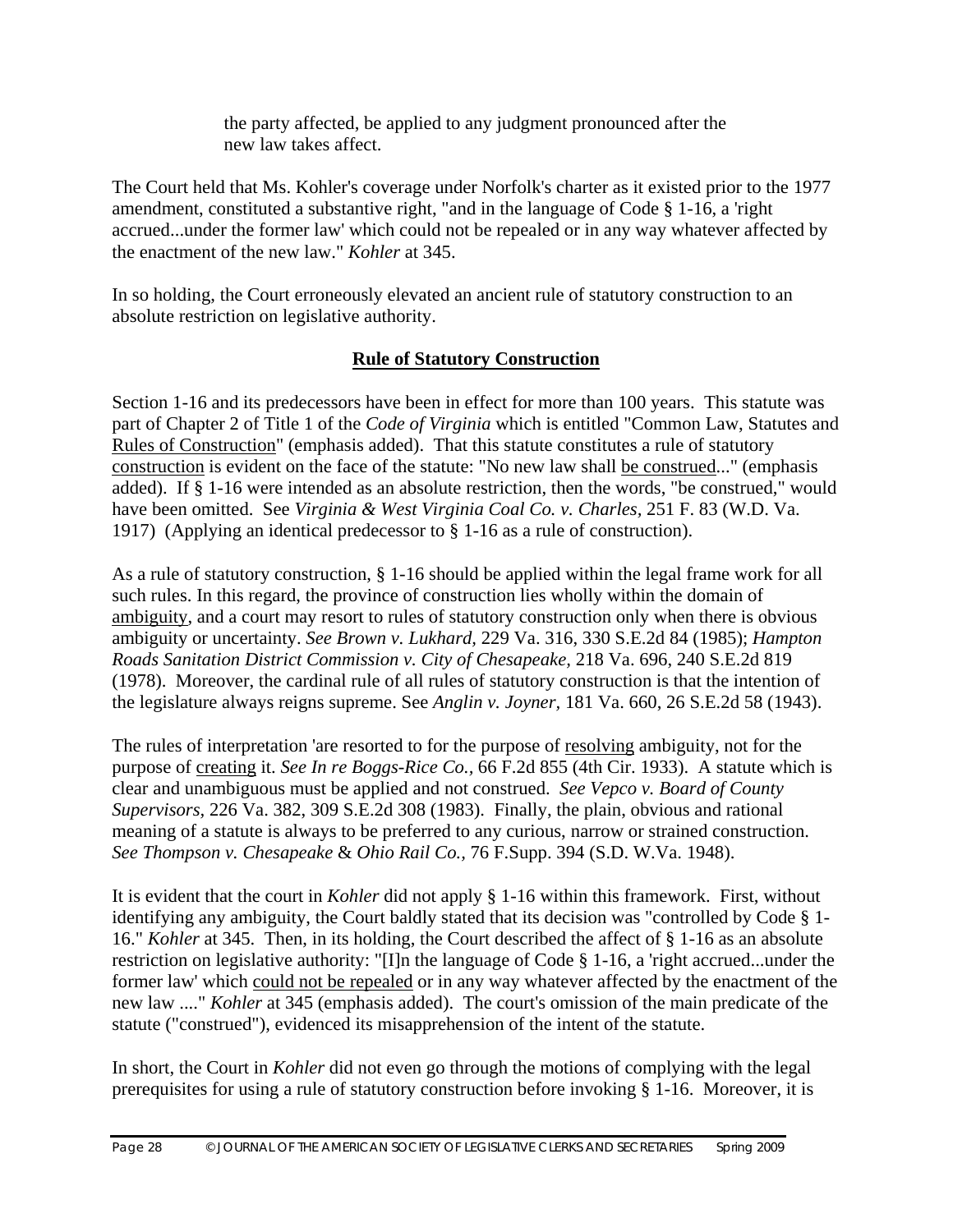clear that any attempt to fulfill the prerequisites would have been futile, because the charter amendment in question was unambiguous.

The charter amendment simply stated that "assistant heads of administrative departments...shall not be included in...classified service." There was no ambiguity whatsoever in the scope of persons covered. The only normal, natural interpretation of the amendment is that it applied to any person occupying the position of assistant administrative department head anytime after the effective date of the amendment. Thus, there was no ambiguity in the intent of the legislature to cover current as well as future employees who are "assistant heads of administrative departments" after the effective date of the statute. In short, there simply was no uncertainty that the statute on its face applied to Ms. Kohler. In fact, the whole *Kohler* decision is based on the implicit assumption that, but for the invocation of § 1-16, the amendment clearly would apply to Ms. Kohler.

Likewise, *Garraghty* involved a similar situation regarding a state government employee. There, the employee (David Garraghty), as a warden in the Department of Corrections, initially was covered under the Virginia Personnel Act (§ 2.1 et seq. of the *Code of Virginia),* from which flowed to him certain conditions of employment similar to Ms. Kohler's.

However, the General Assembly then amended the Virginia Personnel Act, specifically removing wardens (and other high level state employees) from its coverage. Subsequent to the effective date of this amendment, certain personnel actions were taken against Mr. Garraghty in a manner which varied in certain substantial respects from what he would have received had he still been covered under the Virginia Personnel Act.

In the interlocutory appeal, the Fourth Circuit held, based on *Kohler,* that the new law was inapplicable to Mr. Garraghty. Accordingly, the District Court, on remand, ruled in the plaintiff's favor on the claims in the case related to this issue.

As in *Kohler,* it is clear that the "new law" in question in *Garraghty,* on its face, clearly applied to Mr. Garraghty, and to all other employees occupying certain positions after the effective date of the statute, regardless of the date they were originally hired into the position. It is inconceivable that the legislature would have intended the "interpretations" arrived at in the *Kohler* and *Garraghty* decisions. That is, one would have to believe that the legislature really wanted the new laws to apply only to employees who were hired into the positions in question after the effective dates of the new laws, but intentionally declined to include such limiting language, preferring (through some sort of perverted, legislative joke) to leave it to chance that a court might improperly invoke an ancient statute and thereby read into the statute the unspoken limiting language.

# **A Statutory Constitutional Amendment?**

But if it is so obvious that the legislature intended to cover the very employees who were before the courts in *Kohler* and *Garraghty*,<sup>3</sup> it is also obvious how flawed it is to thwart such intention by invoking § 1-16, which is nothing more than a prior legislative statement. That is, even if one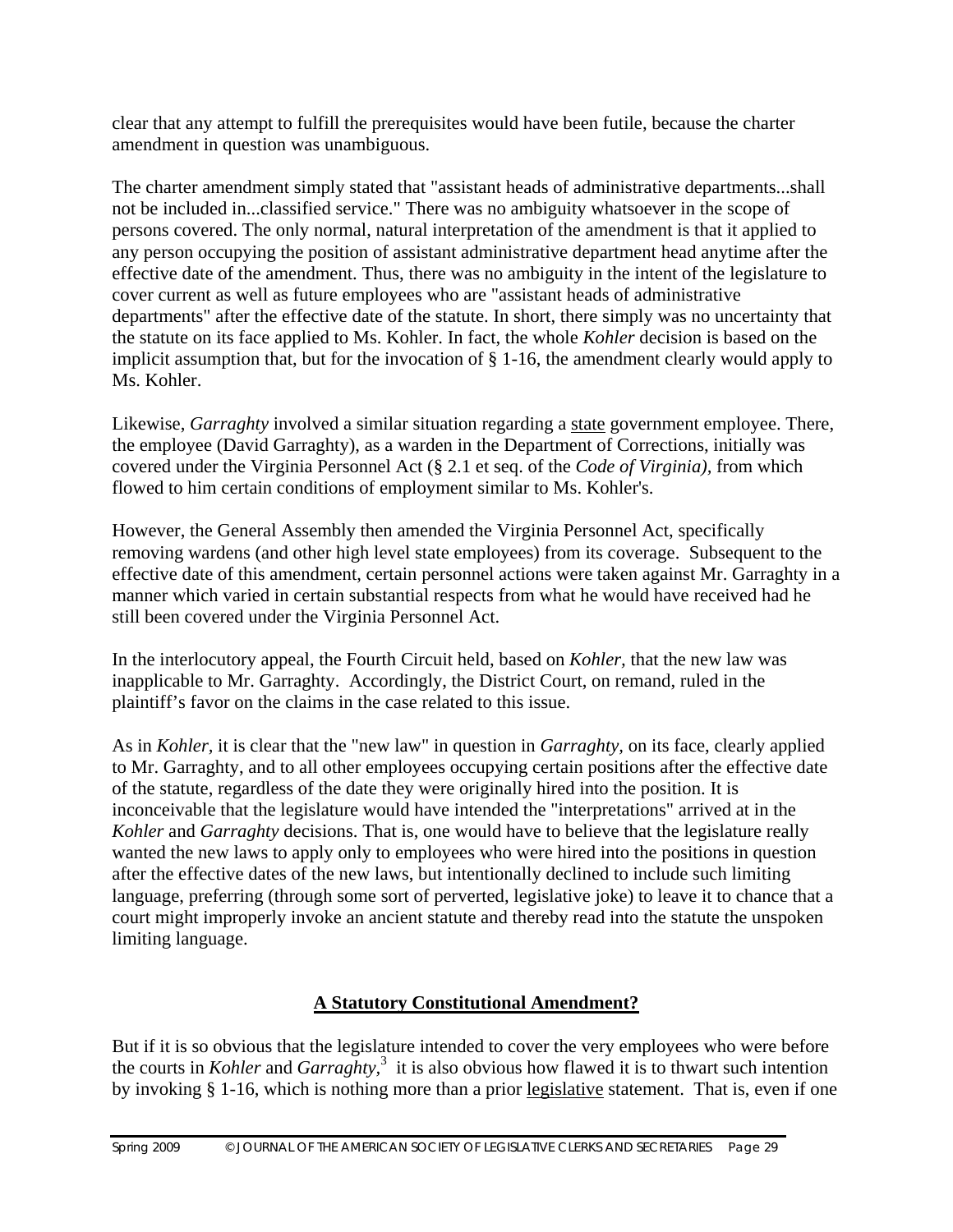were to read § 1-16 incorrectly as a prohibition rather than as a rule of statutory construction, it could not be binding against the collective intent of a subsequent legislature. *See Stone v. Mississippi,* 101 U.S. 814 (1880). Each General Assembly is newly authorized to do whatever is not forbidden by the state or federal constitution. *See Quesinberry v. Hull,* 159 Va. 270, 165 S.E. 382 (1932). Unlike Congress, the state legislature has all powers except those that are specifically forbidden constitutionally. *See Strawberry Hill Land Corp. v. Starbuck,* 124 Va. 71, 77, 97 S.E. 362, 368 (1918).

To read § 1-16 as an absolute restriction on subsequent legislative authority, would be to elevate it to constitutional status. Under this rationale, Virginia's Constitution could be amended (or done away with) in any legislative session by a simple majority of the General Assembly. Of course, such attempts would be patently unconstitutional. *See* Va. Const. art. XII, §§ 1-2 (prescribing sole means of amending constitution). It, of course, follows, that *Kohler's* elevation of § 1-16 to constitutional status is itself unconstitutional, because it either assumes an unconstitutional legislative intent in the creation of § 1-16, or worse, represents a judicial attempt to amend the Constitution.

#### **Not Retroactive**

Both *Kohler* and *Garraghty* refer to § 1-16 as protecting against the "retroactive" application of statutes. *Kohler* at 345; *Garraghty* at 13. The specter of the retroactive bogeyman hovers over the cases, without any rational discussion of retroactivity. This talismanical waving of the retroactive wand does not work for two reasons.

First, in the civil arena, there is nothing inherently illegal or bad with statutes having retroactive affect. *See, e.g., United States v. Carlton,* 512 U.S. 26 (1994) (retroactive legislation permitted with mere showing of rational legislative purpose); *Etzler v. Dille,* 249. F. Supp. 1 (WD Va. 1965) (no express prohibition in Virginia Constitution against a statute operating retroactively). More importantly, in any event, there can be no doubt that neither the *Kohler* case nor the *Garraghty* case even presented a situation constituting the retroactive application of a statute. In both cases the "new" laws were applied prospectively, that is, applied to situations as they were found subsequent to the passage of the new laws. Ms. Kohler was fired after the effective date of the new law. There was no retroactivity involved.

True retroactivity in this situation would have required the City of Norfolk to have sought a termination date which preceded the enactment of the amendment to the charter. One can suppose that in such an unlikely situation the City might have sought outrageously to terminate Ms. Kohler retroactively to her first day of employment, and seek reimbursement for all salaries paid to her, and the value of all fringe benefits provided to her. Obviously, the case did not involve such a situation, and obviously, it did not involve the retroactive application of a new law. *See FHA v. The Darlington,* 358 U.S. 84 (1958) (new legislation not retroactive merely because impacts on previously acquired rights, because "appellee is not penalized for anything it did" before effective date of new law).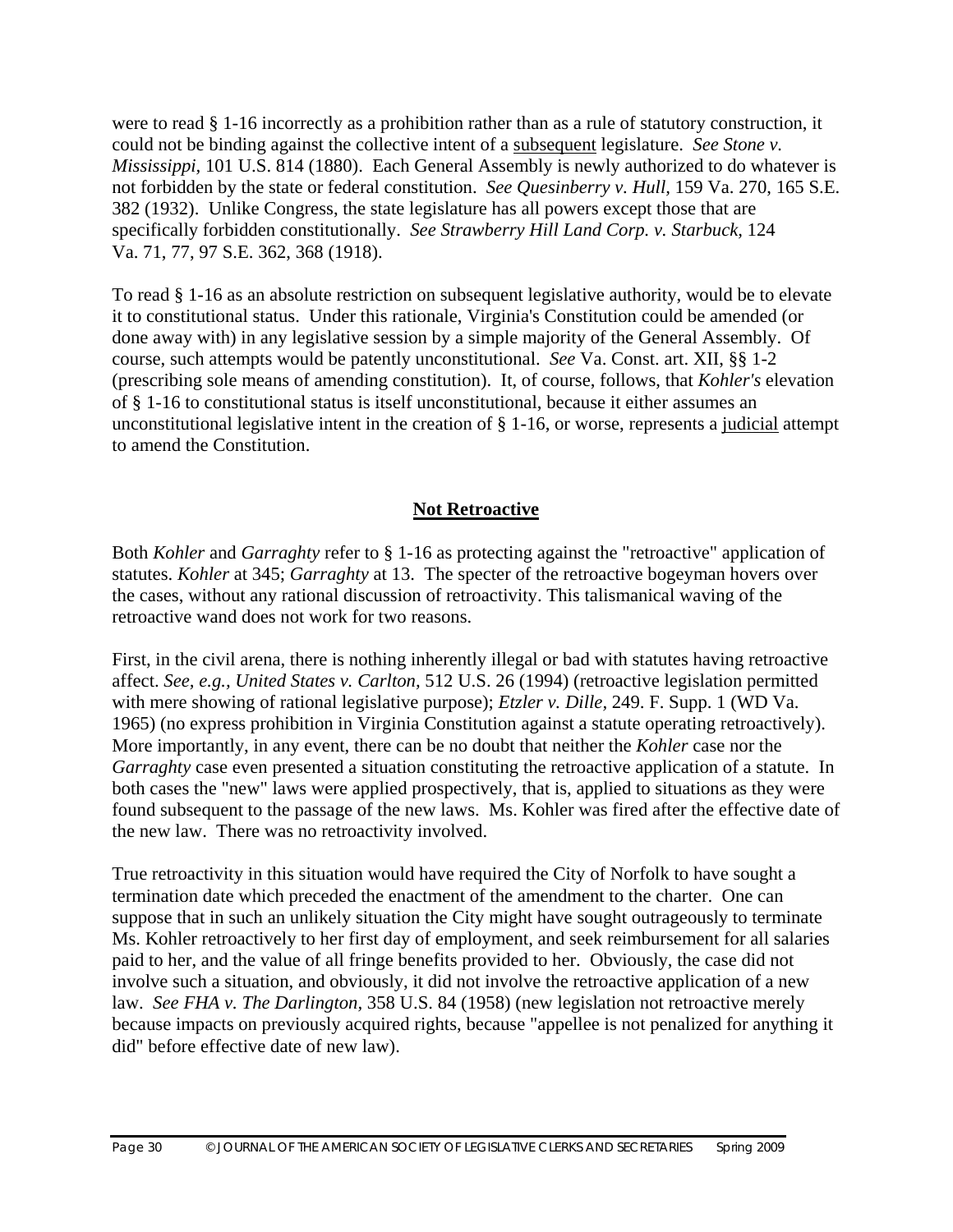What probably is actually lurking behind the superficial sighting of retroactivity in *Kohler,* is a vague notion of "unfairness" because Ms. Kohler somehow "relied" on the prior law, her longtime livelihood was at stake, and she was in a category of persons who, more so than a random sampling of citizens, was more likely to be affected by the new law. But, if such a notion equates with retroactivity, then almost all laws are retroactive. Clearly, the likelihood of a person having to deal with a new law after it is enacted, has nothing to do with whether the law is being applied to the person retroactively. Further, as noted by the United States Supreme Court, the cry of "detrimental reliance" is as applicable to prospective legislation as it is to retrospective legislation, but neither one is thereby rendered unenforceable. *United States v. Carlton,* 512 U.S. 26 (1994).

Were we to apply *Kohler's* novel sense of "retroactivity" in the criminal law area, in a pure "ex post facto" context, we clearly see its folly. For example, imagine a criminal defendant claiming as follows:

> My business and livelihood have been completely reliant on manufacturing and selling this drug which became statutorily illegal in Virginia on July 1. In fact, I chose Virginia as the site for my business because the drug had long been legal in Virginia, and my discussions with the political leaders in Virginia at the time assured me that the substance would remain legal to manufacture and distribute.

Clearly, these claims would constitute laughable attempts to establish an "ex post facto" defense if the defendant were charged with manufacturing and distributing the controlled substance after the effective date of the new law. But, if this is to clear in a case involving the loss of liberty and a constitutional protection, then surely no greater protection should be afforded in the civil arena. Put another way, if the above-described hypothetical criminal defendant relied on *Kohler* instead of the "ex post facto" doctrine, then, unfortunately, his defense suddenly may not be so laughable.

# **Broad Reach of Section 1-16**

Lest any lawyer or citizen not involved in the field of public employment be lulled into a feeling of false security, § 1-16 potentially refers to all new laws ("No new law shall…"), and therefore is not restricted to laws affecting public employment, or even employment. It could apply to all substantive areas of laws: domestic relations, tax, private employment, corporate law, estate and trusts--everything.

In this regard, which categories of people might be accorded the same status as Ms. Kohler? For the application of new divorce laws, would it be the people who held the status of marriage at least the day before and the day after the new law? For new tax laws, would it be the people whose business or personal financial situation put them in the scope of the new law prior to its effective date? For new employment laws, would it be all people who are employees or employers prior to the new law? Would a new law regulating certain utilities be "inapplicable" insofar as it negatively impacted current employees or stockholders of the utilities in question?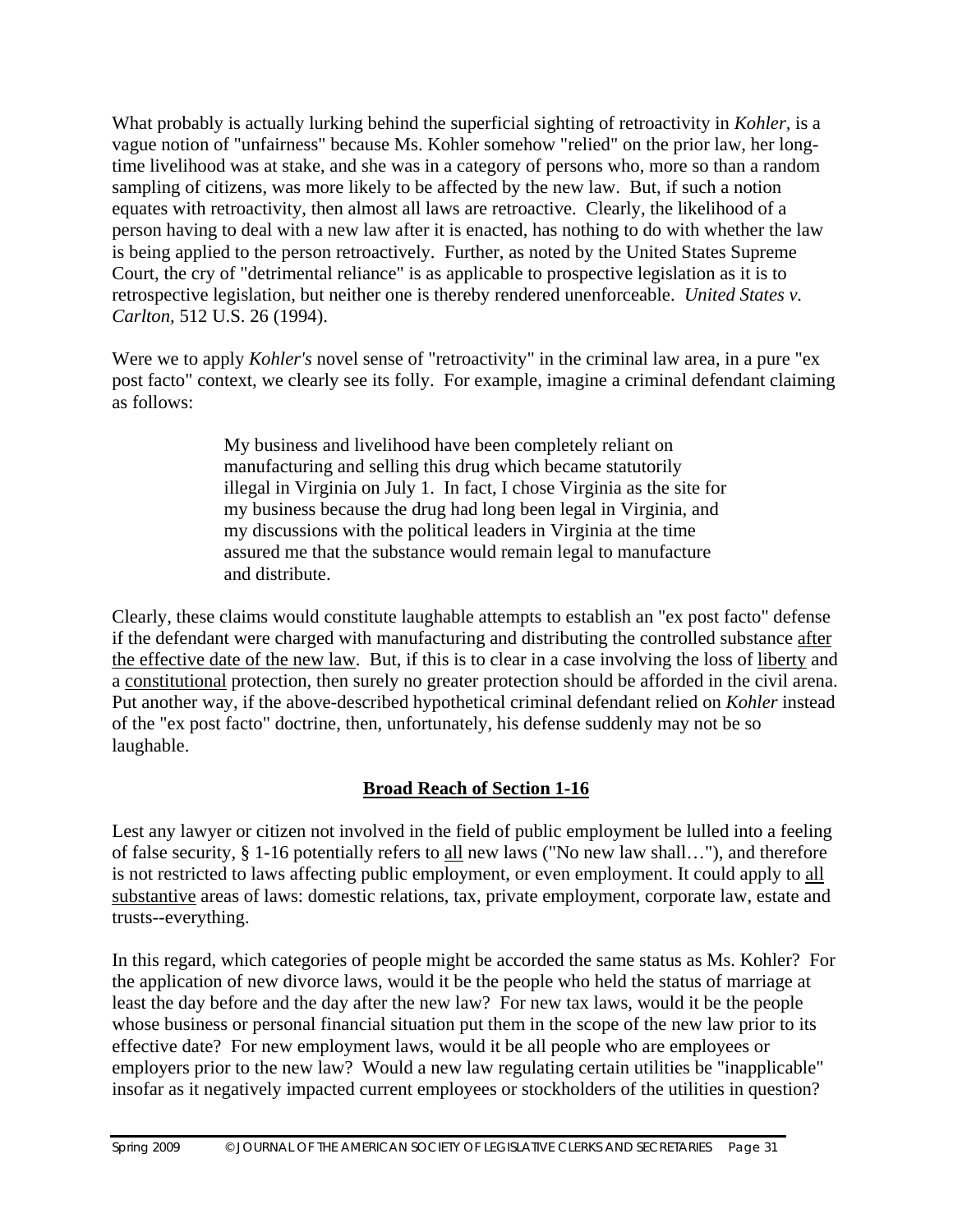#### **Due Process-Garraghtv, Son of Frankenstein**

The *Kohler* Court, in dicta, spoke briefly about the plaintiff's claim based on due process grounds. The fallacy implicit in this dicta goes hand-in-hand with the Court's fallacious application of § 1-16. The due process issue unfortunately comes full circle in *Garraghty,*  because *Garraghty* used Kohler's fallacious holding regarding § 1-16 to uphold the plaintiff's due process claim.

The *Kohler* Court stated that "[m]uch of the argument on appeal focused upon the question whether the 1918 city charter had conferred upon Kohler a property interest in continued employment protected by the Fifth and Fourteenth Amendments of the United States Constitution..." *Kohler* at 344. The court then spoke approvingly of this argument in note 2:

> While we need not decide the issue here, we note the logic of Kohler's due process argument. In *Cleveland Board of Education v. Loudermill,* 470 U.S. 532, 538-41 (1985), the United States Supreme Court decided that two 'classified [state] civil service employees...who could not be dismissed [except for cause] possessed property rights in continued employment' and therefore, were entitled to the protection of the Fifth and Fourteenth Amendments.

The problem with this statement is that *Loudermill* has nothing to do with *Kohler.* In *Loudermill*, the Ohio statute in question was one which clearly prohibited the two employees in question from being discharged without just cause, and had not been repealed. *Loudermill*  merely held that states cannot haphazardly ignore current laws providing public employees with certain employment rights, without running afoul of constitutional procedural due process requirements.

As stated in *Loudermill,* in these types of cases, property interests are not created by the Constitution, they are created and their dimensions are defined by existing rules of understanding that stem from an independent source such as state law. The due process clause merely mandates adherence to certain procedural safeguards before depriving an individual of a property interest established under state law.

Accordingly, in these types of cases, it is nonsensical to contemplate a property interest grounded independently in the due process clause. Only the state law can create the property interest, and there is no constitutional obligation to create the property interest. Similarly, if a state law does create such an interest, there arises no obligation to refrain from repealing or modifying it through the appropriate legislative or rule-making process.<sup>4</sup> Otherwise, the legislative process would not remain flexible to respond to dynamic, ever-changing events; to be free to experiment with different solutions; and to repeal or modify legislation when experience points to better solutions.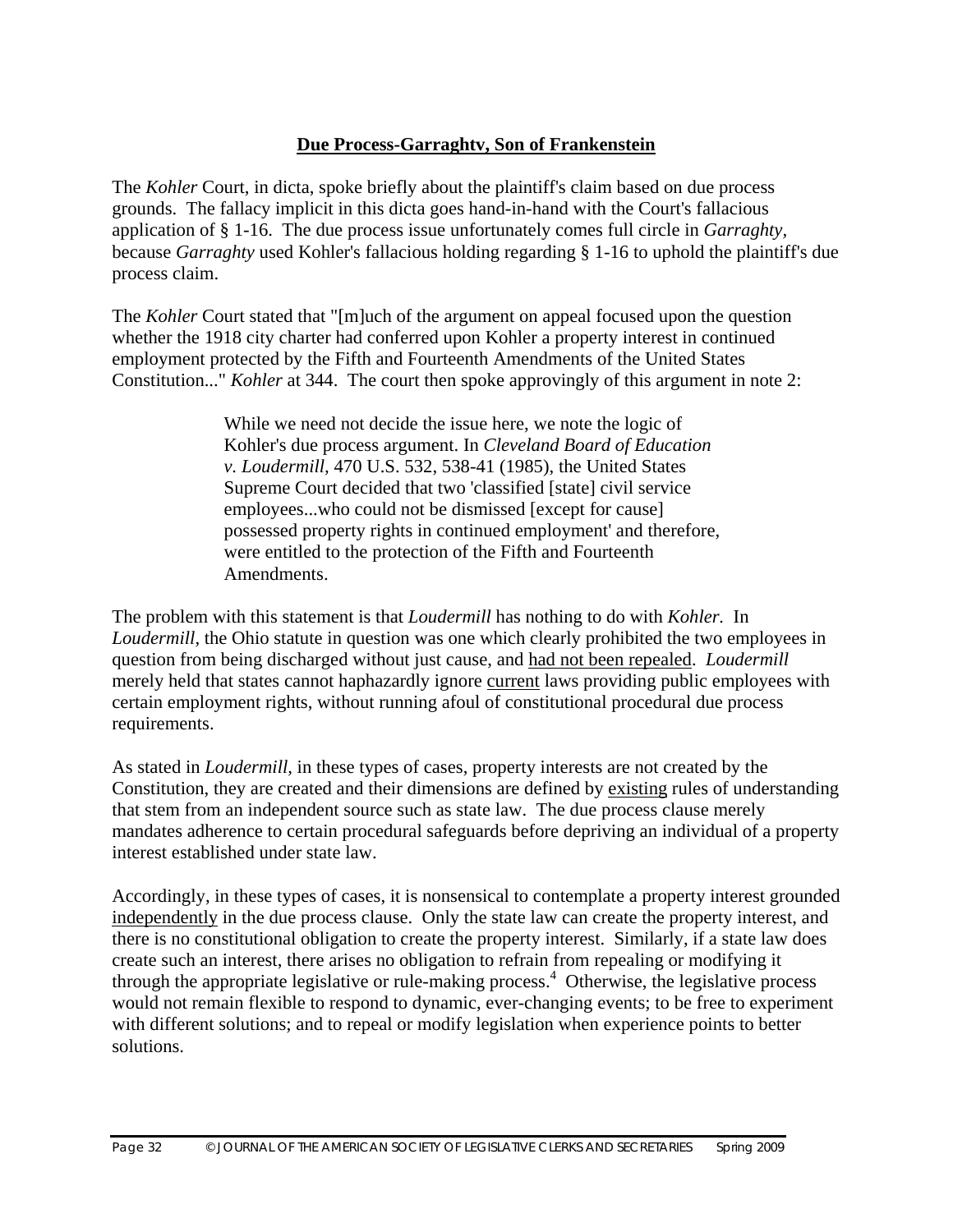Legislatures, of course, can and do, as a matter of policy, consider the impact on citizens of constantly changing the laws. In this regard, the open procedures involved in legislative lawmaking, as well as the ballot box, are sufficient safeguards against "unwise" or too frequent changes in the law.

Ironically, however, *Kohler's* flawed appraisal of the validity of the due process argument, becomes accurate in a post-*Kohler* environment. That is, the due process clause is triggered when state law creates an expectation of a "right." Without *Kohler*, there is no reasonable expectation under the laws of Virginia that the laws of Virginia would not change. Thus, in a bizarre twist, *Kohler* self-fulfilled its own incorrect dicta regarding due process, by becoming part of the law on which citizens like Mr. Garraghty, may be assumed to rely. In this respect, *Garraghty* is nothing more than the expected offspring of *Kohler*. Specifically, in *Garraghty*, the plaintiff's due process claim was based squarely on *Kohler's* interpretation of § 1-16. Without this link, there could not have been any valid due process claim, because, but for *Kohler*, there could have been no rational expectation that the new law (which converted the plaintiff to an "at will" employee) did not apply to the plaintiff.

#### **Irony**

One irony of *Kohler* is that, in the long run, it could lead to a legislative reluctance to experiment with affording any new rights or privileges to public employees. That is, if a legislature thinks that if it provides new rights to public employees, then such rights can never be repealed except as to future employees, (regardless of the future unknown consequences), it may choose not to provide such new rights solely for that reason.

Another irony of *Kohler*, is that, in other circumstances, the same rationale could be used to render ineffective new legislation intended to help employees. By placing new restrictions or obligation on employers, a new law may be said to have taken away a substantive right of the employers. Such a law, under *Kohler*, supposedly then would not apply to any current employer's current employees.

In this regard, implicit in the *Kohler* decision, and some of the cases on which it relies, is the impression of § 1-16 preventing the legislature from "taking away" something from someone. The problem with this impression is that it presumes that laws are created with a bad motive, and that, insofar as they are applied to people already "impacted" by an existing law, that the new law will result in a net taking away from society.

The danger here is that it ignores the fact that, presumably, laws are enacted to redress a concern, to remedy a problem--in short, to give more than they take. But most laws cannot give if they cannot take. That is why there are usually proponents and opponents of most new, meaningful bills.

Thus, to proclaim *Kohler's* application of § 1-16 as some sort of appropriate check on legislative mischief, ignores that the courts must presume that all laws have been drafted rationally to produce a net benefit to society. Therefore, *Kohler's* interpretation actually delays, thwarts, or restricts such benefits.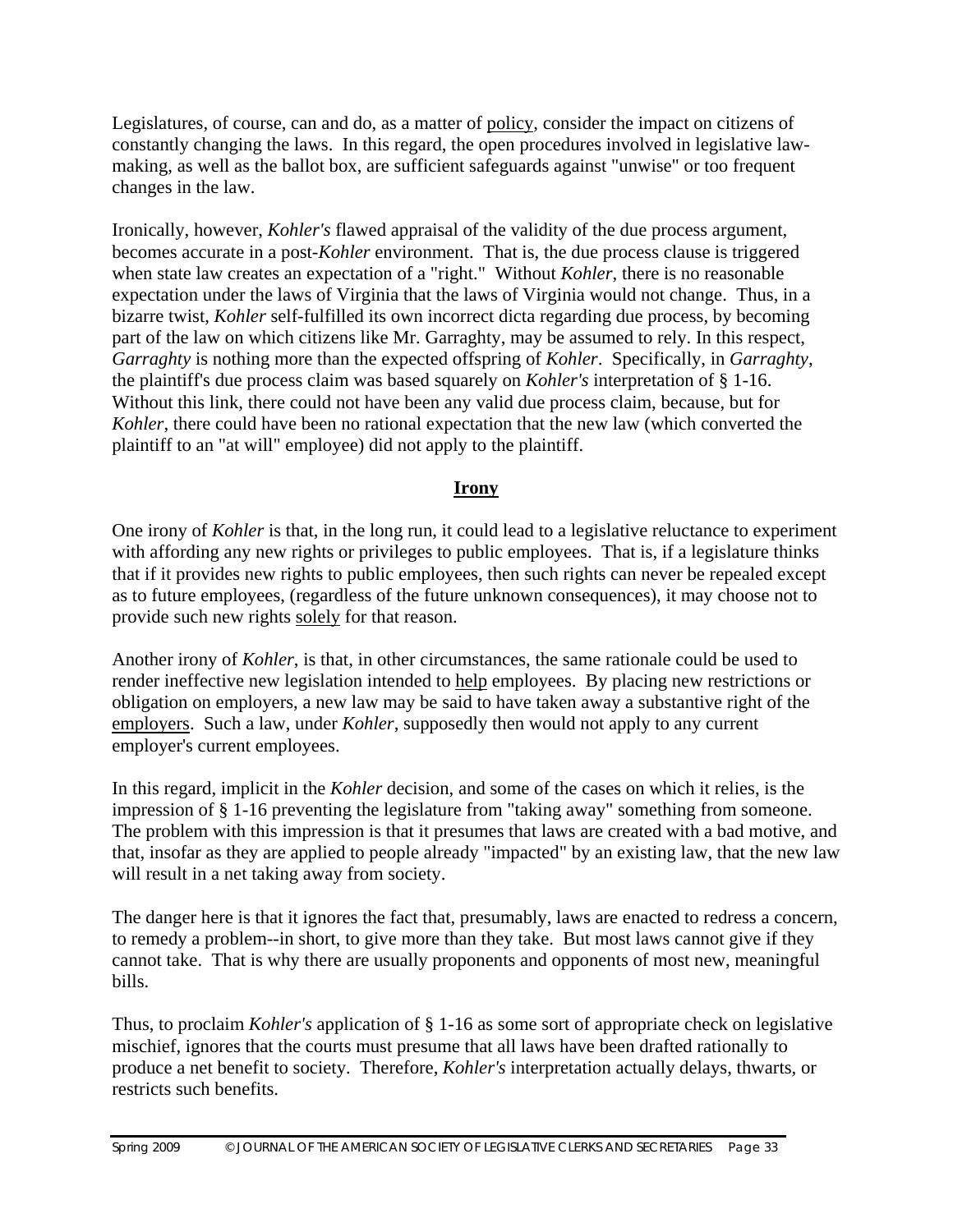This presumption of legislative rationality would apply equally to the particular situation found in *Kohler*. That is, it must be presumed that the city charter amendment would have produced a new benefit for the city. For example, it may have made it more likely that taxpayers in the city would have had their money more efficiently spent because, with upper management employees in city government in an "at will" status, they may have been less likely to be engaged in unproductive bickering or stalemates.

Judicially declaring that such an improvement must wait for a new generation of employees (particularly in this day when citizens are demanding that government operate more like private business right away), delays the legislative benefit to the taxpayers. The fact that Ms. Kohler or any other individual may microscopically view herself worse off under the new law is commonplace, but irrelevant to the legislative authority to have the law apply to her.

#### **Insanity and Chaos**

The problem with "monkeying" around with rules of statutory construction is that, instead of resolving ambiguities, more ambiguities are created, and instead of simplifying the process of statutory creation and interpretation, it is made more complex and cumbersome.

To emphasize this point, suppose the amendment to the city charter in *Kohler* included the following "tag" line: "This amendment applies to all current and future employees, notwithstanding anything to the contrary in other laws, including § 1-16." Certainly, even the *Kohler* Court would concede that such language would nullify the rationale relied on in *Kohler.*  More precisely, because the *Kohler* Court's rationale was illogical, the foregoing additional language would not nullify the court's rationale, but would so expose the initial sleight of hand which made § 1-16 appear out of thin air, that even the best judicial magicians would refrain from performing the trick in the first place.

Imagine further the chaos of a legal system which had a built-in (but ever-changing) segment of the population "grandfathered" against the operation of every new law. The only system which could be worse would be one in which this "grandfathering" might be taking place, but one cannot be sure until a court decides whether the law involved a "substantive" or "vested" right. That, however, is the system with which *Kohler* has left us.

# **What's The Real Story?**

It is not the intent of this article to impugn in any way the competence, integrity, or judicial ability of the members of the *Kohler* Courts.<sup>5</sup> I have appeared before that Court and know that the legal abilities of its members far surpass mine. It is always easy in hindsight to find areas of disagreement by microscopically examining one case at leisure out of the hordes which a court must decide. 6

Why, then did the Court<sup>7</sup> rule so erroneously in a case with such devastating potential ramifications? I believe it was a classic case of "bad facts make bad law," and that the ramifications were not considered, and thus, were not expected.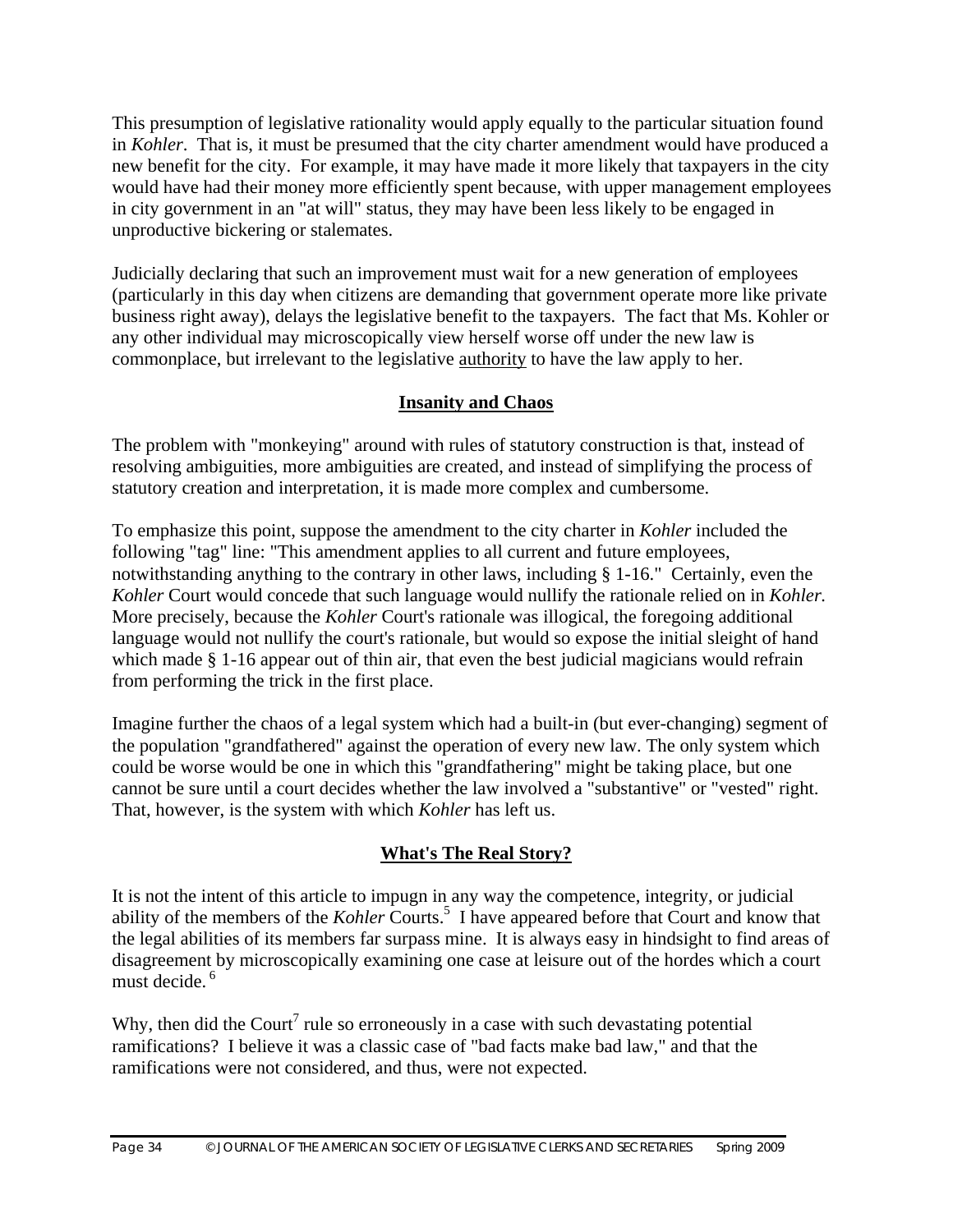The Court may have viewed it as a situation where the sovereign powers of city and state combined to go after alone, individual librarian who thought her employment should be for life. With such a view in mind, the Court may have seduced itself into unnaturally dragging § 1-16 out of the closet, throwing some make-up and a wig on it, and shoving it onto the stage to end the play pathetically on its own.

If such were the case, however, it would have been preferable for the Court to have relied on some type of implied contract theory. That is, the Court might have held in Ms. Kohler's particular situation, that at the time she was first hired, city officials gave her the impression that the conditions of her employment would never be changed (not even by the act of the state legislature). Under this rationale the general applicability of the new charter (and all other new laws), and the authority of the legislative branch of government would not have been implicated. Rather, the City merely would have been stopped from relying on the new law against Ms. Kohler.

But this scenario did not happen; leaving us awash in irony, and poised on the precipice of insanity and chaos.

<sup>1</sup> The Garraghty opinion which is cited is from an interlocutory appeal from the District Court. On remand, the District Court then applied the portion of the appeals court's opinion discussed in this article.

<sup>2</sup> § 1-239, the successor to § 1-16, is identical to § 1-16.

<sup>3</sup> In fact, in *Garraghty*, the Court plainly stated that although Mr. Garraghty was covered under the Virginia Personnel Act when he was hired in 1985, the legislature enacted an amendment to the Virginia Personnel Act that specifically excluded wardens from its protection. *Garraghty* at 3. In addition, the Court even noted that "there was some evidence in the record that this amendment was known as the 'Garraghty Bill' and was passed in reaction to Garraghty's criticism of various correctional policies." *Garraghty* at 3.

4 In fact, ironically, the Court in *Kohler* acknowledged the obvious lack of any constitutional restraint on amending or repealing laws by noting that the rule of general application is that "employment rights conferred by the legislature on government employees can be modified or repealed by subsequent legislation." *Kohler* at 344 -45.

<sup>5</sup> The Chief Justice and two other Just ices dissented in *Kohler*. Their three paragraph dissent concisely described their disagreement with the majority opinion:

The majority acknowledges the general rule that 'employment rights conferred by the legislature on government employees can be modified or repealed lawfully by subsequent legislation.' Nevertheless, the majority proceeds to find that a 'substantive' right was conferred upon Kohler under the fact s of this case and then determines that the decision if 'controlled' by Code § 1-16. I disagree.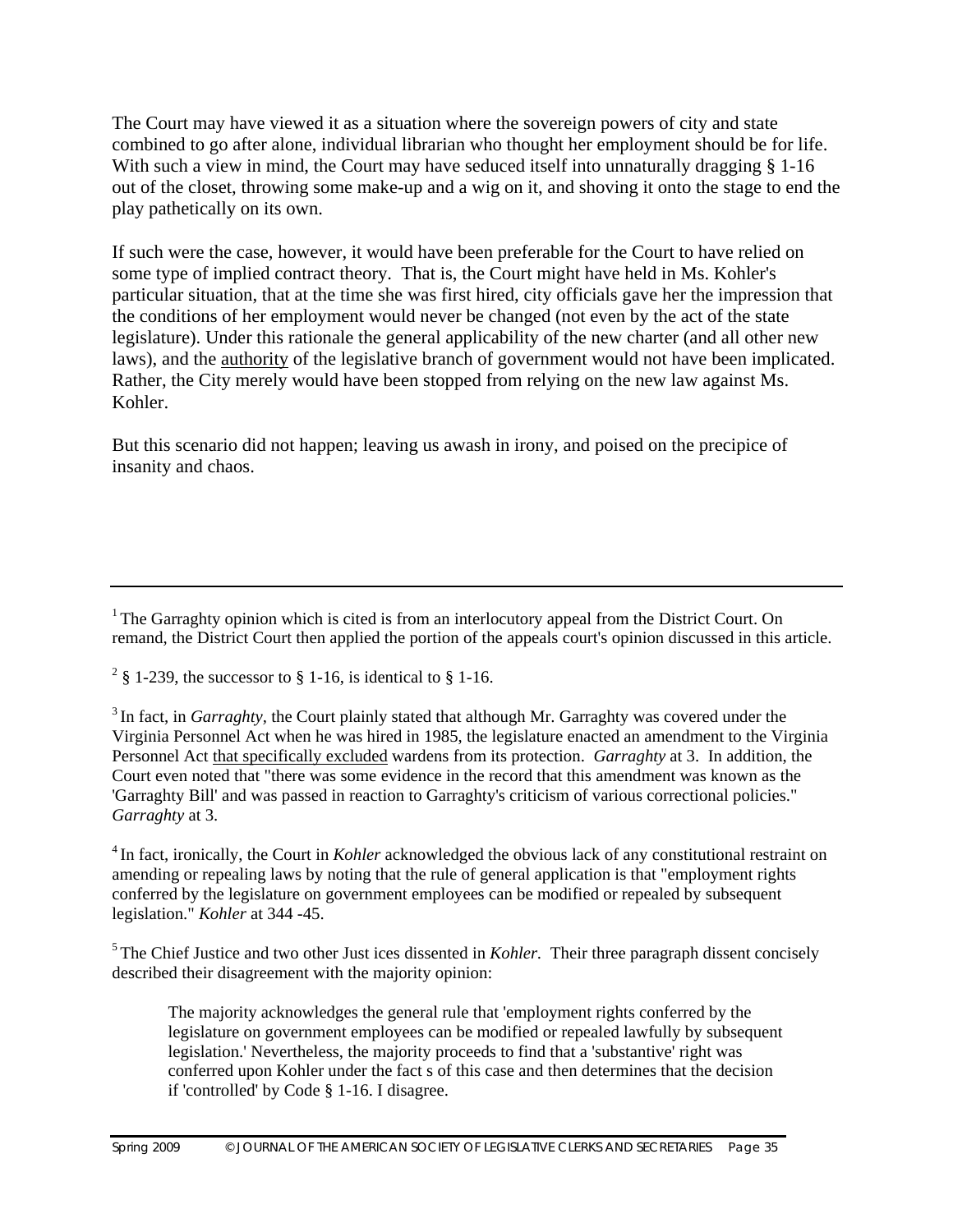$6$  In this vein, one may ask why the thrust of this article appears to be aimed at judicial interpretation, rather than at legislative repeal of § 1-16. First, § 1-16, properly read as a rule of statutory construction is not a problem, and need not be repealed. Second, under the rationale of *Kohler,* repealing § 1-16 may do nothing to diminish the uncertainty of all laws repealed prior to the repeal of § 1-16. In this regard, ponder the conundrum created under the *Kohler* rationale, if a hypothetical law, which states, "No new law will be enacted," is purportedly repealed by a subsequently enacted law.

7 The Garraghty decision is not dealt with here, because *Garraghty* was controlled by *Kohler,* as *Kohler*  constituted the interpretation of a state statute (§ 1-16) by the Commonwealth's highest court.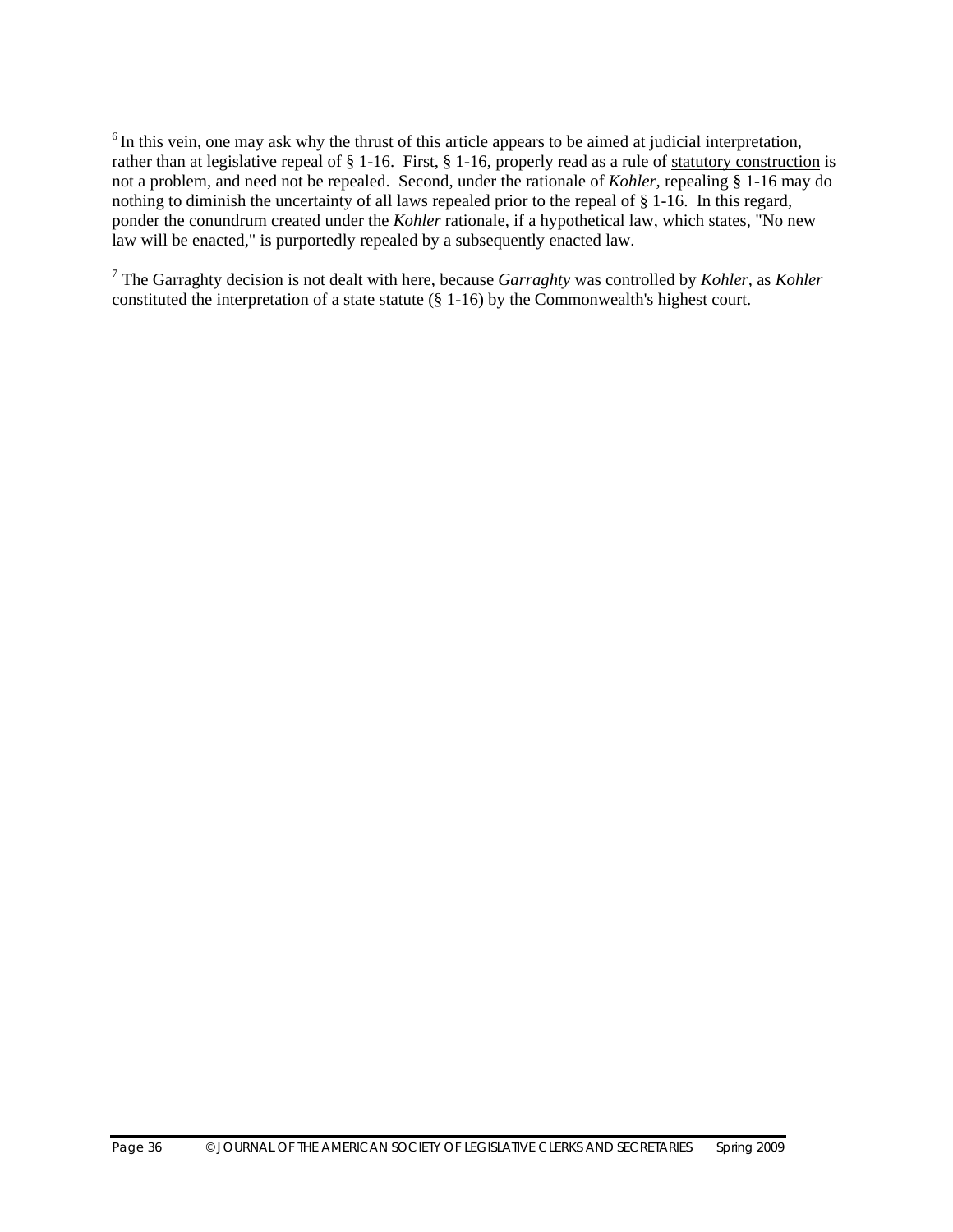#### **PROFESSIONAL JOURNAL INDEX**  1995 – 2009

# **Administration**

| Fall   | 1997 | Boulter, David E. | Strategic Planning and Performance Budgeting: A New Approach<br>to Managing Maine State Government |
|--------|------|-------------------|----------------------------------------------------------------------------------------------------|
| Spring | 2001 | Carey, Patti B.   | Understanding the Four Generations in Today's Workplace                                            |
| Spring | 2006 | Hedrick, JoAnn    | Passage of Bills and Budgets in the United States System –                                         |
|        |      |                   | A Small State's Perspective                                                                        |
| Spring | 2001 | Henderson, Dave   | Personnel Policies in the Legislative Environment                                                  |
| Summer | 2000 | Jones, Janet E.   | RFP: A Mission Not Impossible                                                                      |
| Spring | 1998 | Larson, David     | Legislative Oversight of Information Systems                                                       |
| Fall   | 2008 | Leete and Maser   | Helping Legislators Legislate: An Executive Education Program<br>for State Senators                |
| Fall   | 1995 | Rudnicki, Barbara | Criticism                                                                                          |

# **ASLCS**

| 2000 Burdick, Edward A.<br>Summer | A History of ASLCS |
|-----------------------------------|--------------------|
|-----------------------------------|--------------------|

### **Case Studies**

| Fall   | 2003        | Bailey, Mathew S.   | The Will of the People: Arizona's Legislative Process                                                                                          |
|--------|-------------|---------------------|------------------------------------------------------------------------------------------------------------------------------------------------|
| Summer | <b>2000</b> | Clemens and Schuler | The Ohio Joint Select Committee Process                                                                                                        |
| Fall   | 2006        | Clemens, Laura      | Ohio Case Regarding Open Meetings and Legislative Committees                                                                                   |
| Fall   | 2003        | Cosgrove, Thomas J. | First-Term Speakers in a Divided Government                                                                                                    |
| Fall   | 2005        | Garrett, John       | The Balance Between Video Conferencing by The Virginia<br>General Assembly and Requirements of Virginia's Freedom of<br><b>Information Act</b> |
| Spring | 1996        | Dwyer, John F.      | Iowa Senate's Management of Its Telephone Records Is Upheld by<br><b>State Supreme Court</b>                                                   |
| Fall   | 2003        | Gray, LaToya        | Virginia's Judicial Selection Process                                                                                                          |
| Spring | 2003        | Howe, Jerry         | Judicial Selection: An Important Process                                                                                                       |
| Fall   | 2002        | Jamerson, Bruce F.  | Interpreting the Rules: Speaker's Resignation Challenges                                                                                       |
| Fall   | 2007        | James, Steven T.    | Government by Consensus - Restrictions on Formal Business in<br>the Massachusetts Legislature Inspire Innovative Ways to Govern                |
| Fall   | 2003        | Morales, Michelle   | I Will Survive: One Bill's Journey Through the Arizona<br>Legislature                                                                          |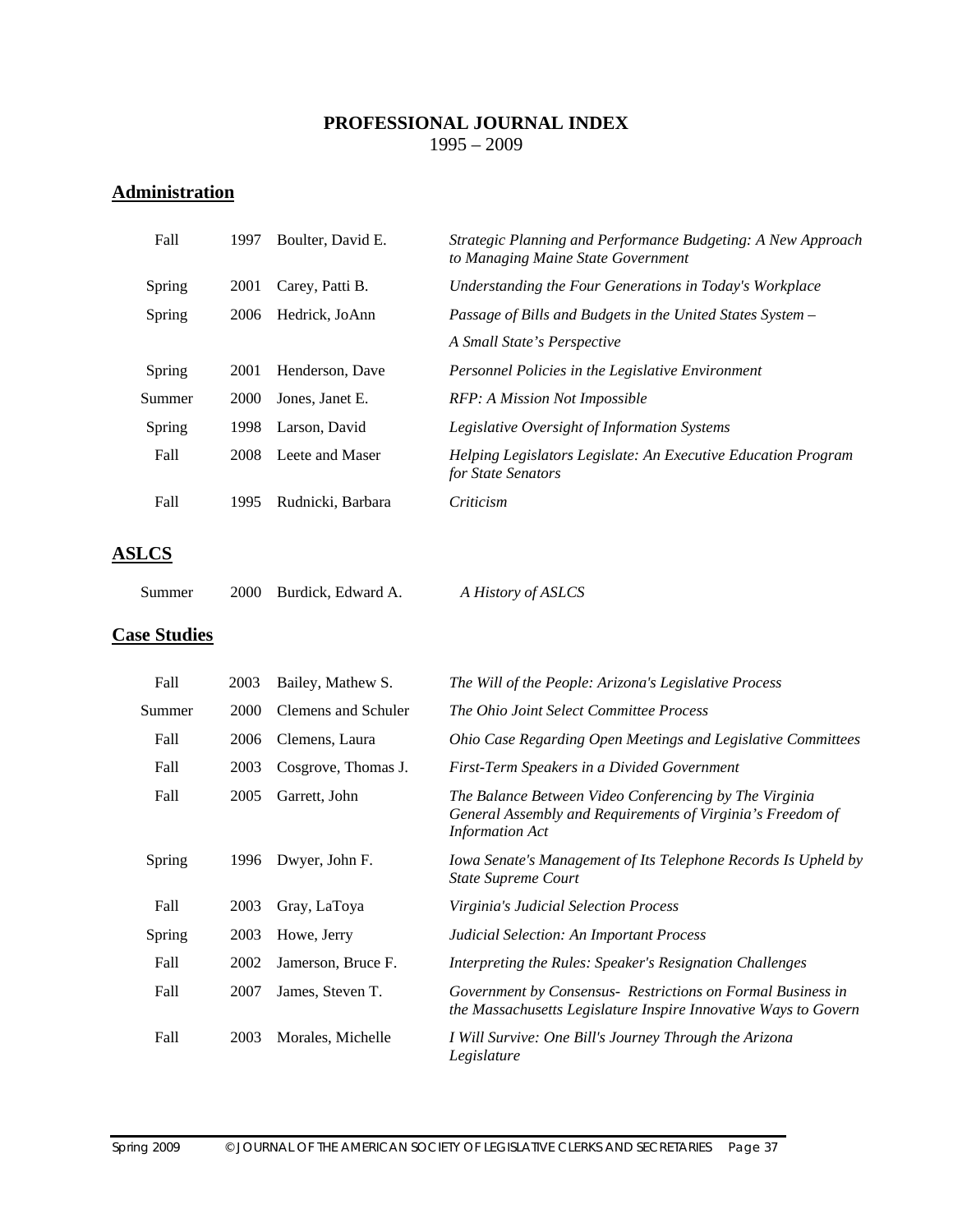| Fall   | 1995 | Phelps, John B.     | Publishing Procedural Rulings in the Florida House of<br>Representatives                                                                                               |
|--------|------|---------------------|------------------------------------------------------------------------------------------------------------------------------------------------------------------------|
| Fall   | 2006 | Phelps, John B.     | Florida Association of Professional Lobbyists, Inc. et. al. v.<br>Division of Legislative Information Services of the Florida Office<br>of Legislative Services et. al |
| Spring | 2008 | Regan, Patrick      | The True Force of Guidance Documents in Virginia's<br>Administrative Agencies                                                                                          |
| Spring | 2009 | Rosenberg, David A. | Irony, Insanity, and Chaos                                                                                                                                             |
| Fall   | 2006 | Speer, Alfred W.    | The Establishment Clause & Legislative Session Prayer                                                                                                                  |
| Fall   | 2001 | Tedcastle, Tom      | High Noon at the Tallahassee Corral                                                                                                                                    |
| Spring | 1998 | Todd, Tom           | Nebraska's Unicameral Legislature: A Description and Some<br>Comparisons with Minnesota's Bicameral Legislature                                                        |
| Fall   | 2006 | Wattson, Peter S.   | Judging Qualifications of a Legislator                                                                                                                                 |

# **Historic Preservation**

| Fall   | 1995 Mauzy, David B.   | Restoration of the Texas Capitol                        |
|--------|------------------------|---------------------------------------------------------|
| Fall   | 2001 Wootton, James E. | Preservation and Progress at the Virginia State Capitol |
| Spring | 2008 Wootton, James E. | Restoring Jefferson's Temple to Democracy               |

### **International**

| Fall   | 2000 | Grove, Russell D.    | The Role of the Clerk in an Australian State Legislature                                                                             |
|--------|------|----------------------|--------------------------------------------------------------------------------------------------------------------------------------|
| Fall   | 2000 | Law. K.S.            | The Role of the Clerk to the Legislative Council of the Hong Kong<br>Special Administrative Region of the People's Republic of China |
| Spring | 2004 | MacMinn, E. George   | The Westminster System - Does It Work in Canada?                                                                                     |
| Spring | 2006 | Phelps, John B.      | A Consultancy in Iraq                                                                                                                |
| Fall   | 2000 | Pretorius, Pieter    | The Role of the Secretary of a South African Provincial<br>Legislature                                                               |
| Spring | 2002 | Schneider, Donald J. | <b>Emerging Democracies</b>                                                                                                          |

### **Miscellaneous**

| Summer | 1999 Arinder, Max K. | Planning and Designing Legislatures of the Future                                        |
|--------|----------------------|------------------------------------------------------------------------------------------|
| Fall   | 2000 Arinder, Max K. | Back to the Future: Final Report on Planning and<br>Designing Legislatures of the Future |
| Winter | 2000 Drage, Jennifer | Initiative, Referendum, and Recall: The Process                                          |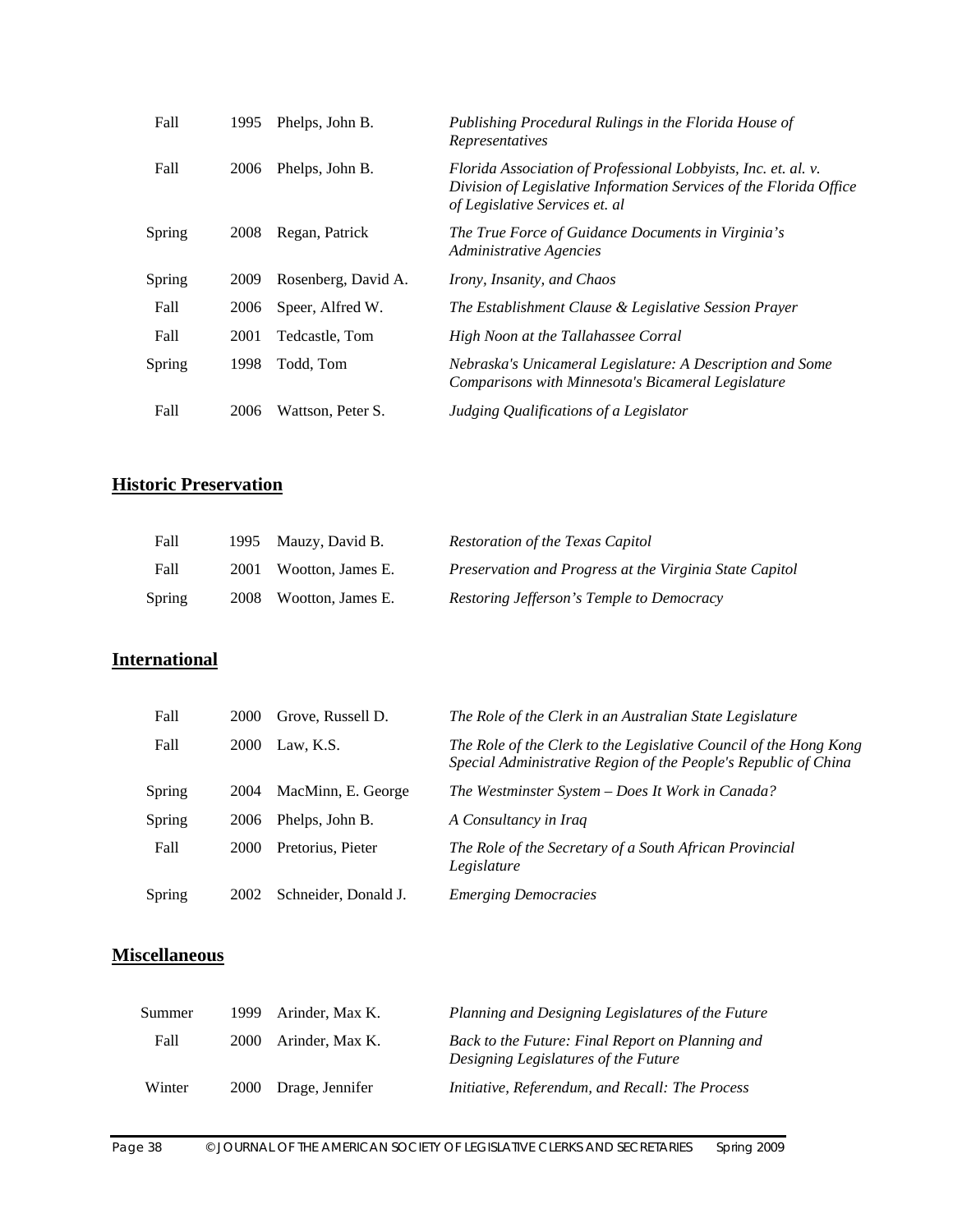| Fall   | 2005  | Hodson, Tim       | Judging Legislatures                                                                                               |
|--------|-------|-------------------|--------------------------------------------------------------------------------------------------------------------|
| Spring | 1998. | Pound, William T. | The Evolution of Legislative Institutions: An Examination<br>of Recent Developments in State Legislatures and NCSL |
| Fall   | 2000  | Rosenthal, Alan   | A New Perspective on Representative Democracy: What<br>Legislatures Have to Do                                     |
| Fall   | 1995. | Snow, Willis P.   | Democracy as a Decision-Making Process: A Historical<br>Perspective                                                |

#### **Process**

| Fall   | 1996 | Burdick, Edward A.   | Committee of the Whole: What Role Does It Play in<br>Today's State Legislatures?                                                  |
|--------|------|----------------------|-----------------------------------------------------------------------------------------------------------------------------------|
| Spring | 2003 | Clapper, Thomas      | How State Legislatures Communicate with the Federal<br>Government                                                                 |
| Spring | 2008 | Clemens, Laura       | Ohio's Constitutional Showdown                                                                                                    |
| Fall   | 2006 | Clift, Claire J.     | Reflections on the Impeachment of a State Officer                                                                                 |
| Fall   | 2008 | Clift, Claire J.     | <b>Three Minutes</b>                                                                                                              |
| Spring | 2004 | Dunlap, Matthew      | My Roommate Has a Mohawk and a Spike Collar:<br>Legislative Procedure in the Age of Term Limits                                   |
| Winter | 2000 | Edwards, Virginia A. | A History of Prefiling in Virginia                                                                                                |
| Spring | 2002 | Erickson and Barilla | Legislative Powers to Amend a State Constitution                                                                                  |
| Spring | 2001 | Erickson and Brown   | Sources of Parliamentary Procedure: A New Precedence<br>for Legislatures                                                          |
| Summer | 1999 | Erickson, Brenda     | Remote Voting in Legislatures                                                                                                     |
| Spring | 2004 | James, Steven T.     | The Power of the Executive vs. Legislature - Court Cases<br>and Parliamentary Procedure                                           |
| Spring | 1997 | Jones, Jerry G.      | Legislative Powers and Rules of Procedure: Brinkhaus v.<br>Senate of the State of Louisiana                                       |
| Spring | 1998 | King, Betty          | Making Tradition Relevant: A History of the Mason's<br>Manual of Legislative Procedure Revision Commission                        |
| Fall   | 2002 | Maddrea, B. Scott    | Committee Restructuring Brings Positive Changes to the<br>Virginia House                                                          |
| Spring | 2009 | Marchant, Robert J.  | Legislative Rules and Operations: In Support of a<br><b>Principled Legislative Process</b>                                        |
| Fall   | 1997 | Mayo, Joseph W.      | <b>Rules Reform</b>                                                                                                               |
| Spring | 2002 | Mina, Eli            | <b>Rules of Order versus Principles</b>                                                                                           |
| Fall   | 2008 | Pidgeon, Norman      | Removal by Address in Massachusetts and the Action of the<br>Legislature on the Petition for the Removal of Mr. Justice<br>Pierce |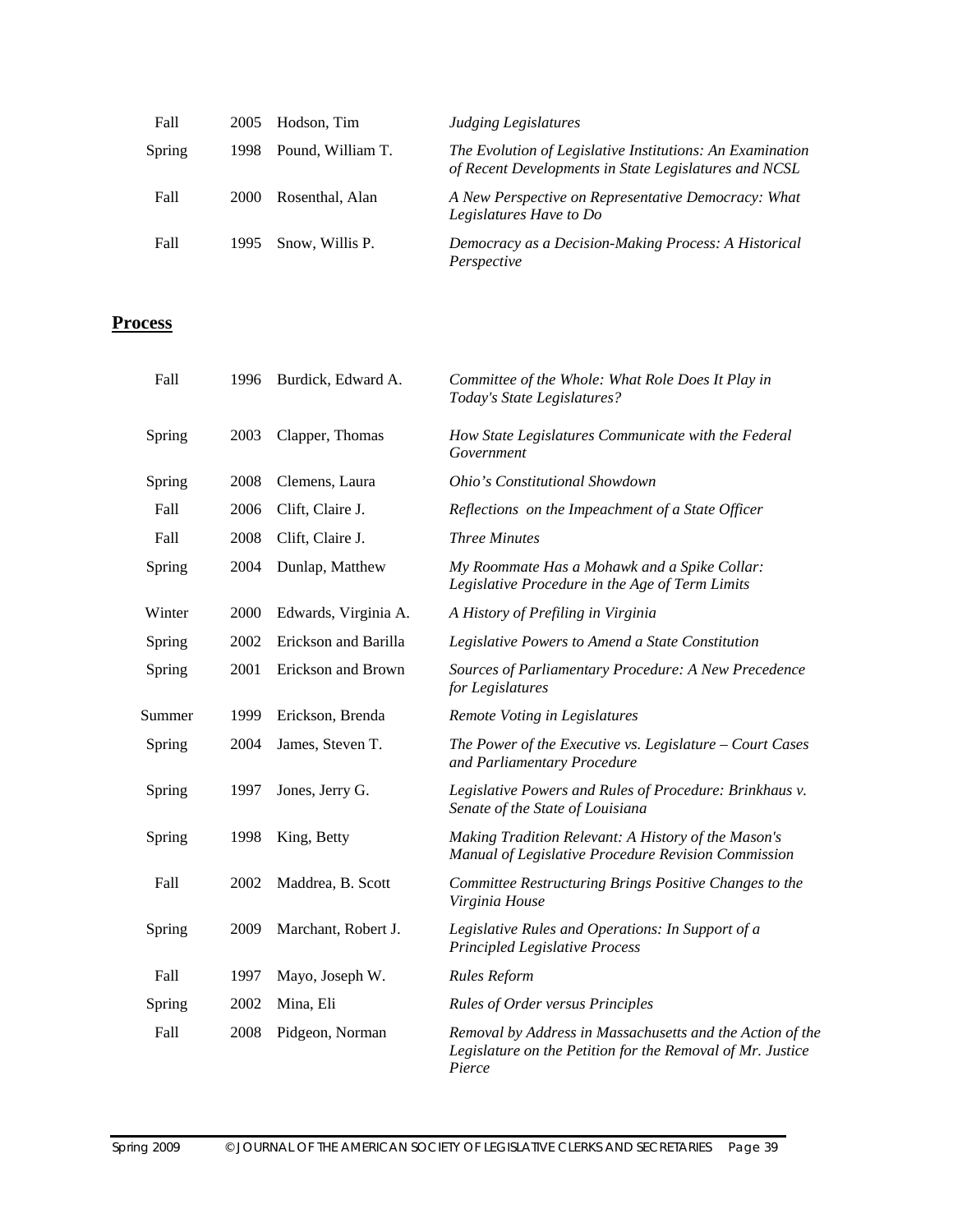| Fall   | 2007        | Robert and Armitage | Perjury, Contempt and Privilege -Oh My! Coercive<br><b>Powers of Parliamentary Committees</b> |
|--------|-------------|---------------------|-----------------------------------------------------------------------------------------------|
| Spring | 2003        | Tucker, Harvey J.   | Legislative Logjams Reconsidered                                                              |
| Fall   | 2005        | Tucker, Harvey J.   | The Use of Consent Calendars In American State<br>Legislatures                                |
| Summer | <b>2000</b> | Vaive, Robert       | Comparing the Parliamentary System and the<br>Congressional System                            |
| Fall   | 2001        | Whelan, John T.     | A New Majority Takes Its Turn At Improving the Process                                        |

### **Staff**

| Spring | 2001 | Barish, Larry          | LSMI: A Unique Resource for State Legislatures                                                                                                                                |
|--------|------|------------------------|-------------------------------------------------------------------------------------------------------------------------------------------------------------------------------|
| Fall   | 2001 | Best, Judi             | Legislative Internships: A Partnership with Higher<br>Education                                                                                                               |
| Spring | 1996 | Brown, Douglas G.      | The Attorney-Client Relationship and Legislative Lawyers:<br>The State Legislature as Organizational Client                                                                   |
| Fall   | 2002 | Gallagher and Aro      | Avoiding Employment-Related Liabilities: Ten Tips from<br>the Front Lines                                                                                                     |
| Spring | 2003 | Geiger, Andrew         | Performance Evaluations for Legislative Staff                                                                                                                                 |
| Spring | 1997 | Gumm, Jay Paul         | Tap Dancing in a Minefield: Legislative Staff and the Press                                                                                                                   |
| Fall   | 1997 | Miller, Stephen R.     | Lexicon of Reporting Objectives for Legislative Oversight                                                                                                                     |
| Winter | 2000 | Phelps, John B.        | Legislative Staff: Toward a New Professional Role                                                                                                                             |
| Spring | 2004 | Phelps, John B.        | Notes on the Early History of the Office of Legislative<br>Clerk                                                                                                              |
| Winter | 2000 | Swords, Susan          | NCSL's Newest Staff Section: "LINCS" Communications<br>Professionals                                                                                                          |
| Fall   | 1996 | Turcotte, John         | <b>Effective Legislative Presentations</b>                                                                                                                                    |
| Fall   | 2005 | VanLandingham, Gary R. | When The Equilibrium Breaks, The Staffing Will Fall $-$<br>Effects of Changes In Party Control of State Legislatures<br>and Imposition of Term Limits on Legislative Staffing |

### **Technology**

| Spring | 1996 | Behnk, William E.   | California Assembly Installs Laptops for Floor Sessions                   |
|--------|------|---------------------|---------------------------------------------------------------------------|
| Spring | 1997 | Brown and Ziems     | Chamber Automation in the Nebraska Legislature                            |
| Fall   | 2008 | Coggins, Timothy L. | Virginia Law: It's Online, But Should You Use It?                         |
| Spring | 2002 | Crouch, Sharon      | NCSL Technology Projects Working to Help States Share<br><b>Resources</b> |
| Spring | 1997 | Finch. Jeff         | <b>Planning for Chamber Automation</b>                                    |
| Summer | 1999 | Galligan, Mary      | Computer Technology in the Redistricting Process                          |